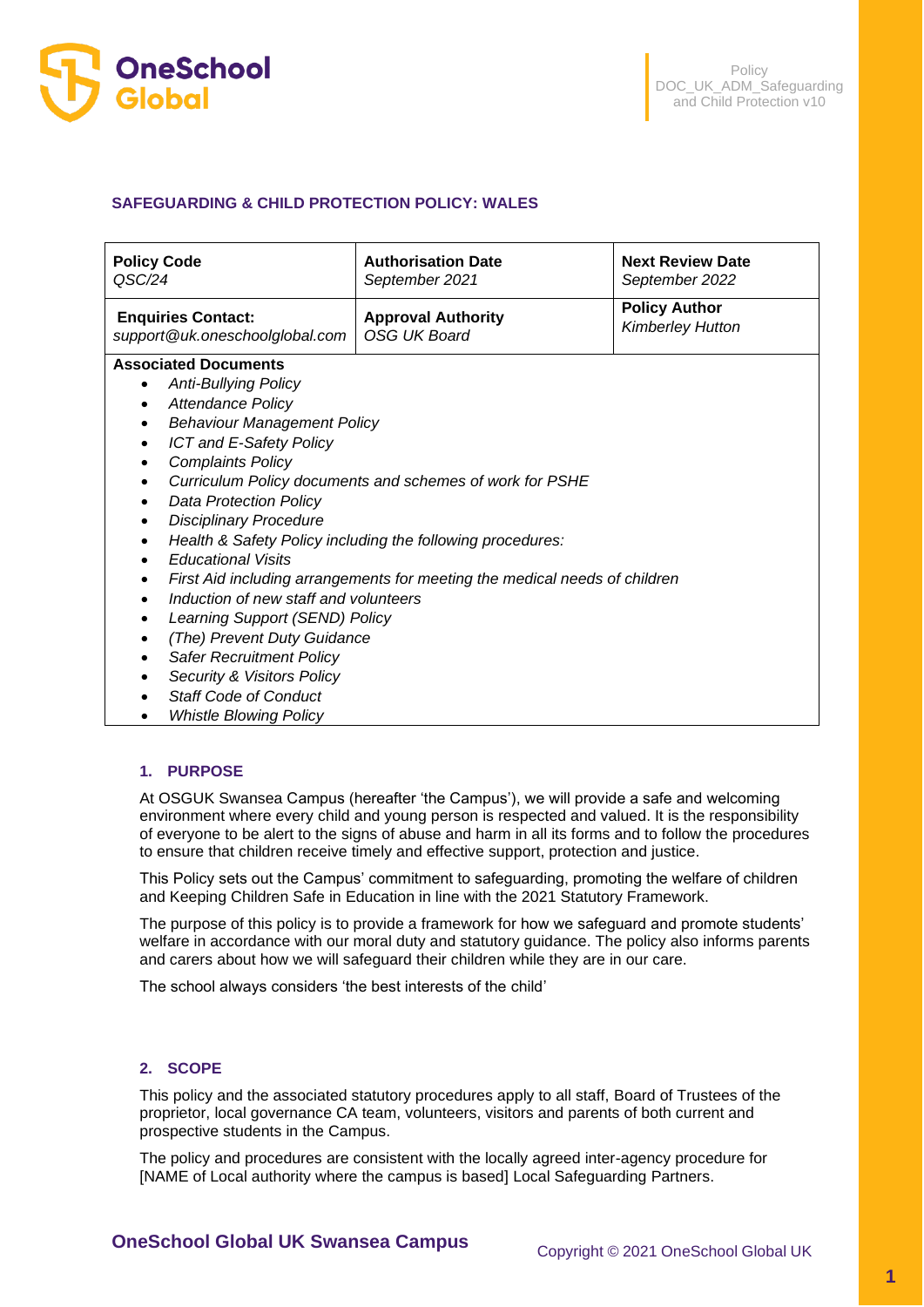

The policy is available on the school website and is made available to all staff, Board of Trustees of the proprietor, Local Governance CA team, volunteers, parents, both current and prospective, and visitors to the school.

# **3. DEFINITIONS**

| <b>Term</b>                  | <b>Definition</b>                                                                                                                                                                                                                                                 |
|------------------------------|-------------------------------------------------------------------------------------------------------------------------------------------------------------------------------------------------------------------------------------------------------------------|
| <b>CCTV</b>                  | Close circuit television                                                                                                                                                                                                                                          |
| Child                        | Anyone who has not yet reached their 18th birthday. For the purpose<br>of the policy this means all students in the Campus and also extends<br>to visiting students from another OSGUK Campus.                                                                    |
| Child<br>Protection          | Part of safeguarding and promoting welfare. This refers to the activity<br>that is undertaken to protect specific children who are suffering, or are<br>likely to suffer, significant harm.                                                                       |
| <b>Child Abuse</b>           | A form of maltreatment of a child. Somebody may abuse or neglect a<br>child by inflicting harm, or by failing to act to prevent harm. KCSIE<br>defines four categories of abuse: emotional, physical, sexual and<br>neglect.                                      |
| Child in Need                | A child who is unlikely to achieve or maintain a reasonable level of<br>health or development, or whose health and development is likely to<br>be significantly or further impaired, without the provision of services; or<br>a child who is disabled.            |
| <b>CPOMS</b>                 | Child Protection On-line Management System                                                                                                                                                                                                                        |
| <b>DfE</b>                   | Department for Education                                                                                                                                                                                                                                          |
| <b>DBS</b>                   | <b>Disclosure and Barring Service</b>                                                                                                                                                                                                                             |
| <b>LADO</b>                  | Local Authority Designated Officer - officers from the local authority<br>designated as being the primary point of liaison in the event of<br>allegations of abuse being made against the Principal, principal,<br>proprietor or member of governing body.        |
| <b>DOFA</b>                  | Designated Officer for Allegations - officers from the local authority<br>designated as being the primary point of liaison in the event of<br>allegations of abuse being made against the Campus Principal,<br>principal, proprietor or member of governing body. |
| <b>Looked After</b><br>Child | A child who is subject to a care order (interim or full care order) or who<br>is voluntarily accommodated by the local authority.                                                                                                                                 |
| <b>DSL</b>                   | Designated Safeguarding Lead - member of staff in school who leads<br>on Safeguarding and Child Protection - both staff training and<br>management of referrals. The DSL must be a Senior Leader.                                                                 |
| <b>FGM</b>                   | <b>Female Genital Mutilation</b>                                                                                                                                                                                                                                  |
| <b>GDPR</b>                  | <b>General Data Protection Regulations</b>                                                                                                                                                                                                                        |
| <b>HSB</b>                   | <b>Harmful Sexual Behaviours</b>                                                                                                                                                                                                                                  |
| IT                           | Information Technology                                                                                                                                                                                                                                            |
| <b>KCSIE</b>                 | Keeping Children Safe in Education                                                                                                                                                                                                                                |
| LA                           | <b>Local Authority</b>                                                                                                                                                                                                                                            |
| <b>LSP</b>                   | <b>Local Safeguarding Partner</b>                                                                                                                                                                                                                                 |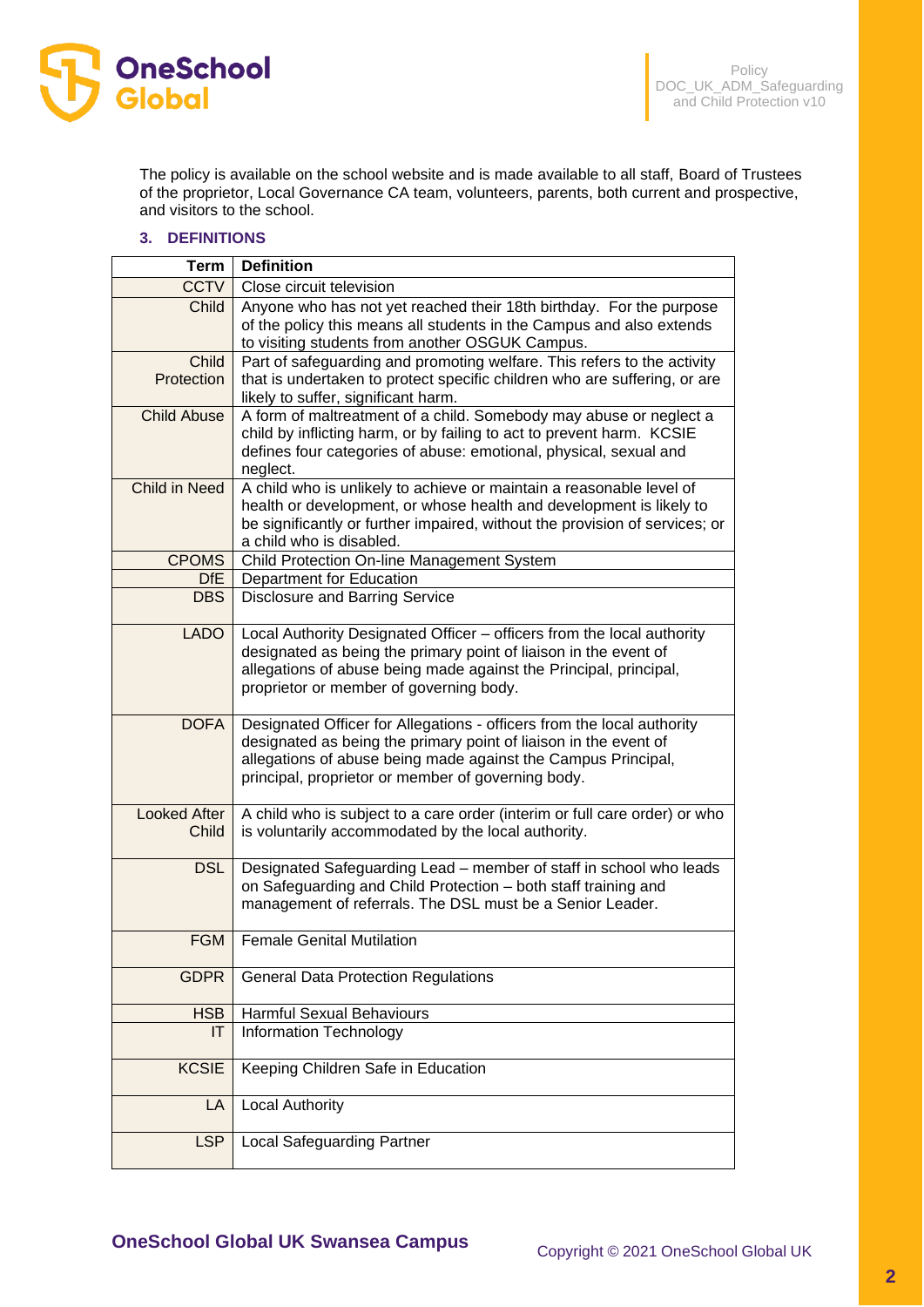

| <b>MASH</b>                     | Multi Agency Safeguarding Hub. Often the first point of referral from<br>school for a Child Protection case.                                                                                                                                                                                                                                                                                                                                                |  |
|---------------------------------|-------------------------------------------------------------------------------------------------------------------------------------------------------------------------------------------------------------------------------------------------------------------------------------------------------------------------------------------------------------------------------------------------------------------------------------------------------------|--|
| <b>NLT</b>                      | National Leadership Team                                                                                                                                                                                                                                                                                                                                                                                                                                    |  |
| <b>NSPCC</b>                    | National Society for the Protection of Cruelty to Children                                                                                                                                                                                                                                                                                                                                                                                                  |  |
| <b>OSGUK</b>                    | <b>OneSchool Global UK</b>                                                                                                                                                                                                                                                                                                                                                                                                                                  |  |
| Parent                          | Refers to birth parents and other adults in a parenting role                                                                                                                                                                                                                                                                                                                                                                                                |  |
| <b>PEP</b>                      | <b>Personal Education Plan</b>                                                                                                                                                                                                                                                                                                                                                                                                                              |  |
| PoP                             | Peer on Peer                                                                                                                                                                                                                                                                                                                                                                                                                                                |  |
| Principle of<br>Proportionality | The least intrusive response appropriate to the risk presented.                                                                                                                                                                                                                                                                                                                                                                                             |  |
| <b>PSHEE</b>                    | Personal, Social, Health and Economic Education                                                                                                                                                                                                                                                                                                                                                                                                             |  |
| <b>RTL</b>                      | <b>Regional Team Leader</b>                                                                                                                                                                                                                                                                                                                                                                                                                                 |  |
| Safeguarding                    | The process of protecting children from maltreatment, preventing the<br>impairment of children's health or development, ensuring that children<br>grow up in circumstances consistent with the provision of safe and<br>effective care and taking action to enable all children to have the best<br>outcomes. This includes all forms of maltreatment including Youth<br>Produced Sexual Imagery, peer on peer abuse, cyber bullying and<br>radicalisation. |  |
| <b>SCR</b>                      | <b>Single Central Record</b>                                                                                                                                                                                                                                                                                                                                                                                                                                |  |
| <b>SEND</b>                     | Special Education Needs and Disabilities                                                                                                                                                                                                                                                                                                                                                                                                                    |  |
| <b>SIMS</b>                     | School Information Management System                                                                                                                                                                                                                                                                                                                                                                                                                        |  |
| <b>Social Care</b>              | Refers to Children's Services in the area in which the child is resident.                                                                                                                                                                                                                                                                                                                                                                                   |  |
| <b>Staff</b>                    | Refers to all those working for or on behalf of the Campus, full time or<br>part time, temporary or permanent, in either a paid or a voluntary<br>capacity.                                                                                                                                                                                                                                                                                                 |  |
| <b>TRA</b>                      | <b>Teaching Regulations Authority</b>                                                                                                                                                                                                                                                                                                                                                                                                                       |  |
| <b>UKCCIS</b>                   | UK Council for Child Internet Safety                                                                                                                                                                                                                                                                                                                                                                                                                        |  |
| <b>WTSC</b>                     | 'Working Together to Safeguard Children'                                                                                                                                                                                                                                                                                                                                                                                                                    |  |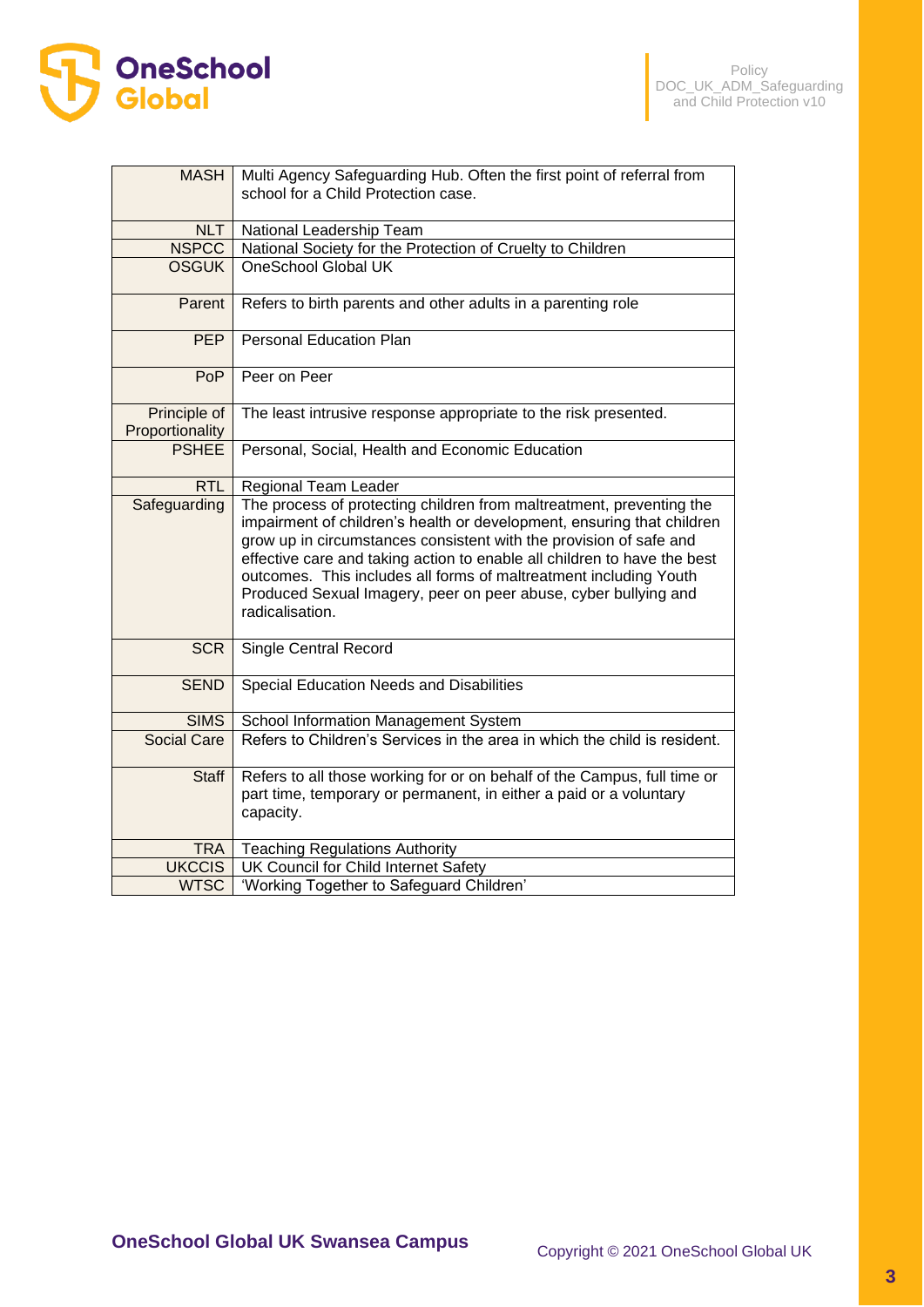

# **CONTACT DETAILS**

| <b>SCHOOL CONTACT INFORMATION</b>                                       |                                   |                                                                                            |  |  |
|-------------------------------------------------------------------------|-----------------------------------|--------------------------------------------------------------------------------------------|--|--|
| <b>Designated Safeguarding Lead:</b>                                    |                                   |                                                                                            |  |  |
| <b>Andrew Portsmouth</b>                                                | 07743712250                       | andrew.portsmouth@uk.oneschoolglobal.com                                                   |  |  |
| Role on the Senior                                                      | Designated safeguarding lead.     |                                                                                            |  |  |
| Leadership Team                                                         |                                   |                                                                                            |  |  |
| <b>Deputy Designated Safeguarding Lead:</b>                             |                                   |                                                                                            |  |  |
| <b>Angharad Thomas</b>                                                  | 07743712250                       | angharad.thomas@uk.oneschoolglobal.com                                                     |  |  |
| Other Role in School                                                    | Member of Senior Leadership Team. |                                                                                            |  |  |
| Campus Principal (where the concern is about a member of staff):        |                                   |                                                                                            |  |  |
| Sallyanne Greenslade                                                    | 07762464143                       | sallyanne.greenslade@uk.oneschoolglobal.com                                                |  |  |
| Regional Team Leader (where the concern is about the Campus Principal): |                                   |                                                                                            |  |  |
| <b>Guy Knappet</b>                                                      | 07825343952                       | guy.knappett@uk.oneschoolglobal.com                                                        |  |  |
| <b>Safeguarding CA</b>                                                  |                                   |                                                                                            |  |  |
| David Gardiner                                                          | 07557318182                       | david.gardiner@uk.oneschoolglobal.com                                                      |  |  |
| <b>Senior Principal Lead for Safeguarding:</b>                          |                                   |                                                                                            |  |  |
| Kimberley Hutton                                                        | 0330 055 5600                     | kimberley.hutton@uk.oneschoolglobal.com                                                    |  |  |
| <b>EXTERNAL CONTACT INFORMATION</b>                                     |                                   |                                                                                            |  |  |
| <b>Campus Local Safeguarding Partner (LSP)</b>                          |                                   |                                                                                            |  |  |
| Swansea:                                                                | 01792 637148                      | lisa.collins@swansea.gov.uk                                                                |  |  |
| Lisa Collins                                                            | 07827 822700                      |                                                                                            |  |  |
|                                                                         |                                   | Multi-Agency Safeguarding Hub (MASH) for initial enquiries about children and young people |  |  |
| Swansea:                                                                | 01792 637148                      | Lisa.Collins@swansea.gov.uk                                                                |  |  |
| Lisa Collins                                                            | 07827822700                       |                                                                                            |  |  |
| Rhondda Cynon Taf                                                       | 01443 484520                      | childrens.mash@rctcbc.gcsx.gov.uk                                                          |  |  |
| Sian O'Donavan and                                                      |                                   |                                                                                            |  |  |
| <b>Treena Morris</b>                                                    |                                   |                                                                                            |  |  |
|                                                                         | 029 2053 6490                     | www.cardiffandvalelscb.co.uk/children/                                                     |  |  |
| Linda Gallagher,                                                        |                                   |                                                                                            |  |  |
| Cardiff Children's                                                      | Out of Office Hours:              |                                                                                            |  |  |
| <b>Services</b>                                                         | 029 2078 8570                     |                                                                                            |  |  |
| <b>Rhian Robson</b>                                                     | 01446 725202                      | dutymarfs@valeofglamorgan.gov.uk                                                           |  |  |
|                                                                         |                                   |                                                                                            |  |  |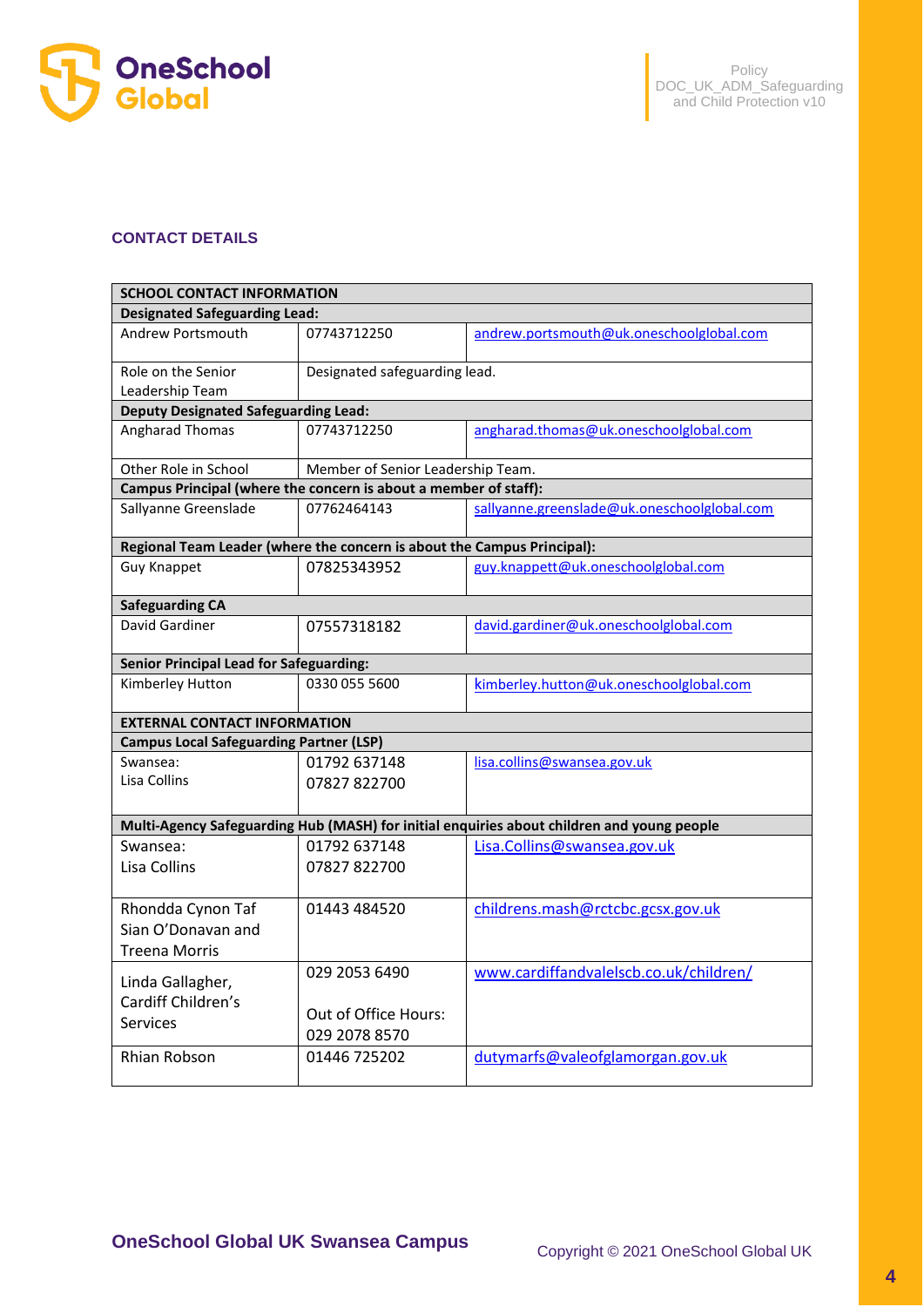| <b>C</b> neSchool |  |
|-------------------|--|
| <b>Global</b>     |  |

| Local Authority Designated Officer (LADO) for allegations against individuals who work with children, |               |                                    |  |  |
|-------------------------------------------------------------------------------------------------------|---------------|------------------------------------|--|--|
| including supply staff                                                                                |               |                                    |  |  |
| Lisa Collins                                                                                          | 01792 637148  | lisa.collins@swansea.gov.uk        |  |  |
|                                                                                                       | 07827822700   |                                    |  |  |
|                                                                                                       |               |                                    |  |  |
| <b>FGM The Diversity Crime</b>                                                                        | 0800 028 3550 | <b>NSPCC FGM Helpline</b>          |  |  |
| Unit                                                                                                  |               |                                    |  |  |
| <b>LA Prevent Lead</b>                                                                                | 01792 636000  | swanseaprevent@swansea.gov.uk      |  |  |
|                                                                                                       |               |                                    |  |  |
| Police (non-emergency)                                                                                | 101           |                                    |  |  |
| <b>Ofsted Safeguarding</b>                                                                            | 08456 404046  | whistleblowing@ofsted.gov.ukk      |  |  |
| Children                                                                                              |               |                                    |  |  |
| <b>DfE Dedicated telephone</b>                                                                        | 020 7340 7264 | counter.extremism@education.gov.uk |  |  |
| helpline and mailbox for                                                                              |               |                                    |  |  |
| non-emergency advice for                                                                              |               |                                    |  |  |
| <b>Staff &amp; Trustees</b>                                                                           |               |                                    |  |  |
| <b>NSPCC Whistleblowing</b>                                                                           | 0800 028 0285 | help@nspcc.org.uk                  |  |  |
| <b>Helpline</b>                                                                                       |               |                                    |  |  |
| <b>CEOP National Crime</b>                                                                            | 0370 496 7622 | communication@nca.x.gsi.gov.uk     |  |  |
| Agency                                                                                                |               |                                    |  |  |

# **CONTACT DETAILS**

# **4. POLICY STATEMENT**

# **4.1 INTRODUCTION**

- 4.1.1 This policy has been developed in accordance with the principles established by the Children Acts 1989 and 2004; the Education Act 2002, and in line with statutory guidance: 'Working Together to Safeguard Children' 2018, Revised Safeguarding Statutory Guidance 'Framework for the Assessment of Children in Need and their Families' 2000, 'What to do if you are worried a child is being abused' 2015, Prevent Duty Guidance 2015.
- 4.1.2 The policy also reflects, both statutory guidance KCSIE 2021 and LS 2021 and LSP Procedures.
- 4.1.3 The Board of Trustees takes seriously its responsibility under section 175 of the Education Act 2002 to safeguard and promote the welfare of children; and to work together with other agencies to ensure there are robust arrangements within our Campus to identify, assess, and support those children who are suffering harm or at risk of suffering harm.

# **4.2 POLICY PRINCIPLES**

- 4.2.1 The welfare and needs of the child are paramount.
- 4.2.2 At the Campus we maintain an attitude of 'It could happen here'.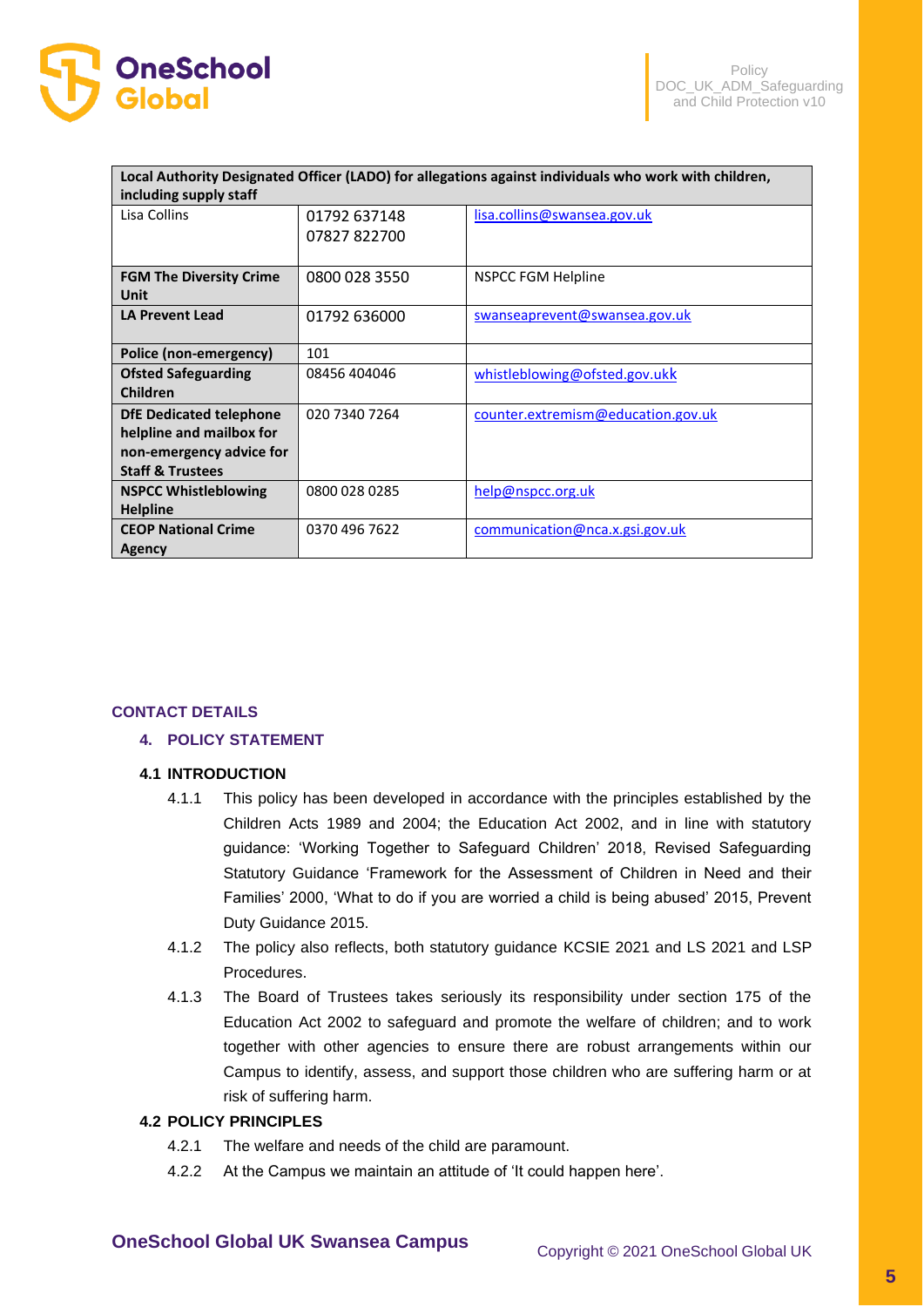

- 4.2.3 Children have a right to feel safe and secure, they cannot learn effectively unless they do so.
- 4.2.4 All children have a right to be protected from harm and abuse.
- 4.2.5 Our organisational culture will be one of **highly consistent and collective vigilance** for the safety and wellbeing of the children in our care, for every child every day.
- 4.2.6 All staff have a role in the prevention of harm and abuse and an equal responsibility to act immediately on any suspicion or disclosure that may indicate a child is at risk of harm, either in the Campus or in the community, taking into account extra familial harms (previously termed contextual safeguarding), which are incidents and/or behaviours associated with factors outside the Campus and/or occur between children outside of these environments in accordance with statutory guidance. Anyone can make a referral to children's services if this is believed to be in the child's best interests and or the child is at risk of significant harm.
- 4.2.7 We acknowledge that working in partnership with other agencies protects children and reduces risk and so we will engage in partnership working to protect and safeguard children.
- 4.2.8 Whilst the Campus will work openly with parents as far as possible, it reserves the right to contact Social Care or the Police, without notifying parents, if this is believed to be in the child's best interests and/or the child is at risk of significant harm.

# **4.3 POLICY AIMS**

Safeguarding and promoting the welfare of children is defined for the purposes of this policy as:

- protecting children from maltreatment;
- preventing impairment of children's mental and physical health or development;
- ensuring that children grow up in circumstances consistent with the provision of safe and effective care; and
- taking action to enable all children to have the best outcomes.

As part of our Safeguarding Policy the Campus will:

- 4.3.1 Demonstrate the Campus' commitment with regard to safeguarding and child protection to students, parents and other external partners.
- 4.3.2 Promote and prioritise the safety and wellbeing of children and young people.
- 4.3.3 Promote a culture of listening to 'the child' and act in their best interest.
	- At the Campus pupils will have the following opportunities to be listened to
		- **INSERT CAMPUS OPPORTUNITIES**

Example: At our campus, we conduct pupil voice as part of our assurance processed once a half term, we also have a bother box situated at reception at the school. As Well as this we have a student wellbeing team who liaise with students on wellbeing.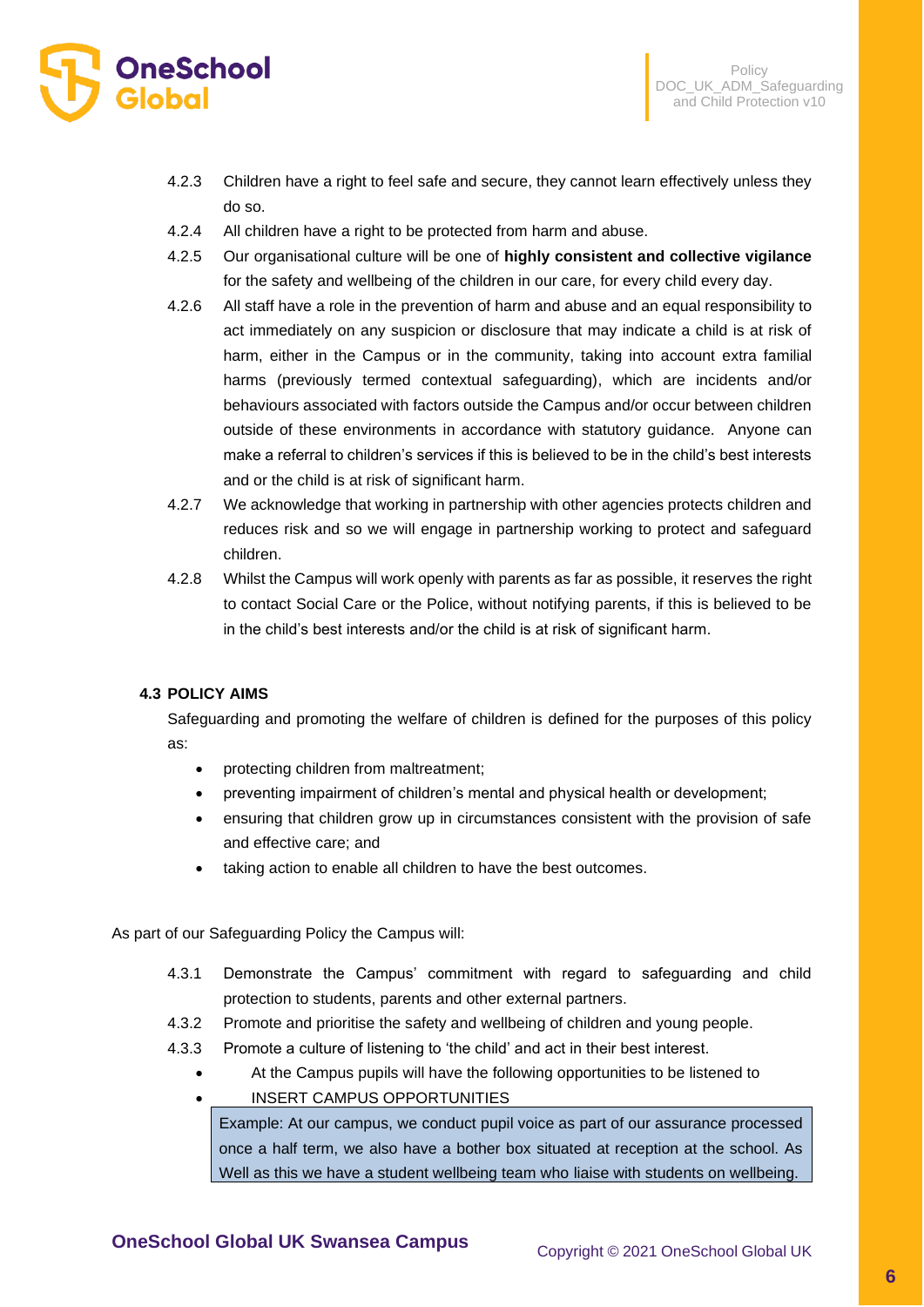

We also have created mentors for the younger students who we have identified as struggling or could benefit from additional support in school.

- 4.3.4 Provide a safe environment for all children especially those who are considered vulnerable.
- 4.3.5 Ensure robust safeguarding arrangements and procedures are in operation.
- 4.3.6 Enable the Campus to effectively contribute to Early Help assessments of need and provide support for those children.
- 4.3.7 Ensure everyone understands their roles and responsibilities in respect of safeguarding and is provided with appropriate training to recognise, identify and respond to signs of abuse, neglect and other safeguarding concerns relating to children and young people. (including extra-familial harm).
- 4.3.8 Ensure that all staff understand the policy and procedures to deal with peer on peer abuse, section 5.17 of the Safeguarding & Child Protection Policy
- 4.3.9 Ensure appropriate action is taken in the event of incidents/concerns of abuse and support provided to the individual/s who raise or disclose the concern.
- 4.3.10 Ensure that confidential, detailed and accurate records of all safeguarding concerns are maintained and securely stored.
- 4.3.11 Prevent the employment/deployment of unsuitable individuals.

# **4.4 WHOLE SCHOOL APPROACH TO SAFEGUARDING**

- 4.4.1 We adopt a whole school approach to safeguarding with safeguarding and child protection at the forefront and underpinning all relevant aspects of process and policy development at the Campus.
- 4.4.2 Where there is a safeguarding concern, staff should take children's wishes and feelings into account when determining what action to take and what services to provide. Children and young people should know that their concerns will be treated seriously and they can safely express their views.

# **4.5 TYPES OF ABUSE**

- 4.5.1 Abuse may fall into the categories of physical, emotional (including regular exposure to domestic violence), sexual, neglect and Financial abuse. All staff should be aware that abuse, neglect and safeguarding issues are rarely standalone events that can be covered by one definition or label. They must seek to understand the background and context to make good safeguarding decisions.
- 4.5.2 Child abuse is a term used to describe ways in which children are harmed by someone, often in a position of power. It is not the responsibility of Campus staff to decide whether child abuse is occurring, but we are required to act on any concerns, including nagging doubts and report it to the appropriate party. The health, well-being and protection of a child are paramount.
- 4.5.3 Abuse is often categorized into five broad categories: **Physical**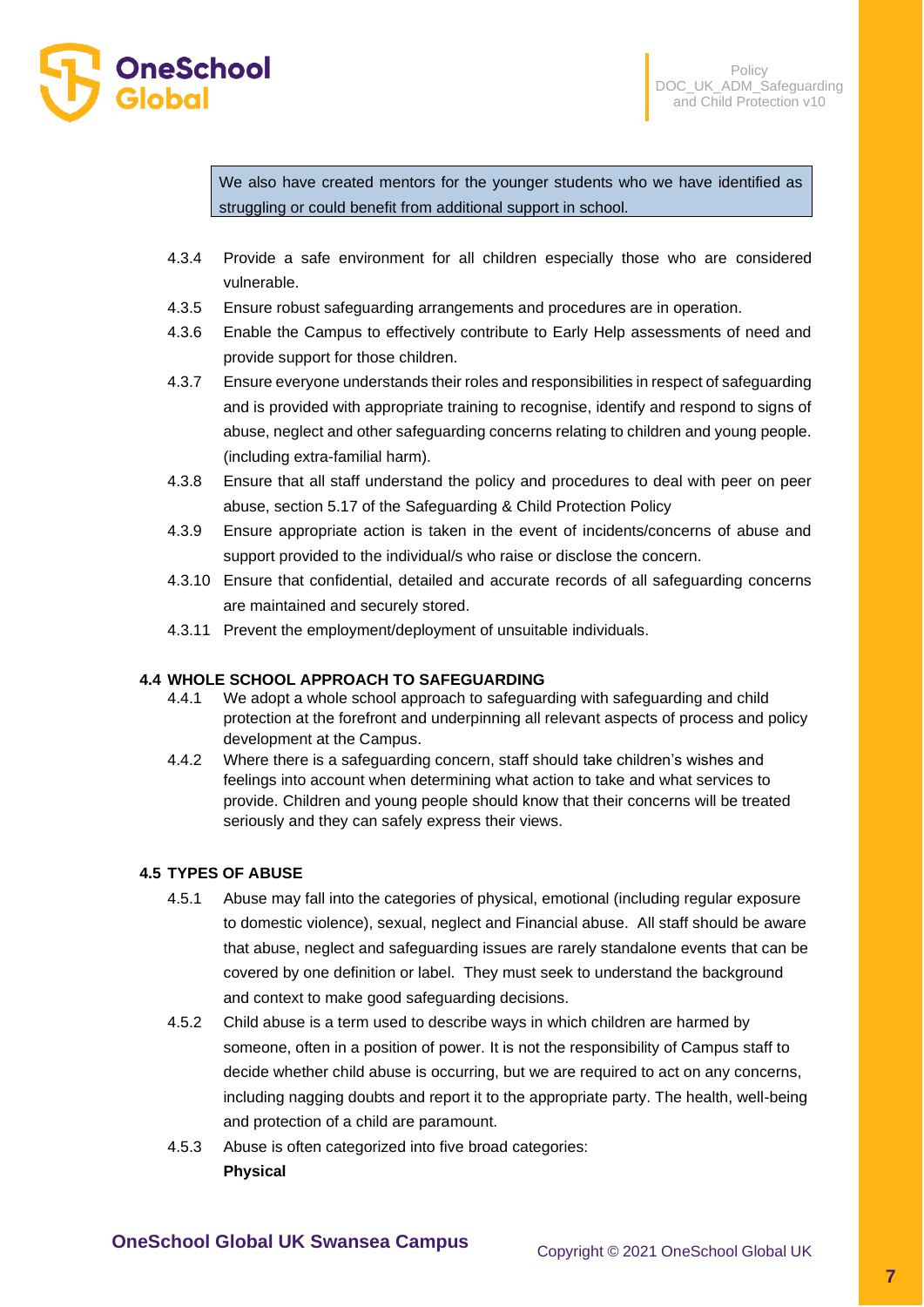

- a form of abuse which may involve hitting, shaking, throwing, poisoning, burning or scalding, drowning, suffocating or otherwise causing physical harm to a child. Physical harm may also be caused when a parent or carer fabricates the symptoms of, or deliberately induces, illness in a child. **Emotional** (including regular exposure to domestic violence)
- the persistent emotional maltreatment of a child such as to cause severe and adverse effects on the child's emotional development. It may involve conveying to a child that they are worthless or unloved, inadequate, or valued only insofar as they meet the needs of another person. It may include not giving the child opportunities to express their views, deliberately silencing them or 'making fun' of what they say or how they communicate. It may feature age or developmentally inappropriate expectations being imposed on children. These may include interactions that are beyond a child's developmental capability as well as overprotection and limitation of exploration and learning, or preventing the child from participating in normal social interaction. It may involve seeing or hearing the ill-treatment of another. It may involve serious bullying (including cyberbullying), causing children frequently to feel frightened or in danger, or the exploitation or corruption of children. Some level of emotional abuse is involved in all types of maltreatment of a child, although it may occur alone.
- **Sexual**
- involves forcing or enticing a child or young person to take part in sexual activities, not necessarily involving a high level of violence, whether or not the child is aware of what is happening. The activities may involve physical contact, including assault by penetration (for example rape or oral sex) or non-penetrative acts such as masturbation, kissing, rubbing and touching outside of clothing. They may also include non-contact activities, such as involving children in looking at, or in the production of, sexual images, watching sexual activities, encouraging children to behave in sexually inappropriate ways, or grooming a child in preparation for abuse. Sexual abuse can take place online, and technology can be used to facilitate offline abuse. Sexual abuse is not solely perpetrated by adult males. Women can also commit acts of sexual abuse, as can other children. The sexual abuse of children by other children is a specific safeguarding issue in education

#### **Neglect**

• the persistent failure to meet a child's basic physical and/or psychological needs, likely to result in the serious impairment of the child's health or development. Neglect may occur during pregnancy, for example, as a result of maternal substance abuse. Once a child is born, neglect may involve a parent or carer failing to: provide adequate food, clothing and shelter (including exclusion from home or abandonment); protect a child from physical and emotional harm or danger; ensure adequate supervision (including the use of inadequate care-givers); or ensure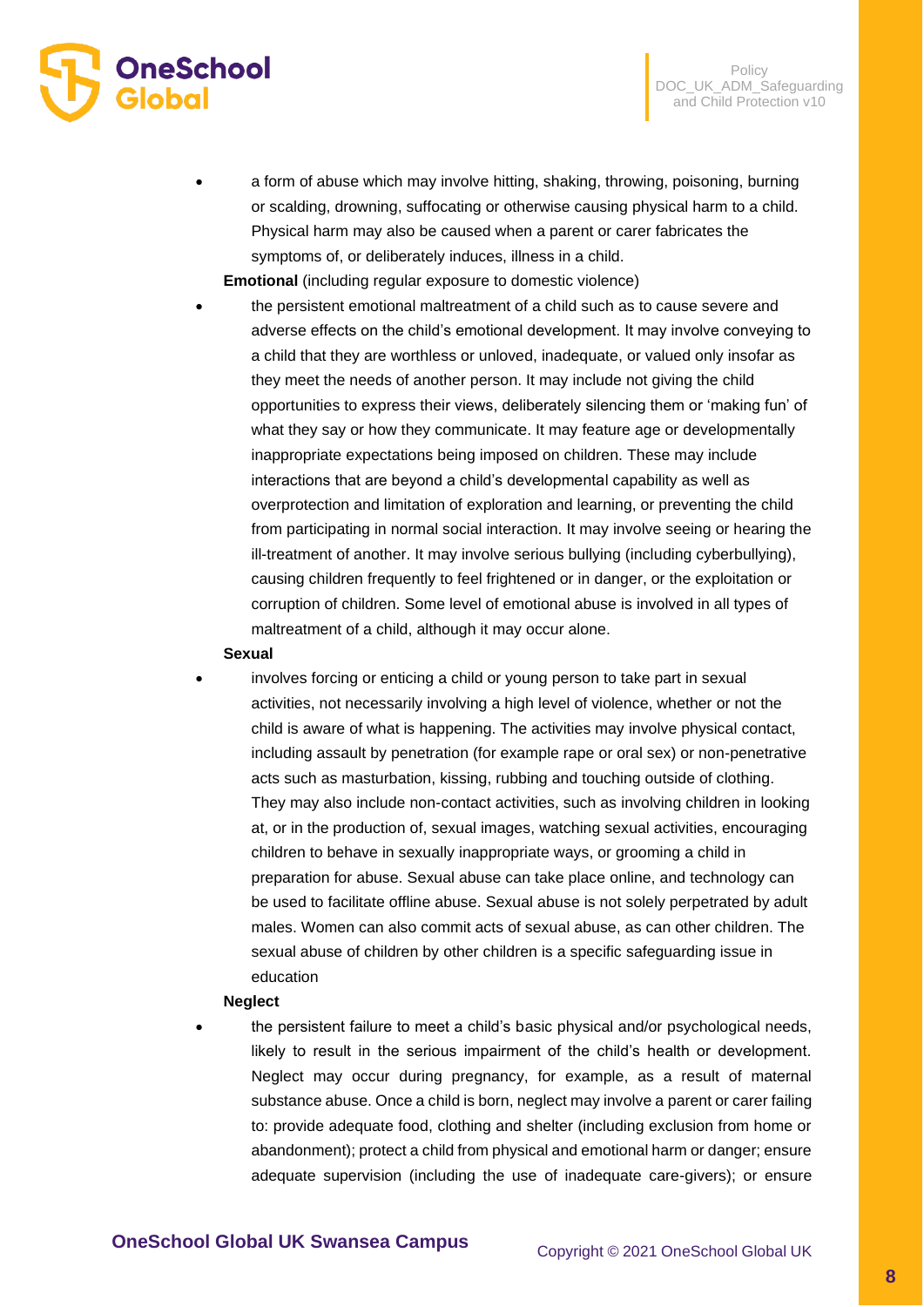

access to appropriate medical care or treatment. It may also include neglect of, or unresponsiveness to, a child's basic emotional needs

#### **Financial**

• Financial abuse in relation to children and young people could include, child workers without pay, EMA taken by family without child's consent, child's belongings sold or missing, benefit claims for the child, which are not real and fabricated illness, misusing allowances/grants for children's care, inappropriate cars that have been supported by allowances and Motability, children looked after payments being spent, but not to the benefit of the child, by foster carer or kinship carer.

Further examples of abuse which fit into these five categories of abuse are set out in appendix 1

#### **4.6 RECOGNISING SIGNS OF ABUSE**

- 4.6.1 Possible signs of abuse include the following (but are not limited to these and these signs do not necessarily mean that abuse is occurring):
	- the student says that they have been abused or asks a question which gives rise to that inference
	- there is no reasonable or consistent explanation for a student's injury; the injury is unusual in kind or location; there have been a number of injuries; there is a pattern to the injuries
	- the student's behaviour stands out from the group as either being extreme model behaviour or extremely challenging behaviour; or there is a sudden change in the student's behaviour. For example, they may become aggressive, challenging, disruptive or withdrawn
	- the student does not want to change clothes in front of others or participate in physical activities
	- the student is having problems at school, for example, a sudden lack of concentration and learning or they appear to be tired and hungry
	- the student talks about being left home alone, with carers that appear to be inappropriate or with strangers
	- the student is regularly missing from school or education
	- the student asks to drop subjects with a particular teacher and seems reluctant to discuss the reasons
	- the student's development is delayed in terms of emotional progress
	- the student suddenly loses or gains weight
	- the student drinks alcohol regularly from an early age
	- the student is concerned for younger siblings without explaining why
	- the student talks about running away
	- the student shies away from being touched or flinches at sudden movements
	- the student demonstrates undue anxiety, over-reacts to problems and demonstrates an excessive fear of making mistakes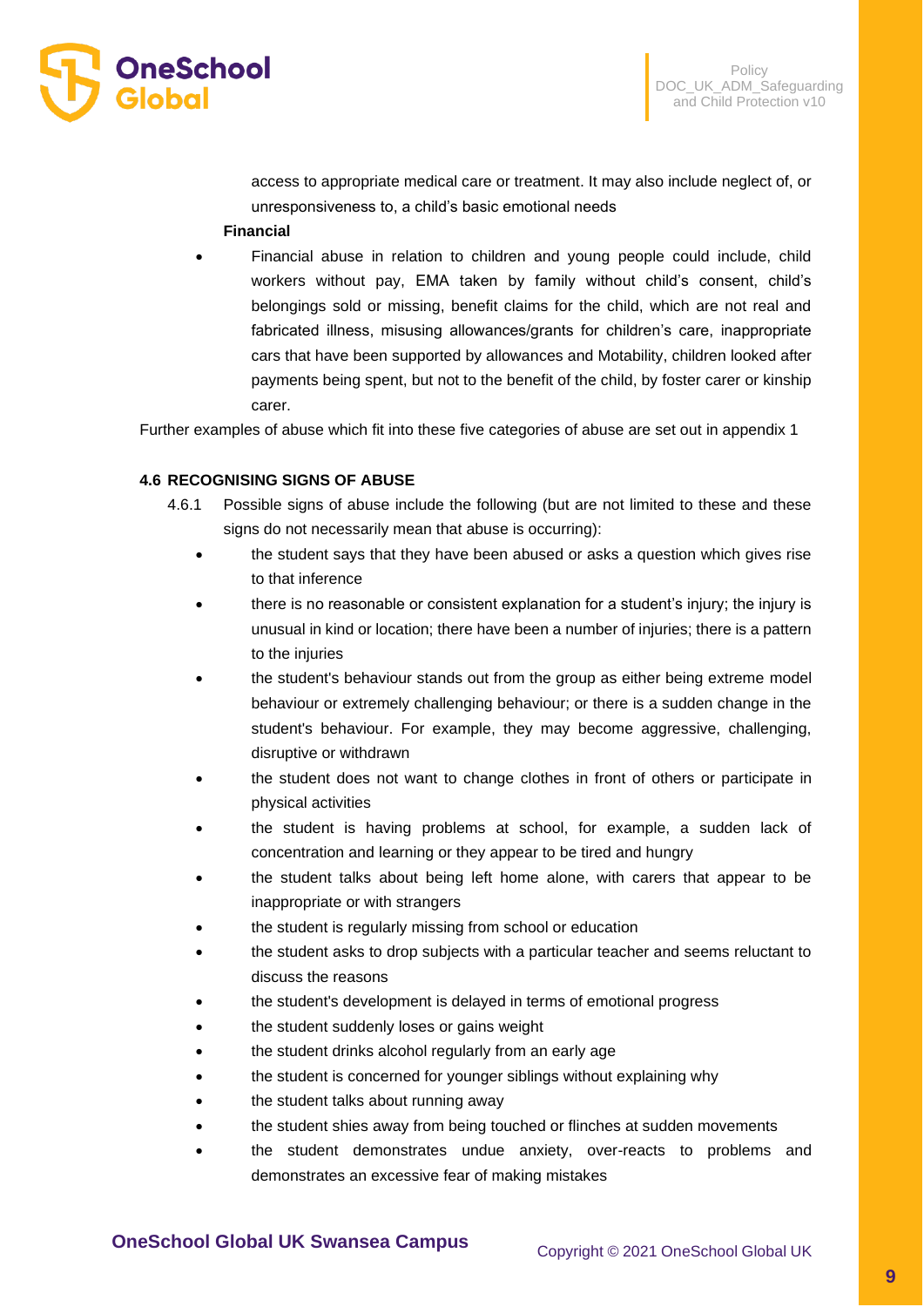

- the student appears neglected, e.g. dirty, hungry or inadequately clothed
- the student is reluctant to go home or has been openly rejected by his parents or carers.

# **4.6.2 Signs of grooming:**

- 4.6.3 The signs of grooming are not always obvious. Groomers will go to great lengths not to be identified. Some actions associated with those grooming children in schools may include:
	- meeting students secretly, or without seeking authorisation from the Head Teacher
	- collusive behaviours designed to cultivate dependency, such as
		- o unprofessional conversations about other members of staff
		- o breaking School Rules over providing students with alcohol and
		- o 'friending' pupils on social media platforms, contrary to school policy
- 4.6.4 Students who are being groomed at school or elsewhere may:
	- be very secretive, including about what they are doing online
	- have unexplained absences
	- have older pupil friends or girlfriends
	- go to unusual places to meet friends
	- have new belongings such as clothes or mobile phones that they can't or won't explain
	- have access to drugs and alcohol
- 4.6.5 In older children, signs of grooming can easily be mistaken for 'normal' teenage behaviour, but unexplained changes in behaviour or personality, or inappropriate sexual behaviour for their age may be observed.
- 4.6.6 You may find it useful to refer to the Department for Education's guidance What to do if you're worried a child is being abused (March 2015). https://assets.publishing.service.gov.uk/government/uploads/system/uploads/attachm ent\_data/file/419604/What\_to\_do\_if\_you\_re\_worried\_a\_child\_is\_being\_abused.pdf
- 4.6.7 Further information is available in Appendix 1 (Further Information on Signs of Abuse)

# **4.7 ROLES & RESPONSIBILITIES**

# **4.7.1 The Board of Trustees (The proprietor):**

- Are ultimately responsible as the proprietor to ensure policy, practice and training is in place, and that staff understand and discharge their role and responsibilities in line with KCSIE 2021 - Part 2 - The Management of Safeguarding (KLS 2021 2.12/2.13/2.38).
- will ensure that staff will undergo regular updated safeguarding training, including online safety that is aligned and integral to the whole school Continuing Professional Development (CPD) programme. Whilst considering the training requirements the board will have regard to the Teacher Standards, which set out the expectations that all teachers manage behaviour effectively to ensure a good and safe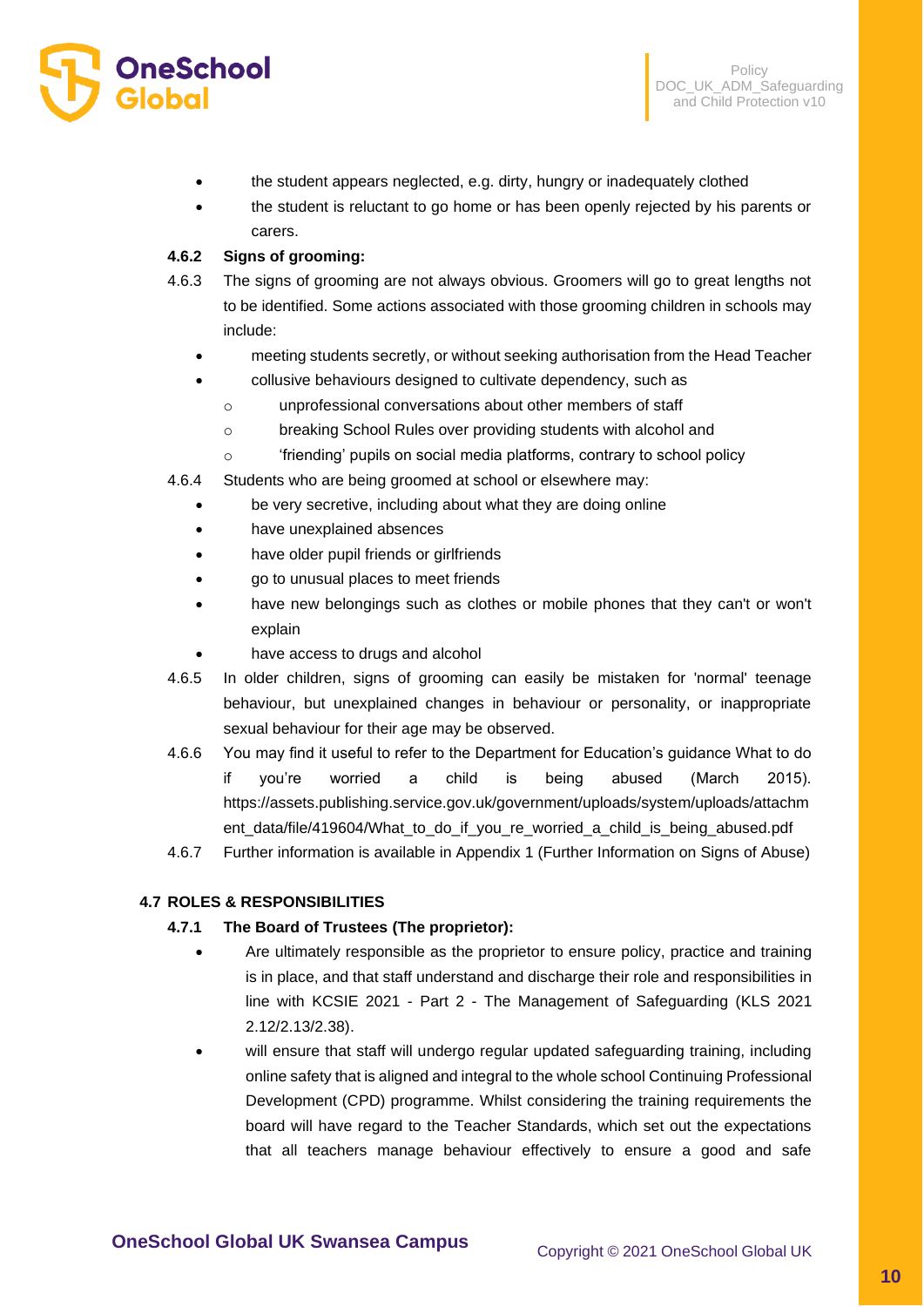

educational environment and requires teachers to have a clear understanding of the needs of all pupils.

- will ensure that children are taught about safeguarding, including online safety.
- will appoint a member of the National leadership team with governance oversight of safeguarding nationally, a professional lead for safeguarding nationally and a safeguarding CA to oversee local safeguarding governance at each campus
- Safeguard and promote the welfare of children to protect them from maltreatment, to prevent impairment of children's health or development ensuring that children grow in circumstances consistent with the provision of safe and effective care and taking action to enable children to have the best outcomes.
- Ensure that there is a mechanism in place to assist all staff, including CAs and volunteers understand and discharge their role and responsibilities to safeguarding in line with the KCSIE (Part 1) 2021.
- Delegate to the Regional Team Leader the responsibility to ensure that all CA's, the District Principals, Campus Principal(s), members of the Senior Leadership Team and middle leaders will be subject to s128 management checks. If someone is not eligible for a children's barred list check but will be working in a management position in an independent school, a section 128 check should be carried out using the Teaching Regulation Agency's (TRA) employer access service. In addition, the Regional Team Leader is responsible to ensure that safeguarding is a standing agenda item at all CA team meetings and the School Improvement Plan (SIP) includes a section on safeguarding.

# **4.7.2 The National Leadership Team will: :**

- Appoint a Safeguarding CA (Member of local governing body) to:
	- o take a lead in monitoring that the statutory requirements and procedures set out in this policy are adhered to.
	- o Be responsible for undertaking annual reviews on behalf of the National Board of Trustees and evaluation at the Campus of the Safeguarding & Child Protection Policy and procedures in conjunction with the Designated Safeguarding Lead and Campus Principal. Provide an annual report to the National Board of Trustees on the safeguarding provision
	- o Meet termly at the Campus Impact Meeting (full governance) alongside the DSL/Deputy to discuss updates, reviews and evaluation of the Safeguarding and child protection policies and procedures.
	- o Be trained in child protection and inter-agency working. This training will be updated every two years or in line with the LSP requirements.
	- o Attend the half termly Campus Safeguarding Committee
	- o Ensure all visitors are vetted and checked prior to working in any way with students and records are kept to show the record of the checks completed
- Ensure that a comprehensive annual safeguarding audit is undertaken and that all action points are recorded on the School Improvement Plan and remedied. Ensure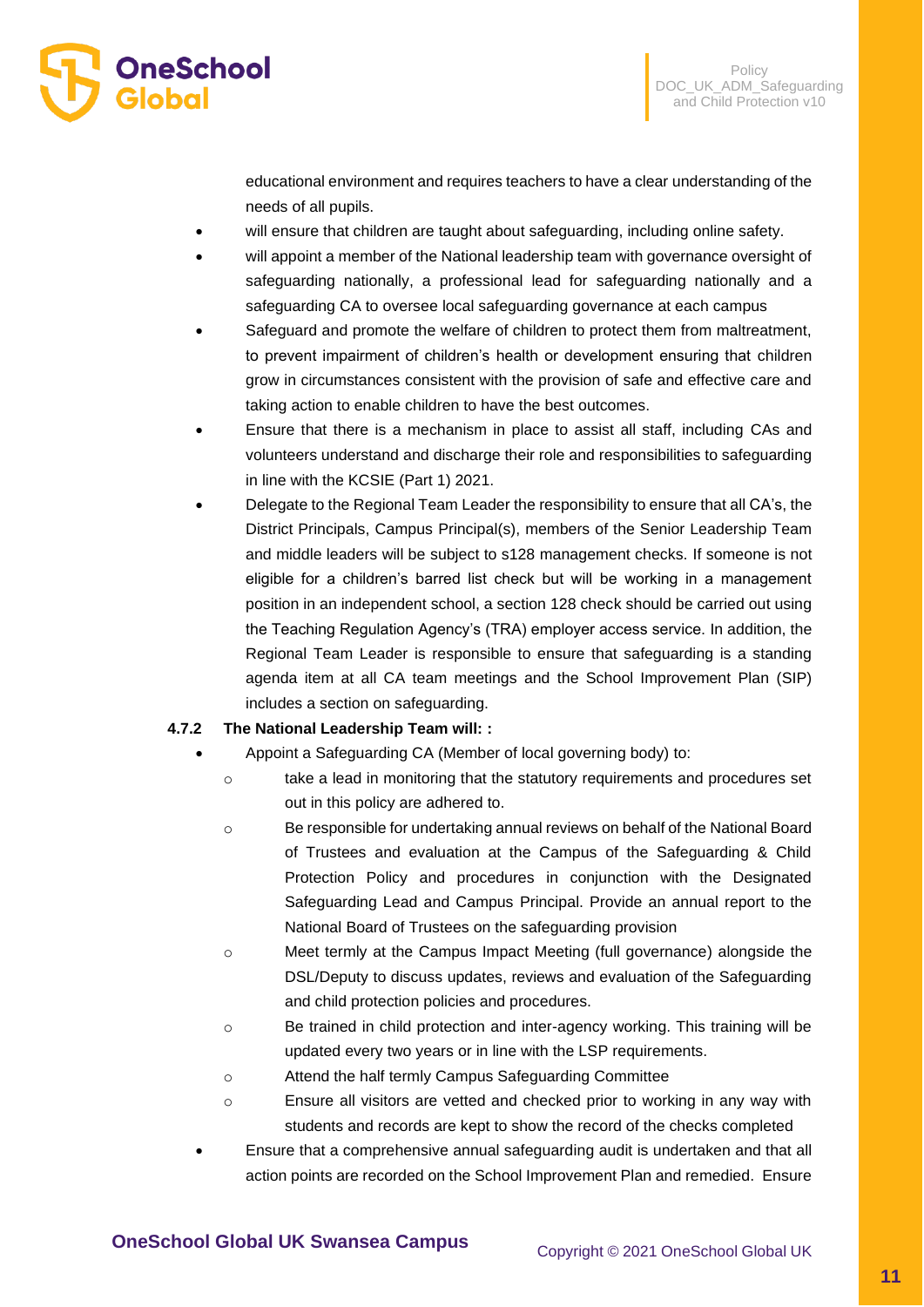

that the safeguarding half termly reports are completed, their outcomes discussed, and any learning actioned on the School Improvement Plan.

- Ensure that safeguarding arrangements take into account policies and procedures of the LSP.
- Have procedures in place to handle allegations against other children (peer on peer); nudes and semi-nudes and how to handle allegations about staff members, including allegations against the Campus principal and CAs, volunteers or visitors to the school.
- Ensure the Campus' Safeguarding and Child Protection Policy is available publicly and on the Campus website.
- Ensure that the DSL and DDSL have time, funding, training, support and resources to undertake their role and to support other staff within the Campus.
- Ensure that appropriate child protection training is in place (current and up-to-date) for the DSL and DDSL to a standard set by the LSP and is recorded on the Training Log. If appropriate, ensure that the DSL receives training to promote the educational achievement of children who are looked after.
- Ensure that new staff members taking on a DSL and DDSL role are appropriately trained by the LSP.
- Ensure that appropriate child protection training is in place as part of the induction for all staff including temporary and voluntary staff and that it is updated annually or in line with the LSP requirements and that there is no lapse in training dates. Safeguarding training must always include an element of face to face, interactive training.
- Liaise with the LA on child protection allegations against staff, including the Campus Principal, DSL or supply staff
- Be aware of and follow the Campus's local arrangements with respect to their three safeguarding partners' (the local authority; a clinical commissioning group for an area within the local authority; and the chief officer of police for an area (any part of which falls) within the local authority area arrangements.

# **4.7.3 National Safeguarding Committee will:**

- Ensure that Safeguarding has the appropriate importance and organisational priority.
- Ensure that OSGUK and all Campuses comply with their safeguarding obligations as set out in relevant legislation, regulations and guidance and any rules issued by OSGUK.
- Review national trends in safeguarding and child protection, in order to advise on improvements to policy and procedure for all Campuses; make recommendations on safeguarding strategy, policies and practice, including lessons learnt from ineffective practice, in order to ensure that OSGUK and Campus' fulfilment with their safeguarding obligations.
- Identify and assess the safeguarding risks faced by OSGUK and Campuses and to recommend measures to mitigate those risks including the maintenance of a safeguarding risk register.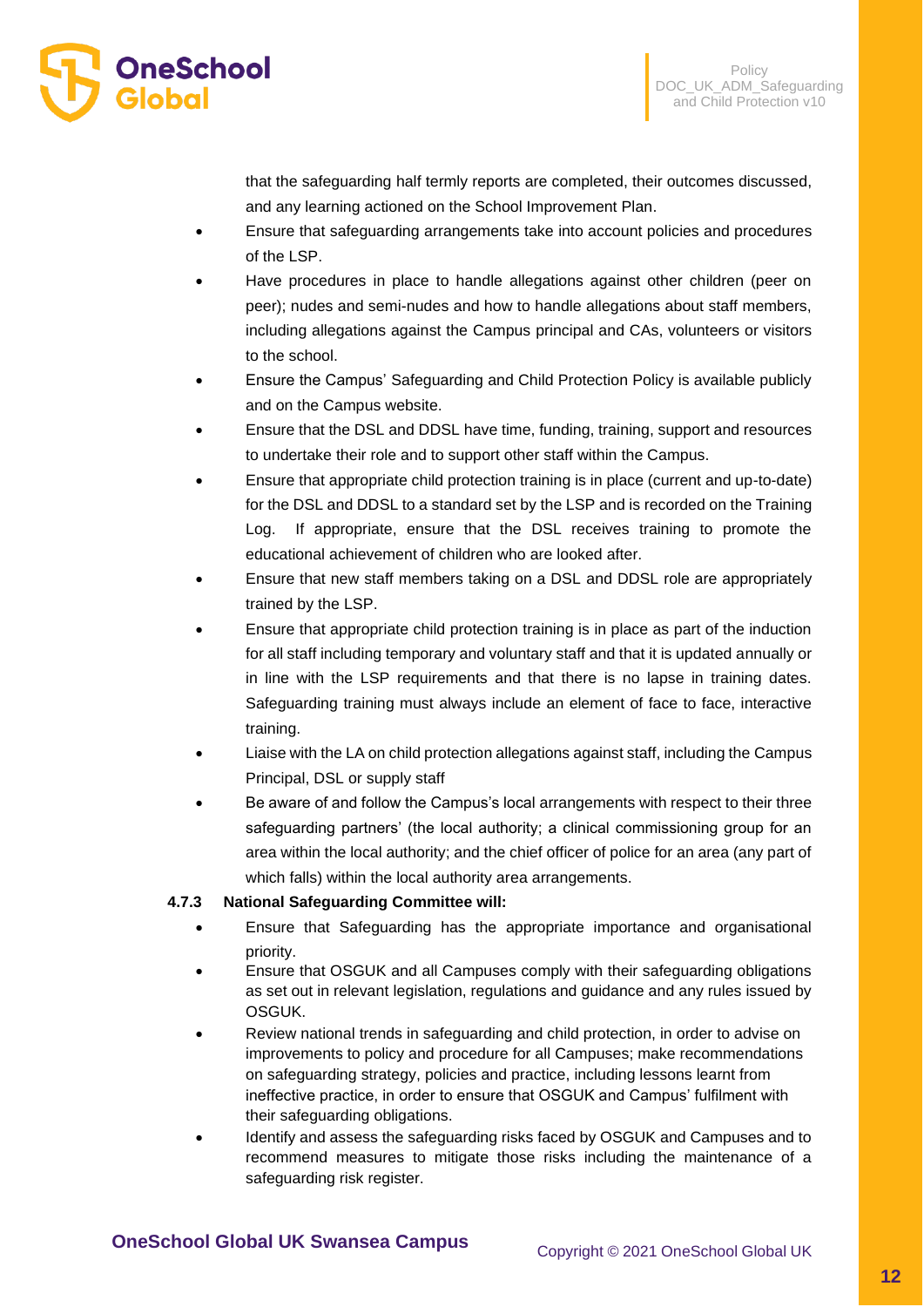

- Hold line management (Regional Principals, Head Teachers / Campus Principals and DSLs) to account on implementation of safeguarding policies in schools.
- Identify and reflect on issues and patterns of concerns which may require a revision of safeguarding policies or practice.

# **4.7.4 National Safeguarding Coordinator will:**

- Provide guidance to all Campuses on policy and procedures related to Safeguarding.
- Provide advice and guidance to Head Teachers and Safeguarding Trustees in the implementation of the Safeguarding Policy, procedures and for training of staff, parents, volunteers and students.

# **4.7.5 Regional Principal and Associate Principal will:**

- Be DSL trained with their LSP every two years
- Be Safer Recruitment Trained every two years
- Attend a campuses annual update on safeguarding
- regularly audit safeguarding procedures at the Campus and make recommendations, where necessary, for improvement or sharing of good practice and to report on its effectiveness to the Board of Trustees.
- be aware of Safeguarding referrals having been made, including allegations against staff members. Specific details of referrals relating to children do not need to be shared.
- provide professional support in the event of disciplinary procedures against students or adults at the Campus.
- Not be expected, unless acting as Campus Principal, to advise on specific referrals to the LADO, Children's Social Care or Police as this would delay the process and conflict with this policy.

# **4.7.6 HR CA will:**

- Ensure that the statutory responsibilities for safer recruitment are followed, preventing people who pose a risk of harm from working with children.
- Ensure that the Safer Recruitment Policy is kept up to date and properly implemented
- Ensure safer recruitment procedures are followed before a new member of staff starts work at the campus, including pre-employment checks and vetting of new staff and volunteers working with children and records kept in line with KCSIE and the supplementary guidance on disqualification requirements.
- Ensure that at least one person on a recruitment panel has undertaken safer recruitment training within the last two years.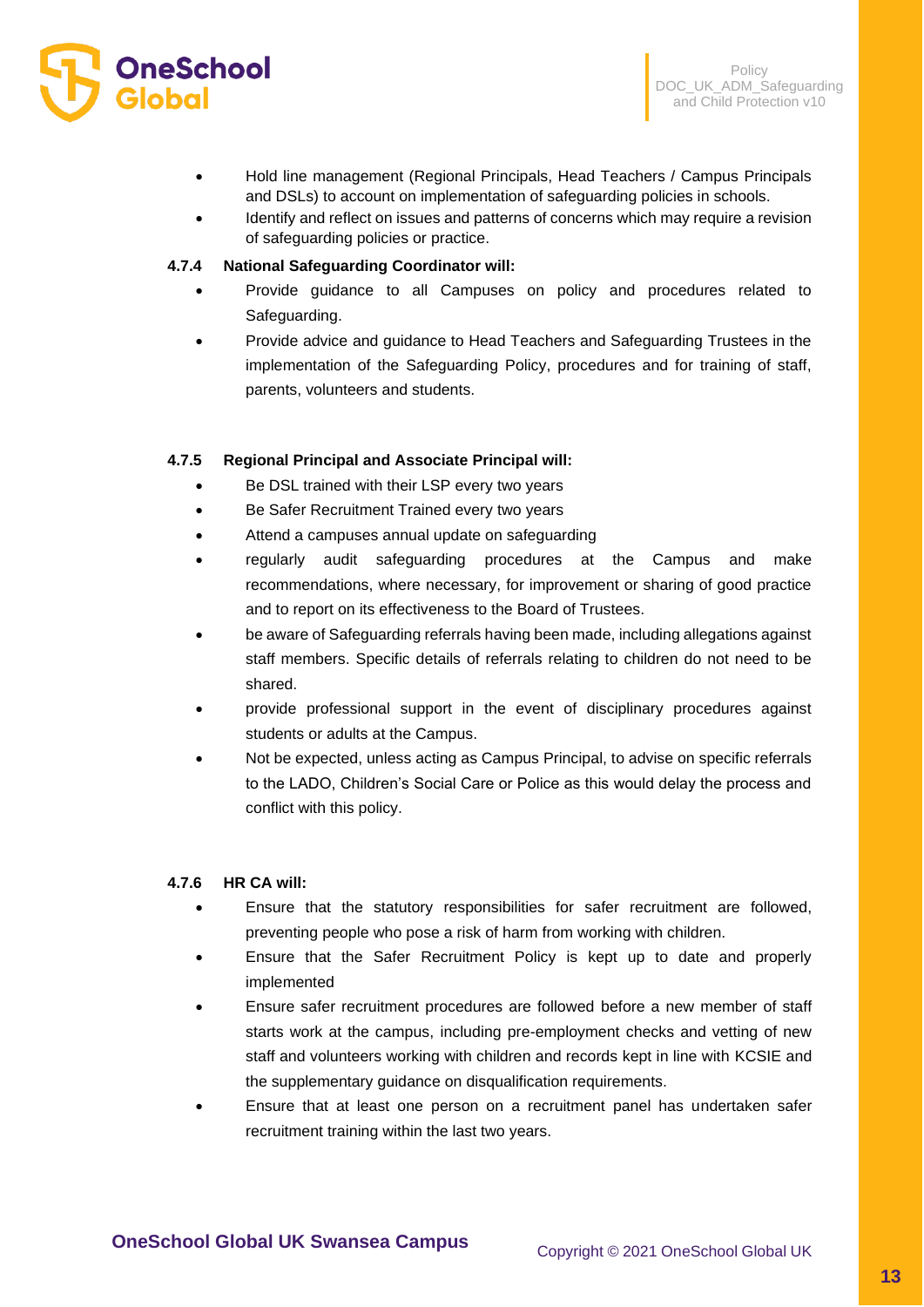

- Ensure that all appropriate child protection checks and procedures are applied to staff employed by another organisation such as agency staff working with the Campus' students, and that they are carried out.
- Ensure that no barred person is allowed to work in any regulated activity. These checks must only be carried out:

for newly appointed staff who are engaging in regulated activity, pending the receipt of an Enhanced certificate with barred list information from the Disclosure and Barring Service (DBS); or where a person has worked in a school or college in a role that brought them into regular contact with children and young people, and this role ended not more than three months prior to their new appointment.

• Have procedures to fulfil the legal duty to make a referral to the DBS, The Secretary of State via the TRA and, if appropriate, the charity commission in the event of dismissal of staff on safeguarding grounds.

# **4.7.7 The Campus and District Principal will:**

- Ensure that the Safeguarding Policy and its procedures are implemented and followed by all staff
- Ensure that the DSL and DDSL have the authority, responsibility, time and resources to carry out their roles
- Undertake the LSP DSL Training every two years
- Ensure that safeguarding, including helping to protect students from a range of risks, including e-safety, is fully explored in teaching and learning opportunities within the curriculum
- Ensure that students are able to identify a trusted adult to listen to their concerns
- Ensure that there is a Safeguarding Notice Board in the Staff Room demonstrating how the Campus keeps children safe, to include e-safety. It will include how to report a concern, training dates, policies, posters, roles and responsibilities of safeguarding personnel, safeguarding up-dates, KCSIE 2021 KLS 2021 and other publications and communications with regard to safeguarding
- Ensure Safeguarding Notices are displayed around the school; at reception and in all communal areas.
- Ensure all visitors are presented with an OSG visitor booklet which details the Safeguarding personnel and processes for the Campus
- Ensure all visitors receive a Safeguarding briefing upon visiting the school
- Ensure all visitors are vetted and checked prior to working in any way with students and records are kept to show the record of the checks completed
- Meet with the DSL to be kept informed of on-going investigations.
- Be the appointed member of staff to promote the achievement of looked after children.
- Be alert to children who go missing and put in place the appropriate safeguarding response
- **4.7.8 Campus Senior Leaders will;**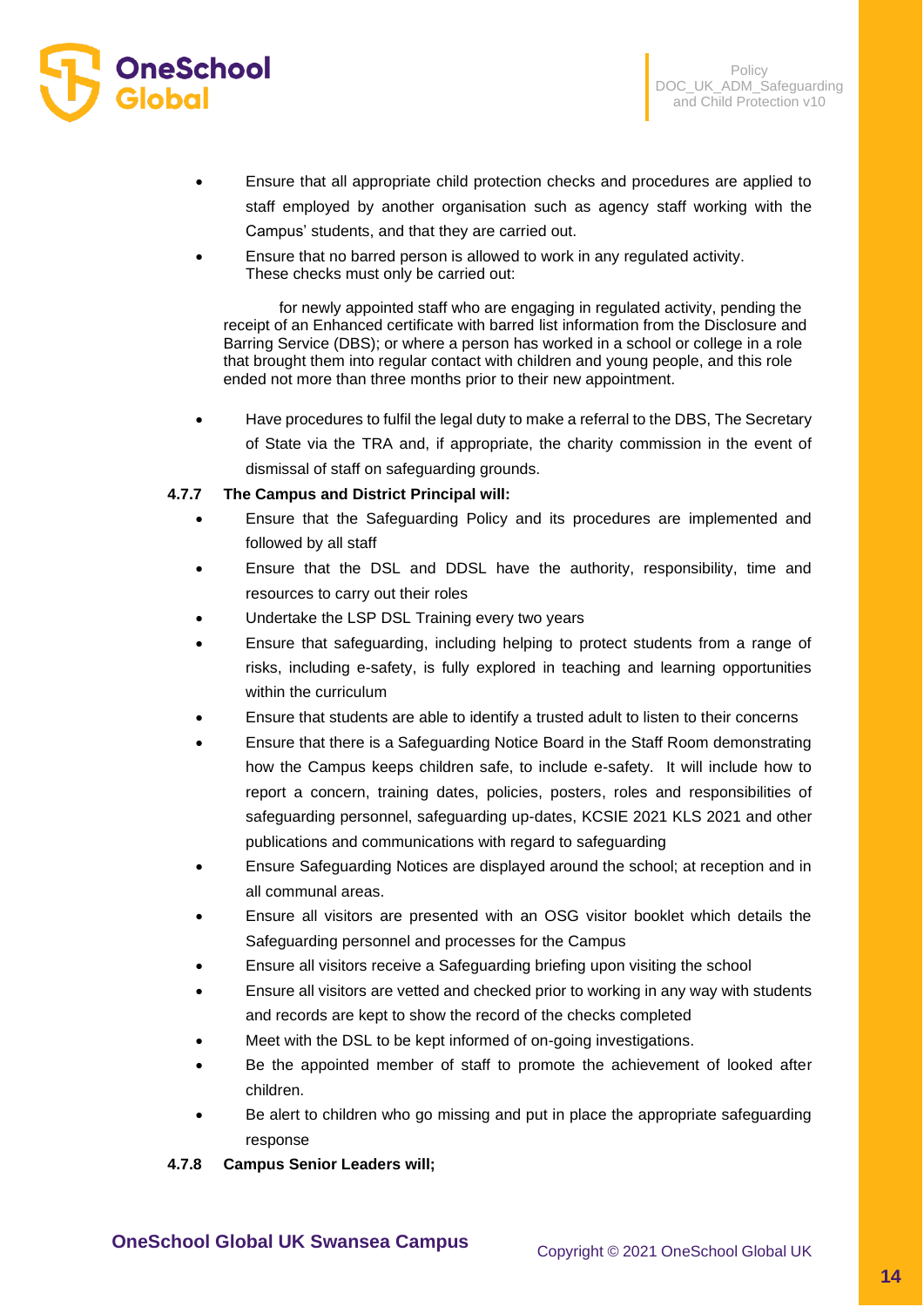

In addition to the bullet points in 4.6.10, Senior Leaders are expected to read, understand and adhere to the full KCSIE 2021 KLS 2021 guidance

# **4.7.9 Designated Safeguarding Lead**

- The role for the DSL is set out in detail in Annex C of KCSIE 2021 KLS 2021 and is an appendix to job description of the individual concerned.
- The DSL will be given the authority, responsibility, time and resources to carry out the role

This can be seen in Appendix 6 of this policy. In summary this includes responsibilities to:

- take lead responsibility for safeguarding and child protection (including online safety) whether in school or at home [(see Appendix [8])]).
- Manage referrals to other services
- Work with others both within the Campus and external services. It is especially important that the DSL is aware of and follows the Campus's local arrangements with respect to their three safeguarding partner arrangements. Please note, local authorities should share with the DSL that a child has a social worker; there are clear powers to share this information under existing duties.
- Undergo training to provide them with the knowledge and skills required to carry out the role. Training should provide the DSL with a good understanding of their own role, and the processes, procedures and responsibilities of other agencies, particularly children's social care This training should be updated at least every two years.
- Raise awareness of child protection procedures within the Campus
- Ensure that when a child leaves a Campus and they have a Child Protection File that it is transferred to the new school, separately from the main student file, ensuring secure transit and confirmation of receipt.

• Ensure that either the DSL or DDSL are available at all times during school hours

4.7.10 In addition to the Job Description the DSL will:

- Be a senior member of the Campus staff on the leadership team. The campus principal should not be the lead DSL but may perform a deputy role.
- Be trained in institutional grooming and E-Safety; ensure knowledge and skills are kept up-to-date.
- Organise training on child protection, E-Safety and Prevent within Campus for all staff, volunteers and Trustees ensuring that it is current and up-to-date and is recorded on the Training Log
- Ensure that all staff retain clear and well-organised written records of all concerns, discussions and decisions and the reason for those decisions using CPOMS.
- Oversee recording and reporting accordingly and monitoring regularly using CPOMS.
- Review records regularly so that concerning patterns of behaviour can be identified.
- Ensure the safeguarding local arrangements form is up to date and displayed in Reception and all staff working areas in school.

# **OneSchool Global UK Swansea Campus**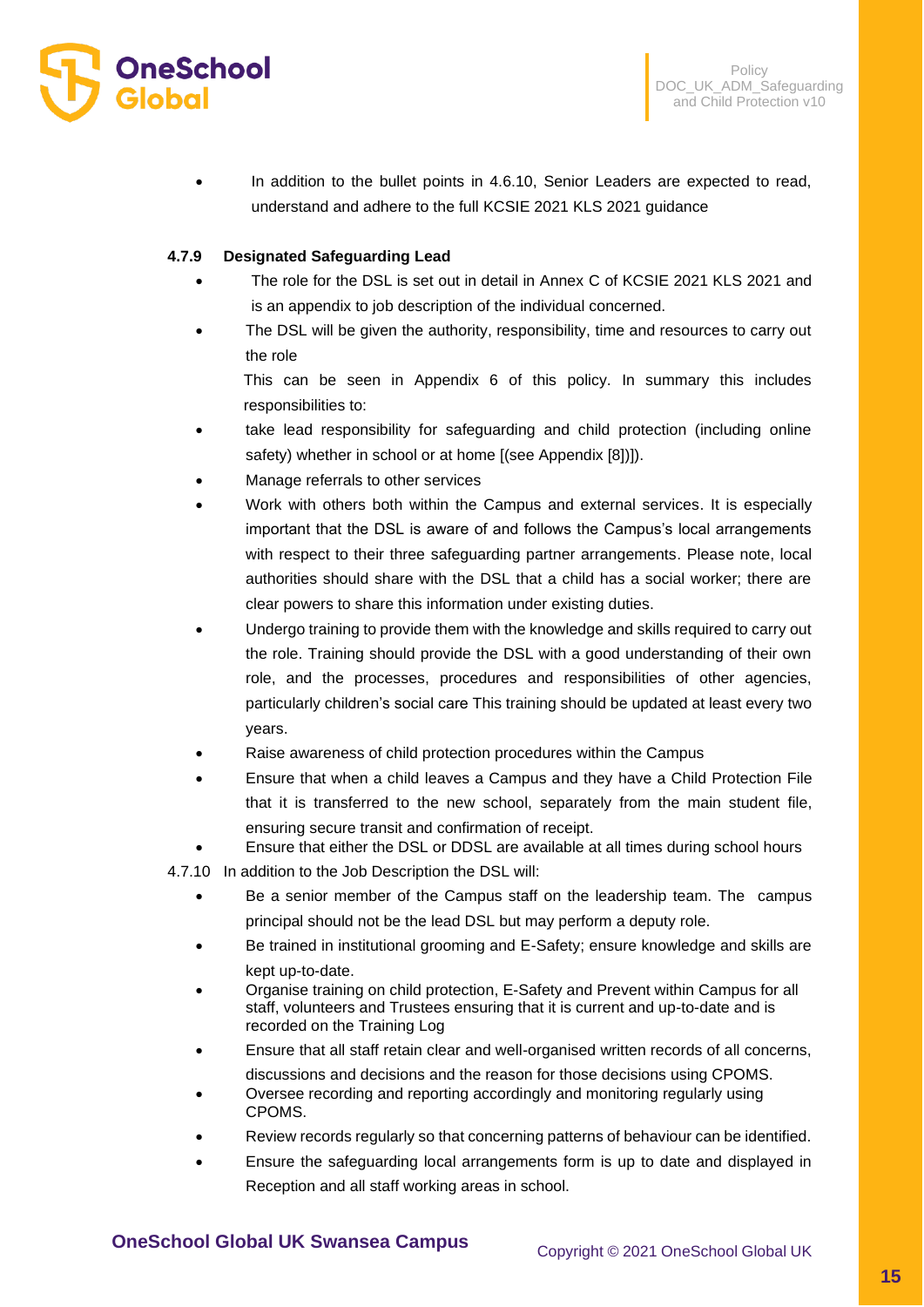

- Ensure the Safeguarding display poster is up to date and displayed in reception and key student areas in school.
- Complete the LSP Annual Audit for Child Protection / Safeguarding.
- Have appropriate knowledge and training to protect and promote the welfare of a looked after child; holding details of looked after children and their contact information.
- Training should provide designated safeguarding leads with a good understanding of their own role, and the processes, procedures and responsibilities of other agencies, particularly children's social care
- Ensure all teachers are trained to manage a report of child-on-child sexual violence and sexual harassment
- Help promote educational outcomes by sharing the information about the welfare, safeguarding and child protection issues that children (including children with a social worker) are experiencing, or have experienced, with teachers, members of the leadership team and local authorities. Where children need a social worker, this should inform decisions about safeguarding (for example, responding to unauthorised absence or missing education where there are known safeguarding risks) and about promoting welfare (for example, considering the provision of pastoral and/or academic support, alongside action by statutory services).

# **4.7.11 Deputy Designated Safeguarding Lead will:**

- Be a member of the Campus staff (Teaching or Support staff). This may also be the Head Teacher.
- Be given the authority, responsibility, time and resources to carry out the DDSL's role
- Have DDSL role defined as an appendix to their main job description.
- Act in the absence of the DSL fulfilling their duties and responsibilities.
- Be trained as a DSL by a LA and be registered for safeguarding and child protection updates in each student locality.
- •

# **4.7.12 Campus staff, including supply staff will:**

- Know who holds the DSL and Deputy roles within the Campus.
- Receive annual training and regular updates in safeguarding and child protection, (e.g. minuted staff meetings, e-bulletins etc.). Prevent awareness training and online safety will be part of this. Training also applies to the Head Teacher if he/she is not a Deputy DSL.
- Be issued with a copy of the KLS KCSIE Part 1 and Annex B at the start of the Autumn Term or upon their appointment. This will form part of the training for Safeguarding and Child Protection.
- Volunteers will receive Part 1 of KCSIE
- School Staff and those who work directly with children will also receive Part 1 of KCSIE 2021 KLS 2021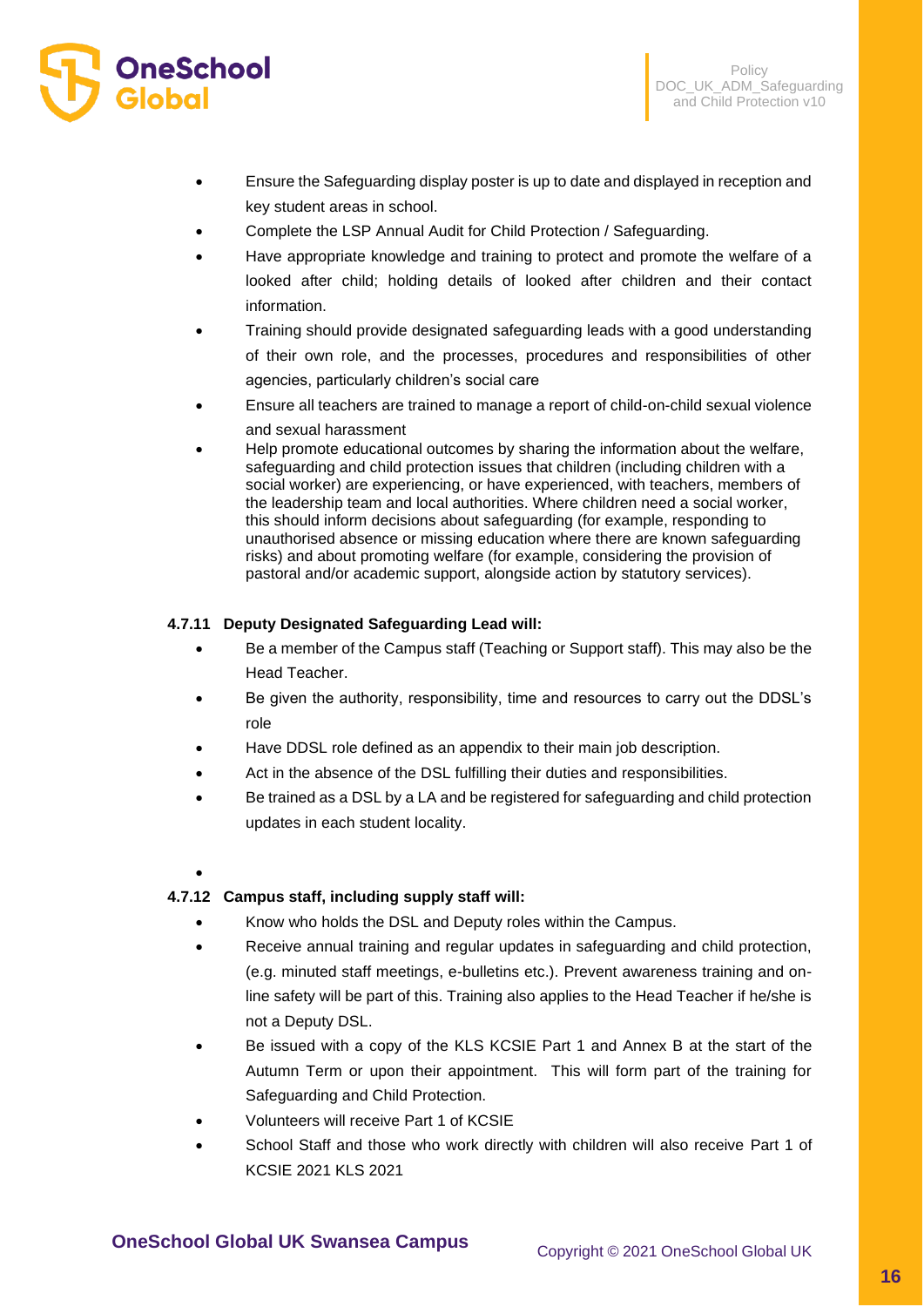

- The school Senior Leadership Team will be required to read all of KCSIE KLS
- Undertake the Annual Safeguarding Quiz to assess understanding of statutory requirements, which will be signed, dated and recorded along with a statement that they have read and understood the KCSIE 2021 KLS 2021 guidance.
- Adhere to the Staff Code of Conduct.
- Be mindful that the Teacher Standards 2012 state that teachers should safeguard children's wellbeing and maintain public trust in the teaching profession as part of their professional duties (teaching staff including Head Teachers)

# **4.7.13 Campus Safeguarding Committee will:**

- ensure that the Campus complies with its safeguarding obligations set out in relevant legislation, regulations and guidance and any rules issued by OSG UK;
- review safeguarding practice, in order to ensure the campus' fulfilment of its safeguarding obligations:
- work in partnership to ensure that the CSC is properly informed by appropriate information sharing and enabled to act effectively in addition to the specific roles of the DSL and DDSL;
- develop a holistic view of the safeguarding arrangements in place for individual students;
- identify and reflect on issues and patterns of concerns which may require a revision of safeguarding practice;

# **4.8 INDUCTION**

- The detail of the induction for new staff is set out in the Induction Policy. However, from a safeguarding perspective this will include new staff being given copies of:
- Safeguarding & Child Protection Policy (including role of the DSL and Children Missing in Education, CME guidance)
- ICT & E-Safety Policy
- KLS KCSIE part one and Annex B for those that work directly with children
- KLSKCSIE Part one for volunteers
- Behaviour Management Policy
- Staff Code of Conduct (including whistleblowing, acceptable use of IT, staff/student relationships and guidance on social media usage)
- New staff will receive Face to Face Safeguarding training with the DSL at induction as well as a range of online courses via Flick Learning and will be required to complete a quiz on KLSKCSIE part one and the Safeguarding & Child Protection Policy
- New staff will receive e safety induction training
- All new staff will receive training on Mental health awareness in young people

# **5. PROCEDURES**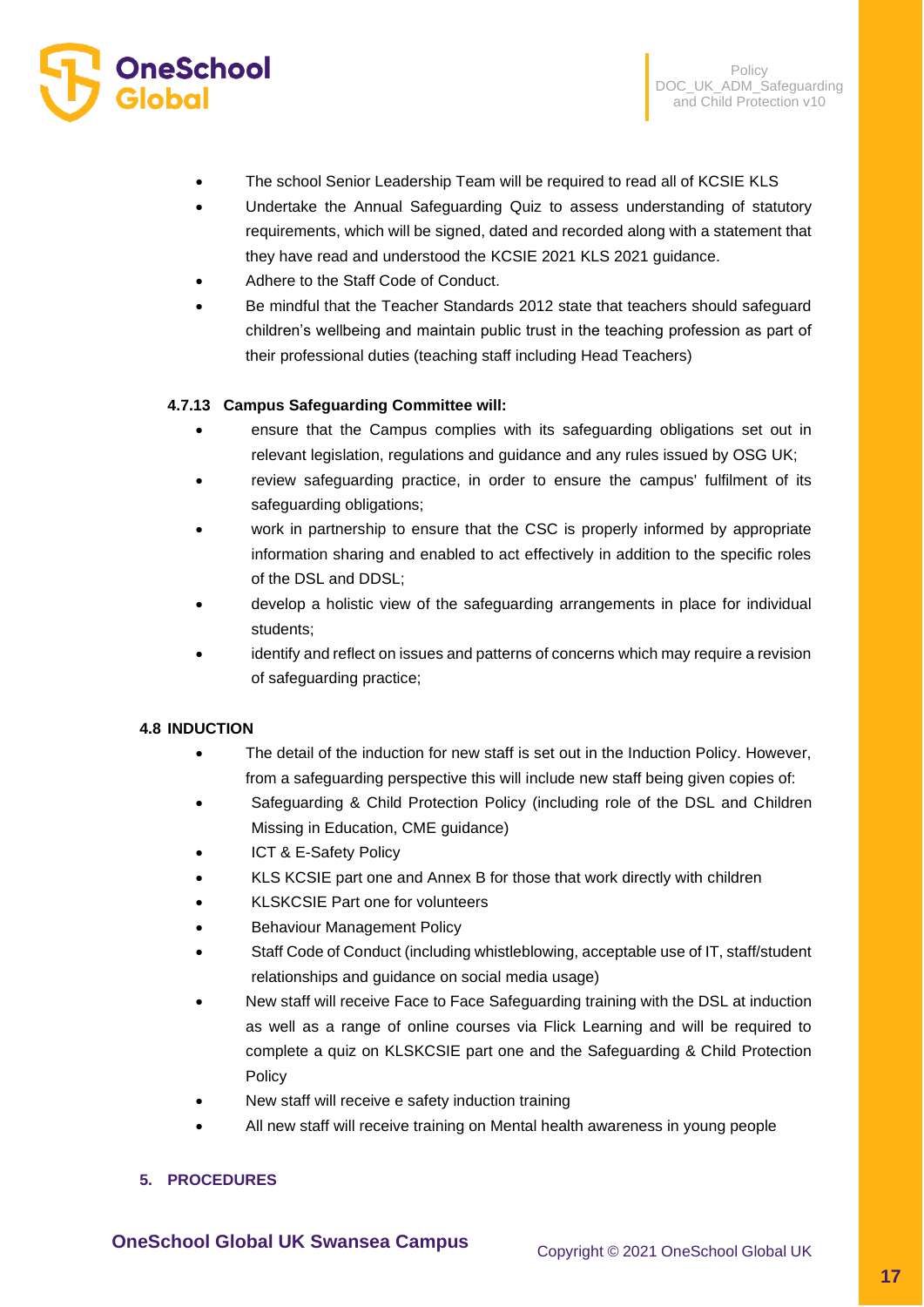

The following procedures apply to all staff working in the Campus and will be covered by training to enable staff to understand their roles and responsibility. The aim of these procedures is to provide a robust framework which enables staff to take appropriate action when they are concerned that a child is being harmed or abused or is at risk of harm or abuse.

The prime concern at all stages must be the interests and safety of the child. Where there is a conflict of interest between the child and an adult, the interests of the child must be paramount.

All staff are aware that very young children and those with disabilities, special needs or with language delay may be more likely to communicate concerns with behaviours rather than words. Additionally, staff will question the cause of knocks and bumps in children who have limited mobility.

#### **5.1 TAKING A DISCLOSURE**

- 5.1.1 Stay calm, spend time with the child and use your skill in communicating with children to understand what has gone on. Some key things to consider:
	- observe any injuries but should not ask a child to remove or adjust their clothing to observe them
	- allow the child to lead the discussion. Do take it seriously even if you find it shocking or unlikely
	- ask open questions. You need to ask enough information to know the immediacy of any danger or significance of harm to the individual. It is not your role to get a detailed account and the individual may have to tell their story several more times.
	- accept what the student says without challenge reassure them that they are doing the right thing and that you recognise how hard it is for them
	- all staff should reassure victims that they are being taken seriously and that they will be supported and kept safe.
	- a victim should never be given the impression that they are creating a problem by reporting concerns, including abuse, sexual violence or sexual harassment. Nor should a victim ever be made to feel ashamed for making a report.
	- do not criticise the perpetrator.
	- do not make promises on about what will happen next nor that information provided will not be shared — reassure and explain that they have done the right thing and who needs to be told
	- staff should not attempt to investigate, but should pass on to the DSL or DDSL.
- 5.1.2 Is the disclosure from an individual alleging abuse to themselves or another? Is this the reporting of a concern or suspicion? Does it involve another child, a teacher/volunteer or friends/family away from school?
- 5.1.3 Is the response what you would expect? I.e. has medical attention been sought promptly? Are parents being protective?
- 5.1.4 Is it something that needs addressing right now? Is it something that requires some planning before the end of the school day?

# **5.2 CONCERNS ABOUT A CHILD**

If a member of staff suspects abuse, spots signs or indicators of abuse, or they have a disclosure of abuse made to them they must: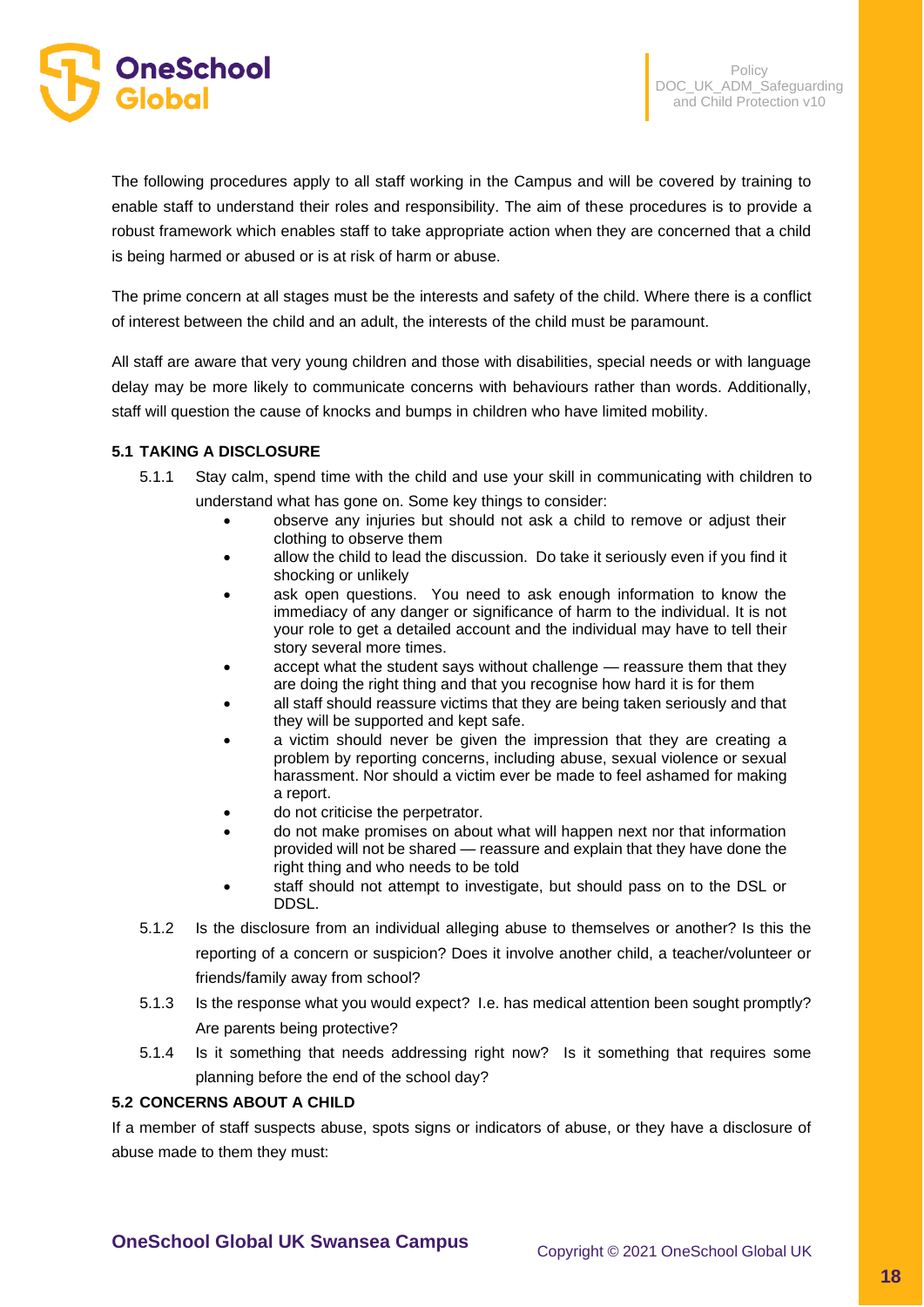

- 5.2.1 Record a clear and comprehensive summary of the concern on Cpoms, these should be verbatim notes only, including no opinions or interpretations
- 5.2.2 Alert the DSL via Cpoms
- 5.2.3 Where there is an immediate concern for a child's safety, the member of staff must alert the DSL in person as the first port of call and log on Cpoms as soon as they can
- 5.2.4 If there is any doubt about recording requirements, staff should discuss with the DSL or DDSL
- 5.2.5 The DSL will consider if there is a requirement for immediate medical intervention, however urgent medical attention should not be delayed if the DSL is not immediately available.
- 5.2.6 DSL must update the record on Cpoms (which may be used in any subsequent court proceedings) as soon as possible and within 24 hours of the occurrence, of all that has

happened, including a clear and comprehensive summary of:

- Dates and times of their observations
- Dates, times and details of any discussions in which they were involved.
- Any injuries
- Explanations given by the child / adult
- Any actual words or phrases used by the child
- Any decisions made and a clear and comprehensive rationale for the decision
- Details of how the concern was followed up and resolved
- A note of action taken, decisions reached and the outcome
- The records must be signed and dated by the author (or equivalent on CPOMS).
- In the absence of the DSL or a DDSL, staff must be prepared to refer directly to Children's Social Care (and the police if appropriate) if there is the potential for immediate significant harm.

#### **NB: A referral regarding significant harm must be made immediately or at least within 24 hours**

# **1.2. The initial sharing of information may lead to:**

- a decision not to take any further action
- a strategy discussion at school; which may lead to Early Help being offered in the case of those who are in need of additional support from one or more agencies but do not meet the threshold for referral to Children's Social Care. This could lead to inter-agency assessment and intervention using local processes, including the use of the 'Common Assessment Framework' (CAF) and 'Team around the Child' (TAC) approaches
- Making a referral to the police or social care services.

# **1.3. FLOW CHART FOR RAISING SAFEGUARDING CONCERNS**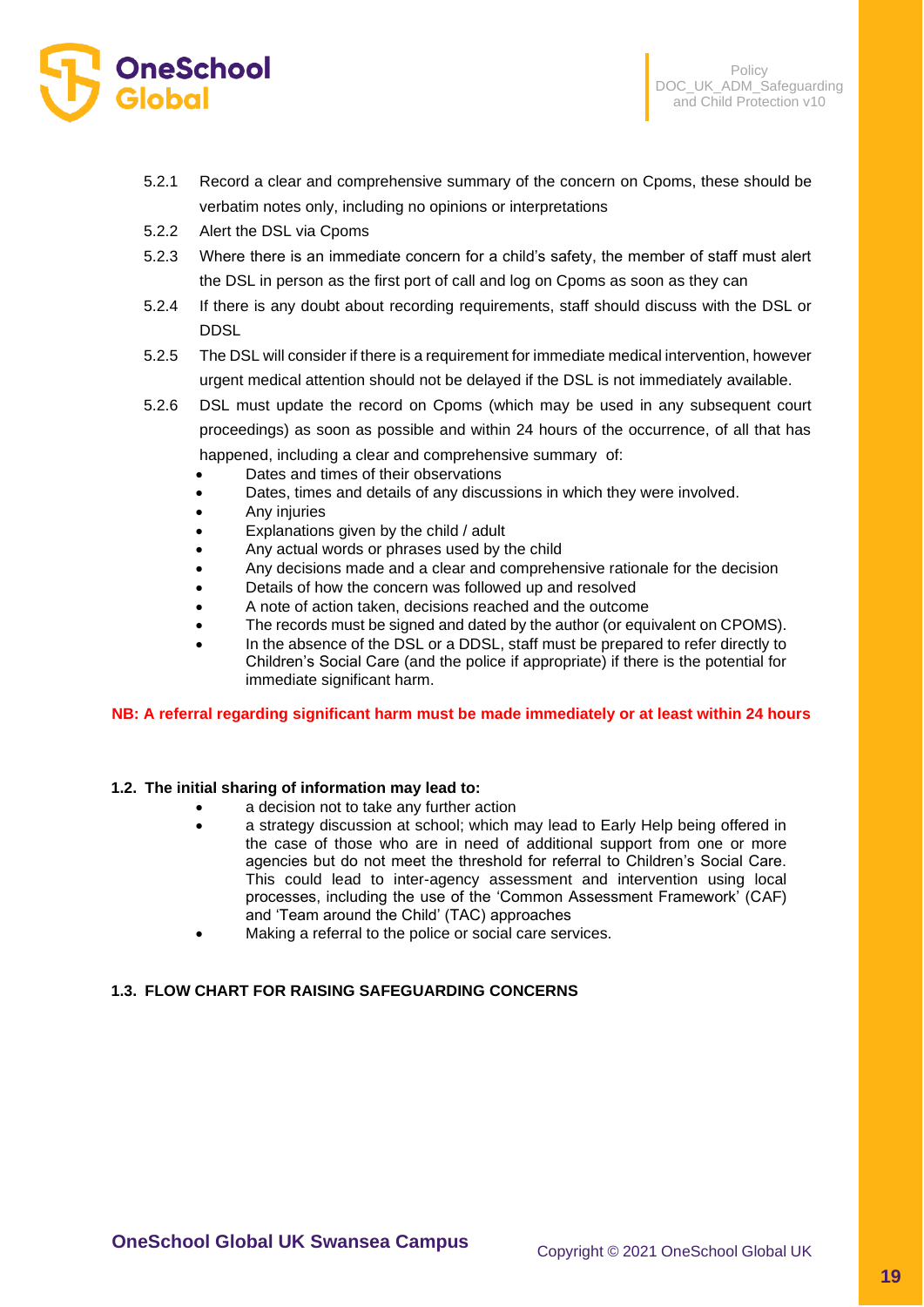



#### **Parental consent**

- 1.3.1.You should seek advice from the LSP on whether parents should be informed
- 1.3.2.You should seek to discuss concerns with parents/carers and, where possible seek agreement to make a referral unless this may, either by delay or the behavioural response it prompts place the child at increased risk of Significant Harm.
- 1.3.3.A decision not to seek parental permission before making a referral to Children's Social Care must be recorded and the reasons given. Likewise, where a parent has agreed to a referral this must be recorded and confirmed on the relevant Referral Form.
- 1.3.4.Having taken full account of the parent's wishes if it is still considered that there is a need for a referral:
- The reason for proceeding without parental agreement must be recorded
- The Children's Social Care team should be told that the parent has withheld her/his permission

#### **1.4. INFORMATION AND DATA SHARING**

1.4.1.Information sharing is vital in identifying and tackling all forms of abuse and neglect, and in promoting children's welfare, including their educational outcomes. The school has clear powers to share, hold and use information for these purposes.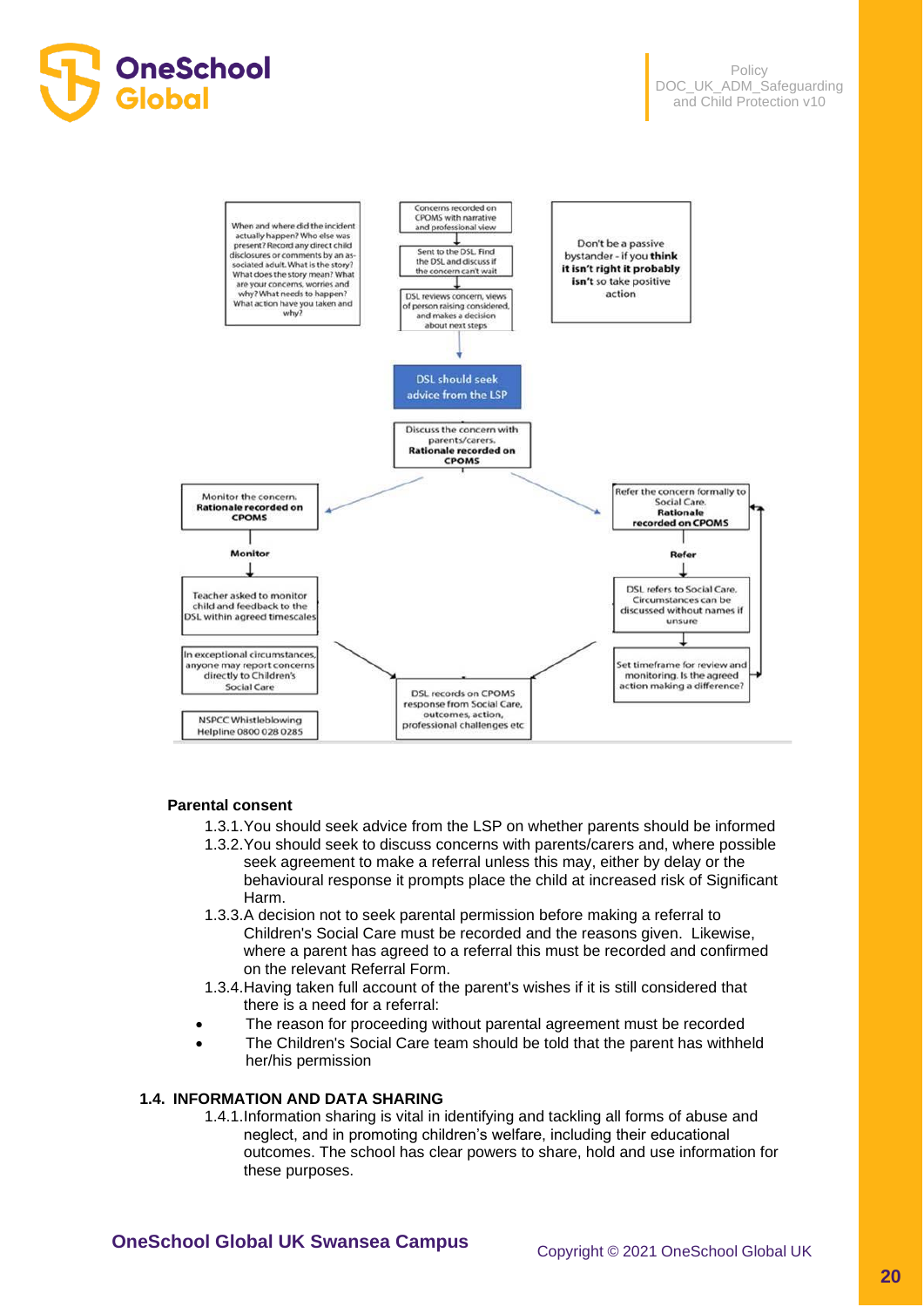# **OneSchool** ilohal

- 1.4.2.All matters relating to child protection will be treated as confidential and only shared as per the 'Information Sharing Advice for Practitioners' (DfE 2018) guidance and the Terms of Reference of the Campus Safeguarding Committee.
- 1.4.3.The DSL must understand and convey to staff the relevant data protection legislation and regulations, especially the Data Protection Act 2018 and the General Data Protection Regulation.
- The Board of Trustees will ensure relevant staff have due regard to the relevant data protection principles, which allow them to share (and withhold) personal information, as provided for in the Data Protection Act 2018 and the GDPR. This includes:

• understanding that 'safeguarding of children and individuals at risk' is a processing condition that allows practitioners to share special category personal data. This includes allowing practitioners to share information without consent where there is good reason to do so, and that the sharing of information will enhance the safeguarding of a child in a timely manner but it is not possible to gain consent, it cannot be reasonably expected that a practitioner gains consent, or if to gain consent would place a child at risk. being confident of the processing conditions which allow them to store and share information for safeguarding purposes, including information which is sensitive and personal, and should be treated as 'special category personal data'.

• not provide pupils' personal data where the serious harm test under the legislation is met.

For example, in a situation where a child is in a refuge or another form of emergency accommodation, and the serious harms test is met, they must withhold providing the data in compliance with schools' obligations under the Data Protection Act 2018 and the GDPR. Where in doubt schools should seek independent legal advice.

- 1.4.4.Information will be shared with staff within the Campus on a 'need-to-know' basis.
- 1.4.5.All staff must be aware that they have a professional responsibility to share information with other agencies in order to safeguard children and that the Data Protection Act 2018 and General Data Protection Regulations are not a barrier to sharing information where a failure to do so would place a child at risk of harm. There is a lawful basis for child protection concerns to be shared with agencies who have a statutory duty for child protection.
- 1.4.6.All staff must be aware that they cannot promise a child to keep secrets which might compromise the child's safety or wellbeing. However, staff are aware that matters relating to child protection and safeguarding are personal to children and families, in this respect they are confidential and the Head Teacher or DSL will only disclose information about a child to other members of staff on a need to know basis.
- 1.4.7.All staff will always undertake to share the intention to refer a child to Social Care with their parents /carers unless to do so could put the child at greater risk of harm or impede a criminal investigation.

# **1.5. FLOW CHART TO GUIDE INFORMATION SHARING**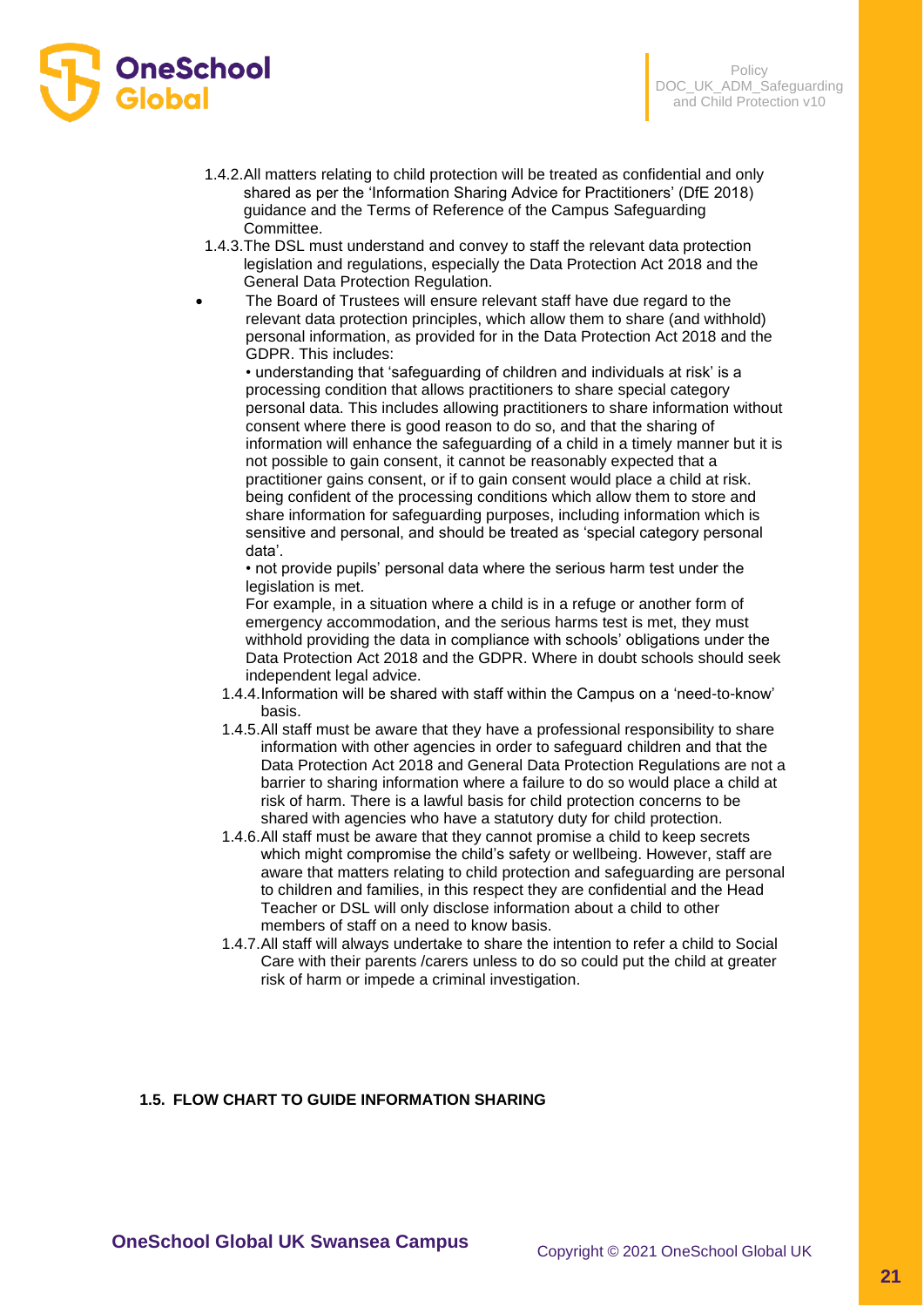



**1.6. MAKING A REFERRAL**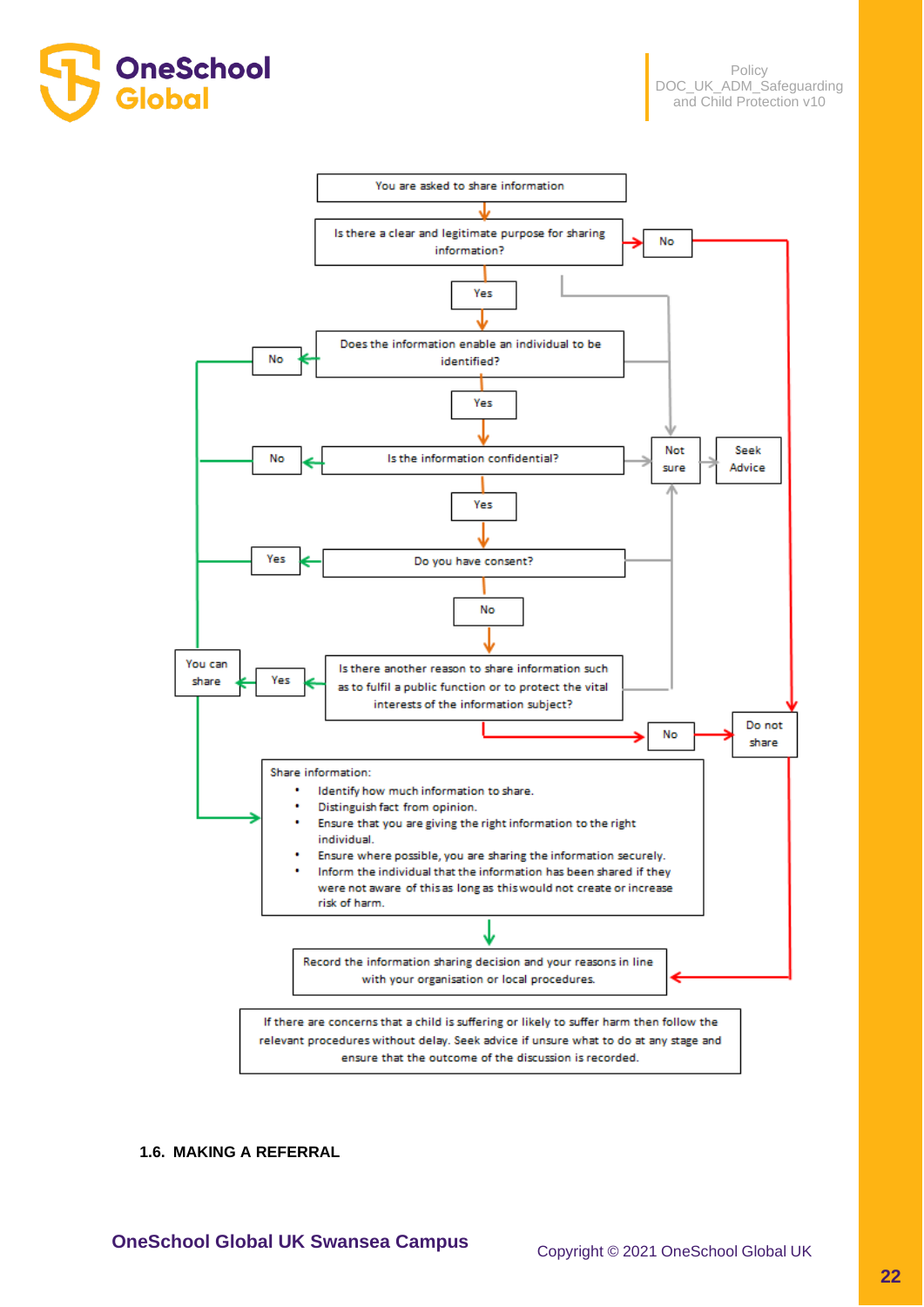# **OneSchool** Global

- 1.6.1.Concerns about children should be made to Children's Social Care for the area in which the child lives.
- 1.6.2.Any concerns about staff members should be referred to the Local Authority Designated Officer (LADO) from the area the Campus is based.
- 1.6.3.When deciding whether to make a referral following an allegation or suspicion or abuse the DSL should ensure they understand all the background and context to the allegation. What happened, when, who was present, what was said as well as the DSL's professional opinion and the action taken are incredibly important. If there is any doubt as to the threshold for referral then this Campus will discuss the matter initially on a no names basis with the Local Authority.
- 1.6.4.What appears minor at first can later be revealed to be much more serious, and an allegation of child abuse or neglect may lead to a criminal investigation. Thus, the Campus should not do anything that may jeopardise a police investigation, such as asking a child leading questions or attempting to investigate the allegations of abuse. **That said it is important to ask open questions in order to gain a reasonable understanding of all the circumstances. It is also very important to record exactly what was asked and what was said in response. This will be recorded on CPOMS.**
- 1.6.5.Children's social care assessments will consider where children are being harmed in contexts outside the home, so it is important that campuses provide as much information as possible as part of the referral process. This will allow any assessment to consider all the available evidence and enable a contextual approach to address such harm
- 1.6.6.Keeping Children Safe in Education 2021 sets out that within one working day of a referral being made, a local authority social worker should acknowledge receipt to the referrer and make a decision about the next steps and the type of response that is required.
- 1.6.7.This will include determining whether:
- The child requires immediate protection and urgent action is required
- The child is in need, and should be assessed under section 17 of the Children Act 1989
- There is reasonable cause to suspect the child is suffering or likely to suffer significant harm, and whether enquiries must be made and the child assessed under section 47 of the Children Act 1989
- Any services are required by the child and family and what type of services, for example Early Help Services
- Further specialist assessments are required to help the local authority to decide what further action to take
- To see the child as soon as possible if the decision is taken that the referral requires further assessment.
	- 1.6.8.The referrer should follow up if this information is not forthcoming. If social workers decide to carry out a statutory assessment, staff should do everything they can to support that assessment supported by the designated safeguarding lead (or deputy as required).
	- 1.6.9.It is also very important that as professionals we recognise that if we are not content with the response from the Local Authority then we will potentially challenge the outcome utilising the local escalation process. Staff should follow up any referral with the Local Authority in which we do not have an established outcome.
	- 1.6.10. Contact with Childrens' Social Care be done tentatively and without giving names in the first instance. However, Childrens' Social Care may request more details if they deem it necessary, in which case any details requested will be given.
	- 1.6.11. Outcomes should be communicated to the initial referrer in broad terms if they are a member of staff so that they can be sure they have addressed their statutory responsibility. For others raising concerns that do not have that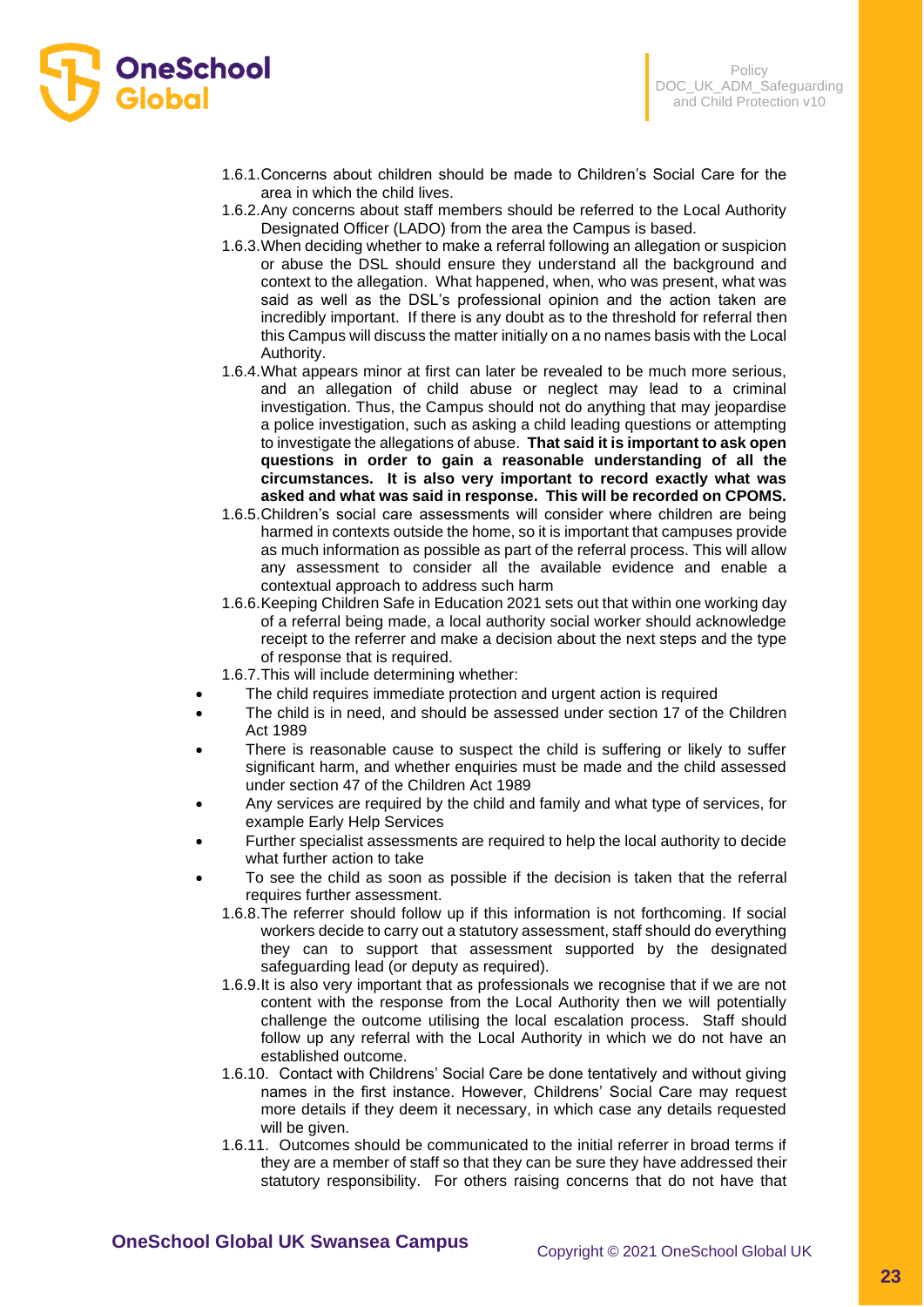

professional responsibility then confirmation that the matter has been addressed would ordinarily be sufficient. We must be clear the matter has been taken seriously and addressed appropriately.

#### **1.7. ALLEGATIONS MADE AGAINST / CONCERNS RAISED IN RELATION TO TEACHERS, INCLUDING SUPPY TEACHERS, OTHER STAFF, VOLUNTEERS AND CONTRACTORS**

**1.7.1.**The school has guidance which covers two levels of allegation / concern which must be followed

Allegations that may meet the harms threshold

Allegation / concerns that do not meet the harms threshold – referred to as 'low level concerns'

# **Allegations that may meet the harms threshold**

1.7.2.This process must be followed where it is alleged that anyone working within the school, including supply teachers, volunteers and contractors has:

- Behaved in a way that has harmed a child, or may have harmed a child and / or;
- Possibly committed a criminal offence against or related to a child and/or;
- Behaved towards a child or children in a way that indicates he or she may pose a risk of harm to children and/or:
- Behaved or may have behaved in a way that indicates that they may not be suitable to work with children
- 5.9.3 The last point includes behaviour that may have happened outside of school that might make the individual unsuitable to work with children, this is known as transferable risk
- 5.9.4 If in doubt over transferable risk, the campus must always seek advice from the LADO
- 5.9.5 All concerns / allegations should be raised with the Campus Principal immediately. Where the concern is about the Campus Principal this must be raised with the Regional Team Leader.

# **Initial response to an allegation**

- 5.9.6 Where the school identifies a child has been harmed, that there may be an immediate risk of harm to a child or if the situation is an emergency, they should contact children's social care and as appropriate the police immediately as per the guidance in part 1 of KCSIE KLS.
- 5.9.7 When an allegation is made the DSL is responsible for ensuring that the child is not at risk and referring cases of suspected abuse to the local authority children's social care as described in part 1 of KCSIE KLS.
- 5.9.8 The Case Manager (usually the Campus Principal) should discuss the case with the LADO, the nature, content and context of the allegation and agree a course of action.
- 5.9.9 Should not investigating further until the LADO has been informed and has given guidance as to next steps. However all appropriate actions should be taken immediately to ensure no student is placed at any risk of harm 5.9.10 When dealing with allegations the school must:
- 
- Apply common sense and judgement
- Deal with allegations quickly, fairly and consistently
- Provide effective protection for the child and support the person subject to the allegation

# **OneSchool Global UK Swansea Campus**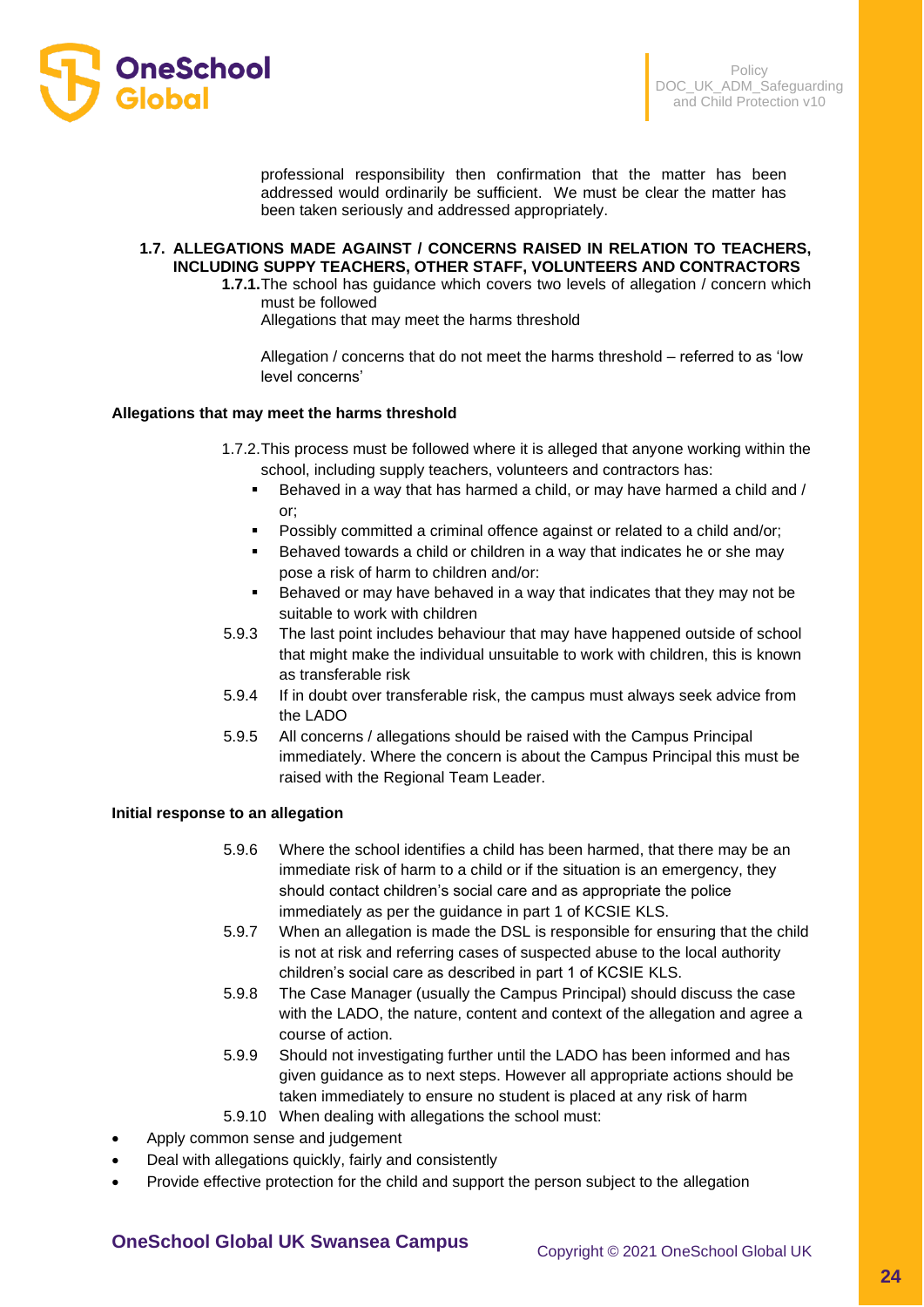

Please detail here the local authorities' arrangements for managing allegations, including contact details and what information the LADO will require when an allegation is made

E.g.

Website for local safeguarding Multi agency

How to make a referral

Where to get advice from

How to apply for Early Help

What is the LADO referral process?

- 5.9.11 The School must be familiar with what initial information the LADO will require
- 5.9.12 When to inform the individual of the allegation should be considered carefully and on a case by case basis, with guidance as required from the LADO, and if appropriate children's social care and the police.
- 5.9.13 If there is cause to suspect a child is suffering, or is likely to suffer significant harm, a strategy discussion involving the police and/or children social care will be convened in accordance with the statutory guidance [Working Together](https://assets.publishing.service.gov.uk/government/uploads/system/uploads/attachment_data/file/942454/Working_together_to_safeguard_children_inter_agency_guidance.pdf)  [to Safeguard Children](https://assets.publishing.service.gov.uk/government/uploads/system/uploads/attachment_data/file/942454/Working_together_to_safeguard_children_inter_agency_guidance.pdf)
- 5.9.14 Where the case manager is concerned about the welfare of other children in the community or the member of staff's family, they should discuss these concerns with the DSL and make a risk assessment of the situation. It may be necessary for the DSL to make a referral to children's social care.
- 5.9.15 **No Further Action;** Where the initial discussion leads to no further action the case manager and the LADO should:
	- 5.9.14.1 Record the decision and justification for it on Staff Safe

5.9.14.2 Agree on what information should be put in writing to the individual concerned and by whom

- 5.9.16 **Further Enquiries;** Where further enquiries are required to enable a decision about how to proceed, the campus must take advice from the LADO on next steps.
	- 5.9.16.1 The school must follow the same procedure for all staff, including supply staff, volunteers and contractors.
	- 5.9.16.2 When involving a supply agency, the school must inform the agency of its process for managing allegations but also take account of the agency's policies and their duty to refer to DBS as personnel suppliers.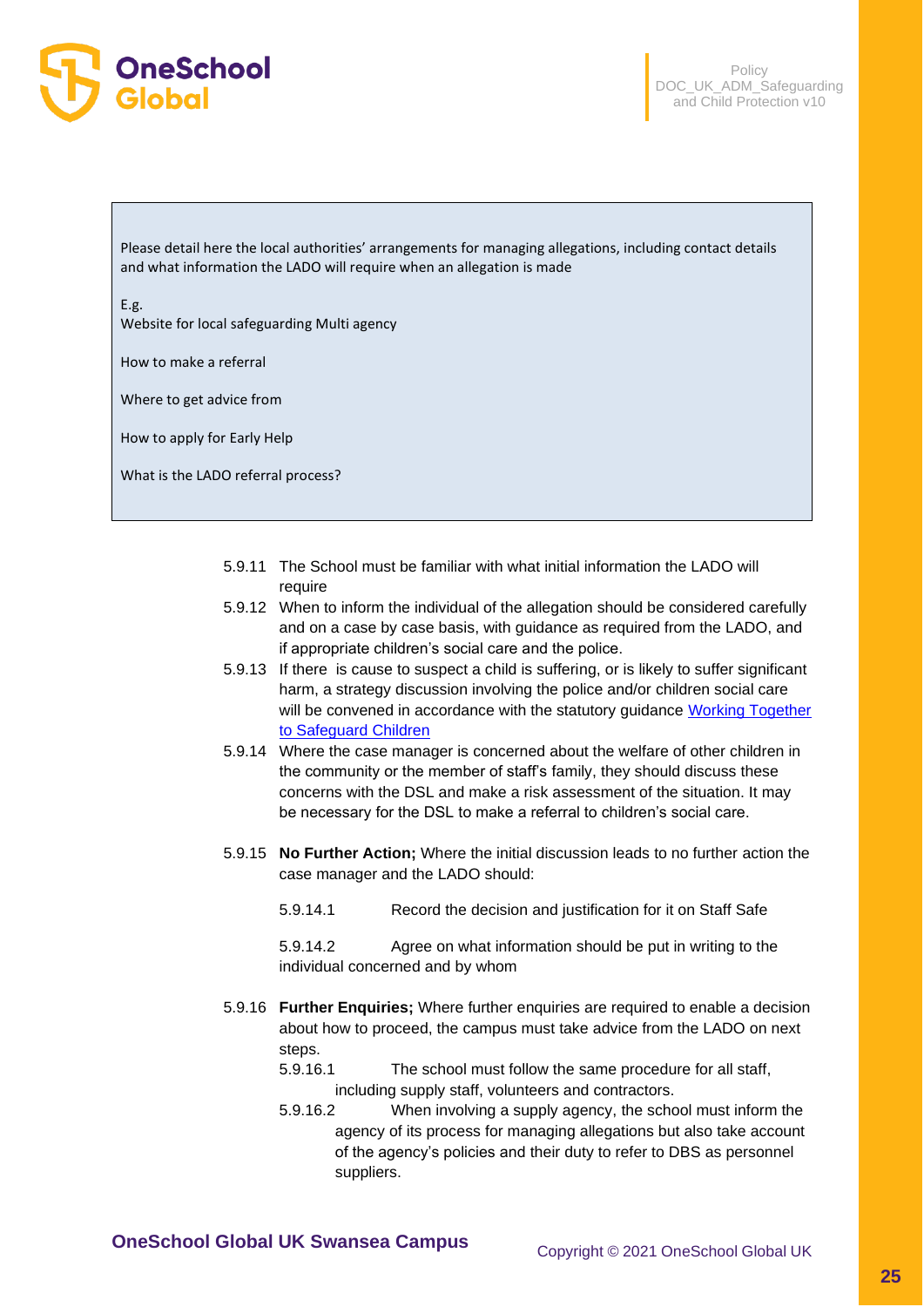

- 5.9.16.3 The school must invite the agency's HR Manager or equivalent to all meetings and keeping them up to date with information.
- 5.9.17 **Governance;** If an allegation is made against a CA team member, Member of the National Leadership Team or board, the school must follow its own procedures.
	- 5.9.17.1 Where an allegation is substantiated, they should follow the procedures to consider removing them from office.
- 5.9.18 Suspension
	- 5.9.18.1 Suspension should not be an automatic response when an allegation is reported. The campus must consider all options to avoid suspension.
- 5.9.19 The case manager must consider carefully whether the circumstances warrant suspension from contact with children or until the allegation is resolved.
- 5.9.20 It should be considered only in cases where there is cause to suspect a child or other children at the school is/are at risk of harm or the case is so serious there may be grounds for dismissal. If in doubt the Case manager to seek advice from the LADO.
- 5.9.21 Where the school is made aware that the Secretary of State has made an interim prohibition order, in respect of an individual who works at the school, the school must take immediate action to ensure the individual does not carry out work in contravention of the order. This means that pending the findings of the TRA investigation, the individual must not carry out teaching work.
- 5.9.22 Working with the Human Resources Business Partner (HRBP) the campus case manager must complete a risk analysis in working with the LADO, the following alternatives should be considered by the case manager before suspending a member of staff:
	- 5.9.22.1 Redeployment within the school so that the individual does not come into contact with the child or children concerned
	- 5.9.22.2 Providing an assistant to be present when the individual has contact with children
	- 5.9.22.3 Redeploying to alternative work in the school so the individual does not have unsupervised access to children
	- 5.9.22.4 Moving the child or children to where they will not come into contact with the member of staff, but tis decision should only be made if it is in the best interest of the child or children concerned and takes accounts of their views.
	- 5.9.22.5 Temporarily redeploying the member of staff to another role in a different location, for example another OSG school.
- 5.9.23 If immediate suspension is considered necessary, he case manager must record the rationale and justification for such action on Staff Safe.
- 5.9.24 The Campus must show a duty of care to their employees whilst any allegation is being investigated, they should;
	- 5.9.24.1 Manage and minimise stress caused by the allegation
	- 5.9.24.2 inform the individual as soon as possible, explaining the likely course of action, guided by the LADO, and the police where necessary;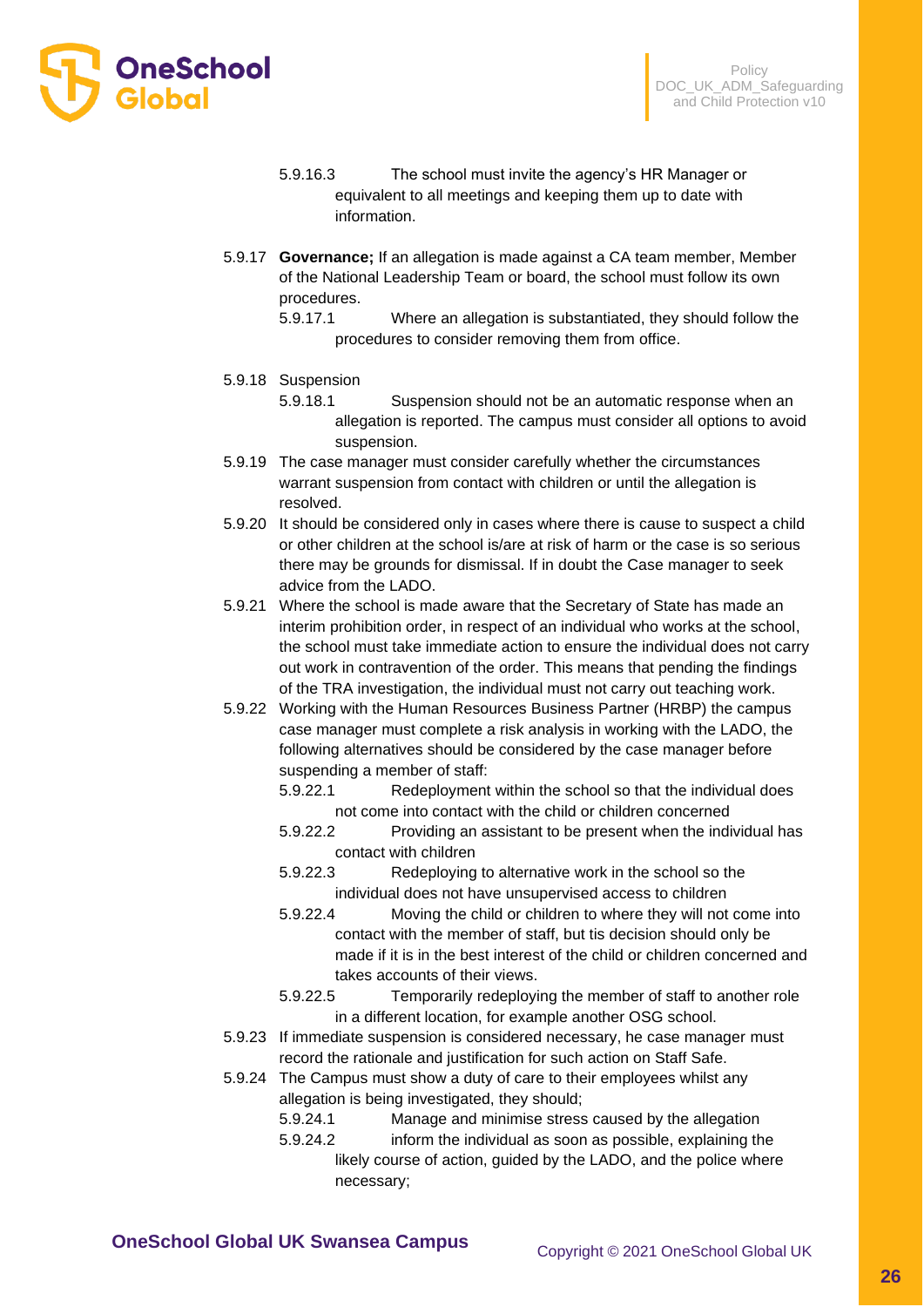

- 5.9.24.3 advise the individual to contact their trade union representative, or a colleague for support;
- 5.9.24.4 appoint a named representative to keep the person informed about progress of the case;
- 5.9.24.5 provide access to counselling or medical advice where appropriate.
- 5.9.24.6 not prevent social contact with work colleagues and friends, when staff are suspended, unless there is evidence to suggest this may prejudice the gathering of evidence.
- 5.9.25 The case manager must take advice from the LADO, police and children's social care to agree the following:
	- 5.9.25.1 who needs to know and exactly what information can be shared;
	- 5.9.25.2 how to manage speculation, leaks and gossip;
	- 5.9.25.3 what, if any, information can be reasonably given to the wider community to reduce speculation; and
	- 5.9.25.4 how to manage press interest if, and when, it should arise.

#### **5.9.26 CONCERNS THAT DO NOT MEET THE HARM THRESHOLD**

- 5.9.26.1 At OSG UK we promote an open and transparent culture in which all concerns about all adults working in or on behalf of the school or college (including supply teachers, volunteers and contractors) are dealt with promptly and appropriately.
- 5.9.27 The term 'low-level' concern does not mean that it is insignificant, it means that the behaviour towards a child does not meet the threshold for harm. A low-level concern is any concern – no matter how small, and even if no more than causing a sense of unease or a 'nagging doubt' - that an adult working in or on behalf of the school or college may have acted in a way that: 5.9.27.1 is inconsistent with the staff code of conduct, including
	- inappropriate conduct outside of work, and
	- 5.9.27.2 does not meet the allegations threshold or is otherwise not considered serious enough to consider a referral to the LADO.
- 5.9.28 Examples of such behaviour could include, but are not limited to:
	- 5.9.28.1 being over friendly with children;
	- 5.9.28.2 having favourites;
	- 5.9.28.3 taking photographs of children on their mobile phone;
	- 5.9.28.4 engaging with a child on a one-to-one basis in a secluded area or behind a closed door; or,
	- 5.9.28.5 using inappropriate sexualised, intimidating or offensive language.
- 5.9.29 OSGUK ask that all staff must ensure that low level concerns are reported to the Designated Safeguarding Lead, these should be shared in person. Where they are not able to share this in person, it must be sent immediately to the Campus principal via e mail, in a password protected document.
- 5.9.30 The purpose of the low level concerns policy is to create and embed a culture of openness, trust and transparency in which the school's values and expected behaviour which are set out in the staff code of conduct are constantly lived, monitored and reinforced by all staff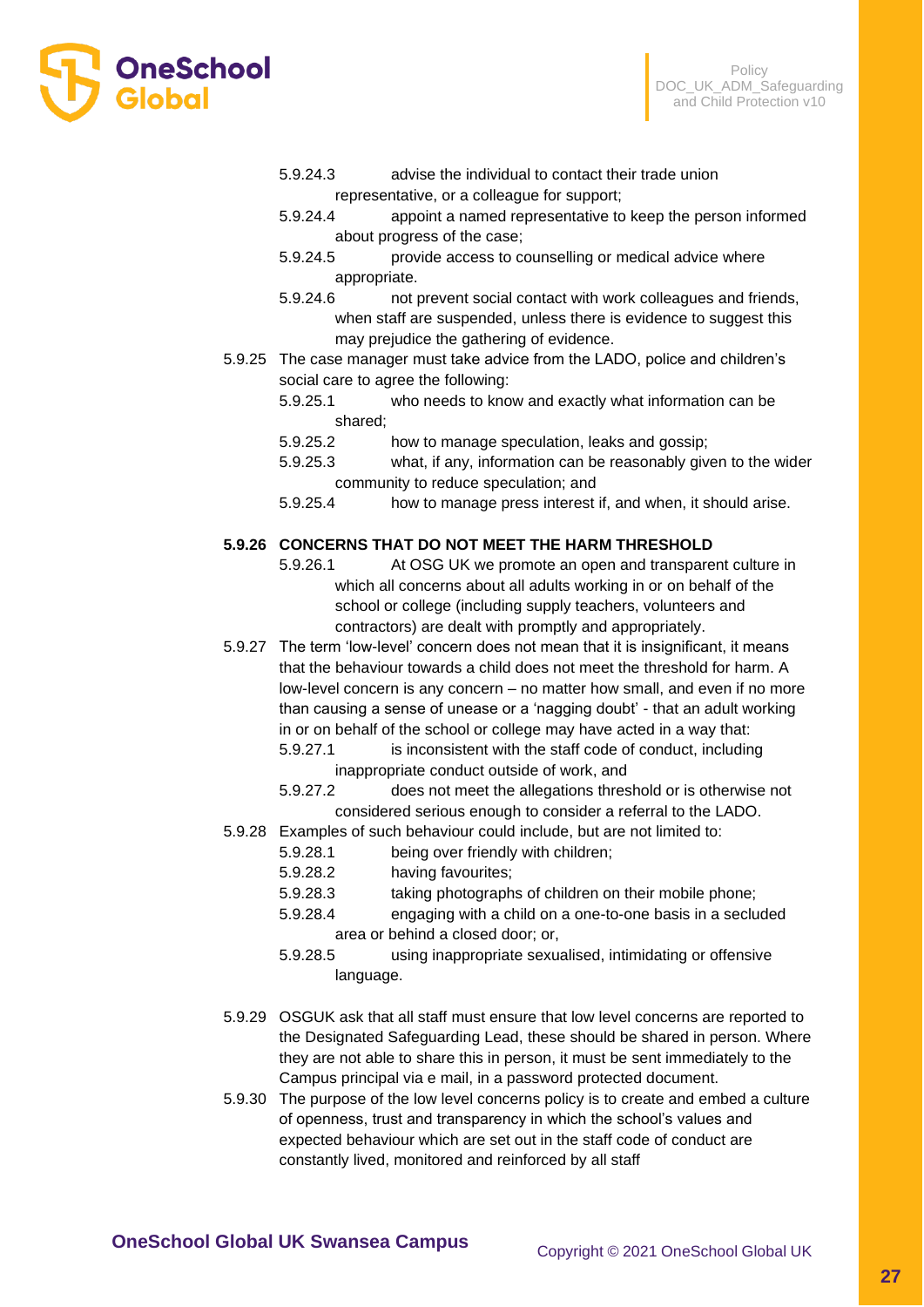# **OneSchool**

- 5.9.31 OSGUK will ensure the staff are clear about what appropriate behaviour is, and are confident in distinguishing expected and appropriate behaviour from concerning, problematic or inappropriate behaviour, in themselves and others;
- 5.9.32 Will empower staff to share any low-level safeguarding concerns with the **DSL**
- 5.9.33 Address unprofessional behaviour and support the individual to correct it at an early stage;
- 5.9.34 Provide a responsive, sensitive and proportionate handling of such concerns when they are raised; and,
- 5.9.35 Help identify any weakness in the school or colleges safeguarding system
- 5.9.36 Sharing low-level concerns
	- 5.9.36.1 Low-level concerns about a member of staff should be reported to the Campus Principal.
- 5.9.37 Where a low-level concern is raised about the Campus Principal, it should be shared with the Regional Team Leader
- 5.9.38 OSGUK will ensure they create an environment where staff are encouraged and feel confident to self-refer, where, for example, they have found themselves in a situation which could be misinterpreted, might appear compromising to others, and/or on reflection they believe they have behaved in such a way that they consider falls below the expected professional standards.
- 5.9.39 Where a low-level concern relates to a person employed by a supply agency or a contractor to work in the school, that concern should be shared with the designated safeguarding lead (or deputy), and/or Campus Principal, and recorded in accordance with the school's low-level concern/staff code of conduct policy and their employer notified about.
- 5.9.40 Recording low-level concerns
	- 5.9.40.1 All low-level concerns should be recorded in writing by the designated safeguarding lead (or deputy).
	- 5.9.40.2 The record should include details of the concern, the context in which the concern arose, and action taken. The name of the individual sharing their concerns should also be noted, if the individual wishes to remain anonymous then that should be respected as far as reasonably possible.
	- 5.9.40.3 At OSGUK these records will be kept confidentially, and held securely on Staff Safe which complies with the Data Protection Act 2018 and the UK General Data Protection Regulation (UK GDPR).
	- 5.9.40.4 Records should be reviewed so that potential patterns of concerning, problematic or inappropriate behaviour can be identified. Where a pattern of such behaviour is identified, the school or college should decide on a course of action, either through its disciplinary procedures or where a pattern of behaviour moves from a concern to meeting the harms threshold, in which case it should be referred to the LADO.
- 5.9.41 Consideration should also be given to whether there are wider cultural issues within the school that enabled the behaviour to occur and where appropriate policies could be revised or extra training delivered to minimise the risk of it happening again.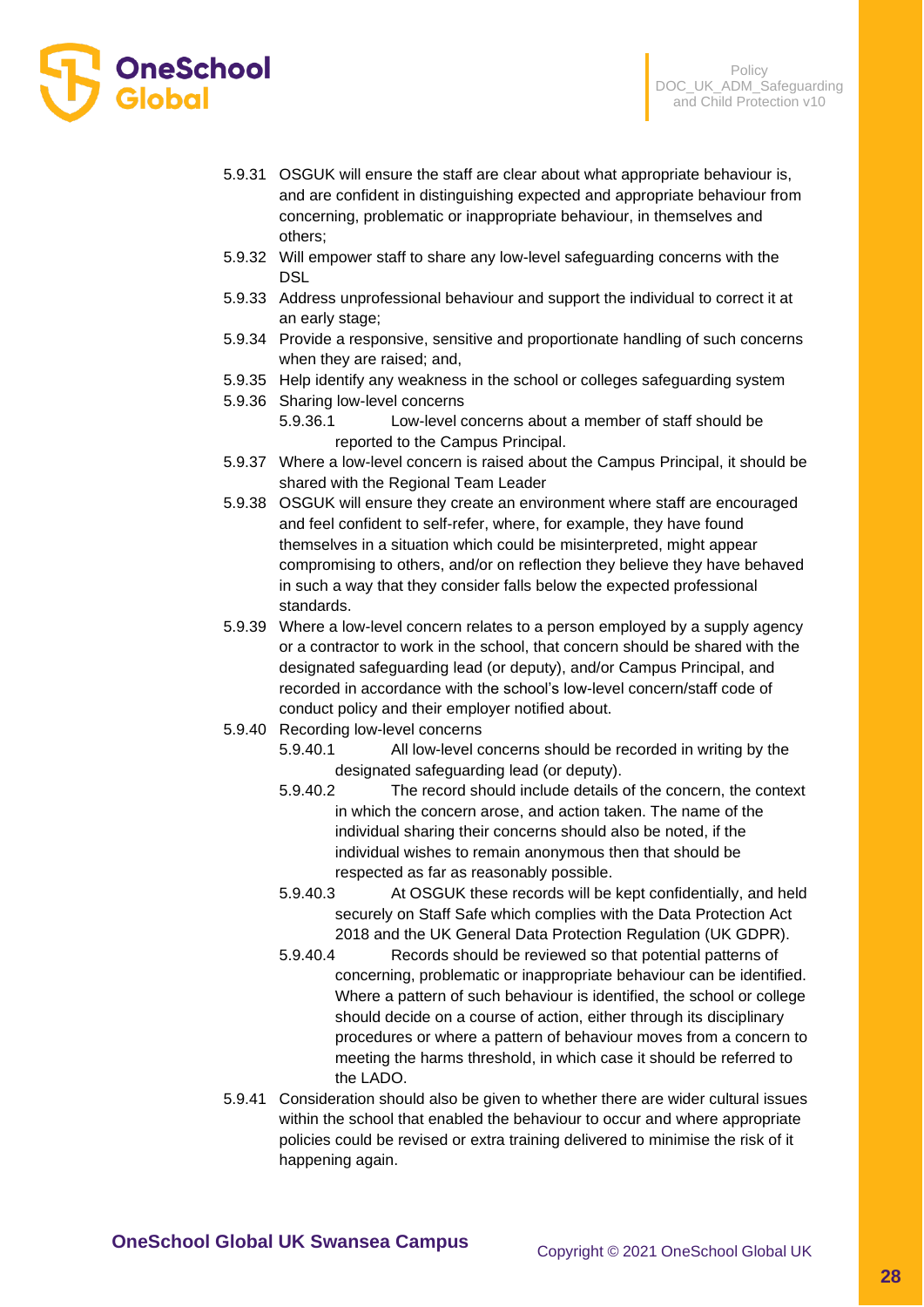

- 5.9.42 This information will be retained until that person leaves employment with **OSGUK**
- 5.9.43 References
	- 5.9.43.1 OSGUK will only provide substantiated safeguarding allegations in references as per the guidance in KCSIE.
	- 5.9.43.2 Low level concerns should not be included in references unless they relate to issues which would normally be included in a reference, for example, misconduct or poor performance.
- 5.9.44 It follows that a low-level concern which relates exclusively to safeguarding (and not to misconduct or poor performance) should not be referred to in a reference. However, where a low-level concern (or group of concerns) has met the threshold for referral to the LADO and found to be substantiated, it should be referred to in a reference

#### **5.9 DEALING WITH THE MEDIA**

- 5.9.6 When an allegation is made, the Campus will make every effort to maintain confidentiality and guard against unwanted publicity while an allegation is being investigated or considered. The Education Act 2002 at s141F introduced reporting restrictions preventing the publication of any material that may lead to the identification of a teacher who has been accused by, or on behalf of, a student from the same Campus (where that identification would identify the teacher as the subject of the allegation).
- 5.9.7 The reporting restrictions apply until the point that the accused person is charged with an offence, or until the Secretary of State publishes information about an investigation or decision in a disciplinary case arising from the allegation. The reporting restrictions also cease to apply if the individual to whom the restrictions apply effectively waives their right to anonymity by going public themselves or by giving their written consent for another to do so or if a judge lifts restriction in response to a request to do so. The legislation imposing restrictions makes clear that publication of material leading to the identification of the teacher who is the subject of the allegations is prohibited.
- 5.9.8 In most cases the LADO at the local authority, Police and Children's Social Care Services will have agreed:
	- who needs to know and exactly what information can be shared
	- how to manage speculation, leaks and gossip
	- what, if any, information can be reasonably given to the wider community to reduce speculation
		- how to manage press interest if and when it should arise.
- 5.9.9 Allegations that are found to have been malicious should be removed from personnel records and any that are not substantiated as malicious should not be referred to in employer references.
- 5.9.10 OSGUK has a national Communications Strategy. This details how the organisation will respond to serious reputational allegations and the principles of that response and can be found in Appendix 4.

#### **5.10 WHISTLEBLOWING**

- 5.11.1 In line with KCSIE Guidance all staff and volunteers should feel able to raise concerns about poor or unsafe practice and potential failures in the school's safeguarding practices and know that such concerns will be taken seriously by the Senior Leadership Team.
- 5.11.2 Where a member of staff feels unable to raise an issue with their employer or feels that their genuine concerns are not being addressed, they should reference the schools Whistleblowing Policy; this document includes general guidance and advice on Whistleblowing and details of the NSPCC Whistleblowing helpline.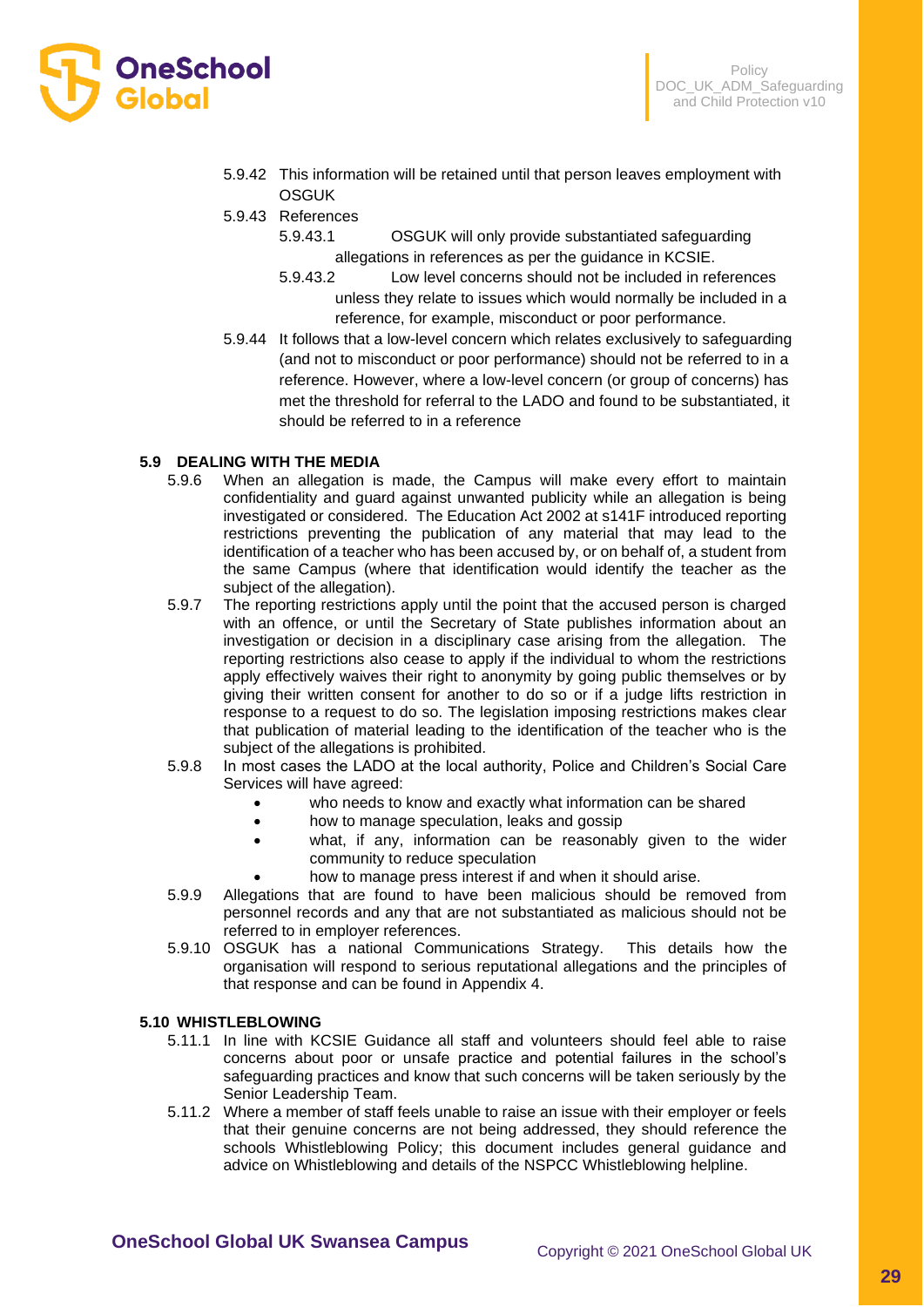

5.11.3 The NSPCC Whistleblowing helpline is available for staff who do not feel able to raise concerns regarding child protection failures internally. Staff can call 0800 028 0285. The line is available from 8am to 8pm, Monday to Friday or e-mail: [help@nspcc.org.uk](mailto:help@nspcc.org.uk) 

#### **5.12 SOCIAL MEDIA**

5.12.1 Staff are expected to comply with the Trust's ICT and E-Safety Policy, which includes having no contact with students or parents via social media websites, text or personal mobile phones. Any compromise should be brought to the attention of the Senior Leadership Team (SLT) by the staff member concerned.

#### **5.13 COMPLAINTS**

5.13.1 Complaints from parents or pupils about the school's response to child safeguarding will be addressed using the Complaints Policy.

#### **5.14 EARLY HELP, CHILD IN NEED, CHILD AT RISK OF SIGNIFICANT HARM**

- 5.14.1 For some children, school may be the one stable place from which they can expect security and reassurance. It is not only about being alert to potential abuse but providing the support to help children through difficult times, providing those with the coping skills that can help avoid situations arising and dealing with the emotional difficulties afterwards if they do.
- 5.14.2 Local authorities should share the fact a child has a social worker, and the designated safeguarding lead should hold and use this information so that decisions can be made in the best interests of the child's safety, welfare and educational outcomes. This should be considered as a matter of routine. There are clear powers to share this information under existing duties on both local authorities and schools and colleges to safeguard and promote the welfare of children.

#### **5.14.3 EARLY HELP**

- 5.14.3.1 If early help is appropriate, the DSL (or DDSL) will generally lead on liaising with other agencies and setting up an inter-agency assessment as appropriate. Staff may be required to support other agencies and professionals in an early help assessment, in some cases acting as the lead practitioner. Any such cases should be kept under constant review and consideration given to a referral to children's social care for assessment for statutory services, if the child's situation does not appear to be improving or is getting worse.
- 5.14.3.2 The Campus will be prepared to identify children who may benefit from early help. This means providing support as soon as a problem emerges at any point in a child's life. All staff should understand their role in early help and support the assessment process. Staff are encouraged to discuss any early help requirements with the DSL.
- 5.14.3.3 The DSL will liaise with parents early on to ensure that early help will be effective. If the child or parents refuse consent to an Early Help Assessment, then further advice will be taken from the Local Authority. There may be a requirement to support other agencies and professionals in an early help assessment.

# **5.14.4 CHILD IN NEED**

5.14.4.1 A child in need is defined under the Children Act 1989 as a child who is unlikely to achieve or maintain a reasonable level of health or development, or whose health and development is likely to be significantly or further impaired, without the provision of services; or a child who is disabled. Local authorities are required to provide services for children in need for the purposes of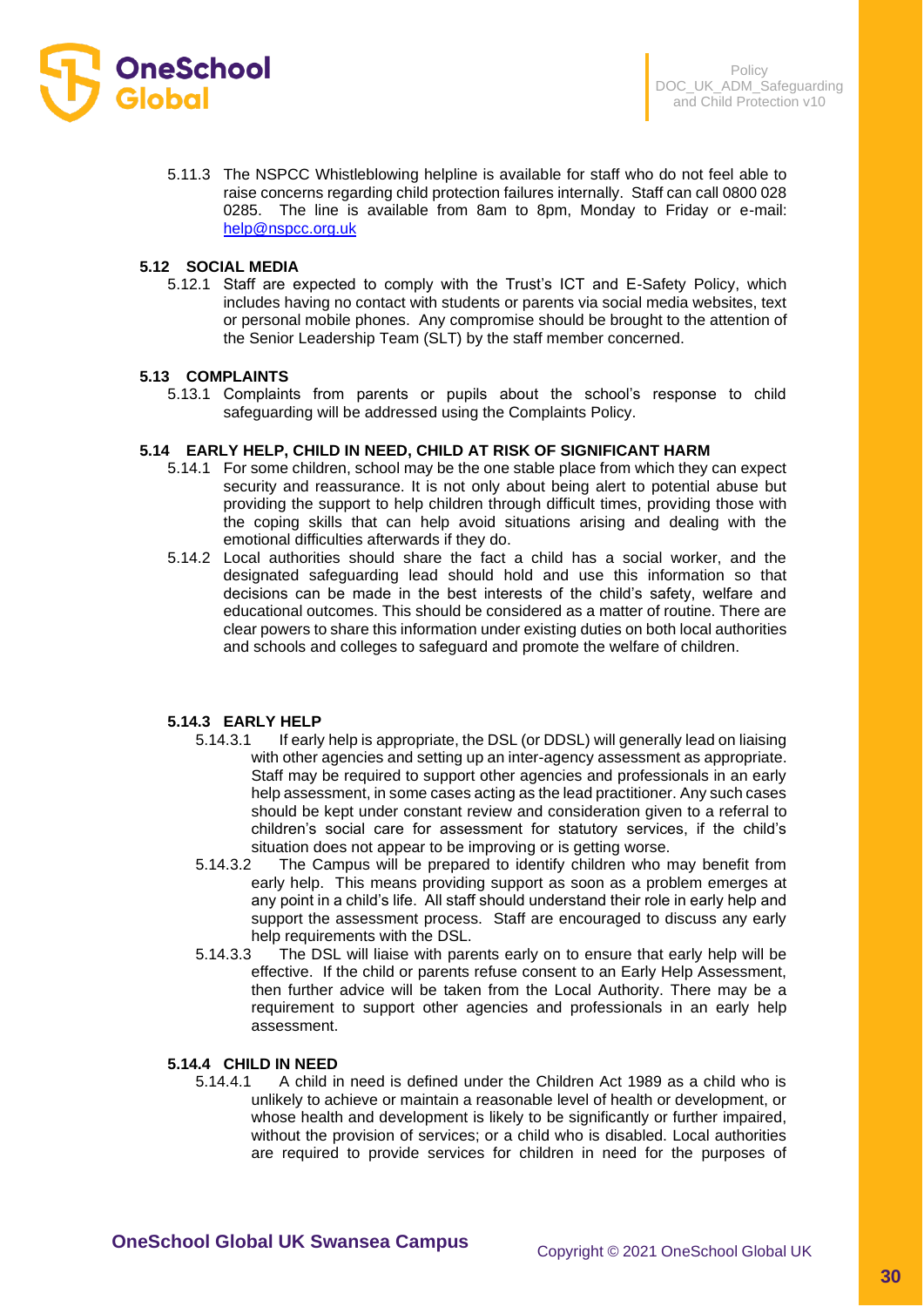

safeguarding and promoting their welfare. Children in need may be assessed under section 17 of the Children Act 1989.

# **5.14.5 CHILD SUFFERING OR LIKELY TO SUFFER SIGNIFICANT HARM**

5.14.5.1 Local authorities, with the help of other organisations as appropriate, have a duty to make enquires under section 47 of the Children Act 1989 if they have reasonable cause to suspect that a child is suffering, or is likely to suffer, significant harm. Such enquiries enable them to decide whether they should take any action to safeguard and promote the child's welfare and must be initiated where there are concerns about maltreatment, including all forms of abuse and neglect, female genital mutilation or other so-called honour based violence, and extra-familial threats like radicalisation and sexual exploitation.

#### **5.15 EXTREMISM,RADICALISATION AND TERRORISM (THE PREVENT DUTY)**

- 5.15.1 The Campus has a statutory duty under The Counter-Terrorism and Security Act 2015 and the statutory Prevent Guidance 2015 to have due regard to the need to prevent people from being drawn into extremist ideology and radicalisation. .
- 5.15.2 Extremism is defined as vocal or active opposition to fundamental values of our society, including democracy, the rule of law, individual liberty and mutual respect and tolerance of different faiths and beliefs.
- 5.15.3 Radicalisation is defined as the act or process of encouraging extremist views or actions in others, including forms of extremism leading to terrorism. Where a student is identified as being at risk of radicalisation, the DSL will consider the level of risk in order to identify the most appropriate referral, this could include Prevent or Children's Social Care, for example.
- 5.15.4 Terrorism is an action that endangers or causes serious violence to a person/people; causes serious damage to property; or seriously interferes or disrupts an electronic system. The use or threat must be designed to influence the government or to intimidate the public and is made for the purpose of advancing a political, religious or ideological cause.
- 5.15.5 The Campus will use the curriculum to ensure that children and young people understand how people with extreme views share these with others, especially using the internet. Teaching the school's core values alongside the fundamental British Values supports quality teaching and learning, whilst making a positive contribution to the development of a fair, just and civil society.
- 5.15.6 The Campus will assess the risk of children being drawn into terrorism (KCSIE p.90) – the campus will liaise with the LA to discuss what level the risk might be overall in their area - high medium or low

#### **5.16 CHILDREN ABSCONDING OR GOING MISSING FROM AN EDUCATIONAL SETTING**

- 5.16.1 Should a child abscond or go missing it is a potential for abuse and neglect and the Campus has a procedure in place detailed in the Attendance / Missing in Education Policy to ensure the safeguarding of a child going missing, particularly on repeat occasions. If a child goes missing the following procedure will be applied;
- First day contact with parents
- If, at any stage during the school day a student is unaccounted for, the following procedure will be followed, in order, until the student is located or the police are informed:
- The Campus Principal (or the person deputising) is immediately informed and Reception is contacted to check there is not an authorised absence or departure from school.
- The student's friends, peers and all staff are asked for information which might explain the absence.
- A thorough search of site is conducted.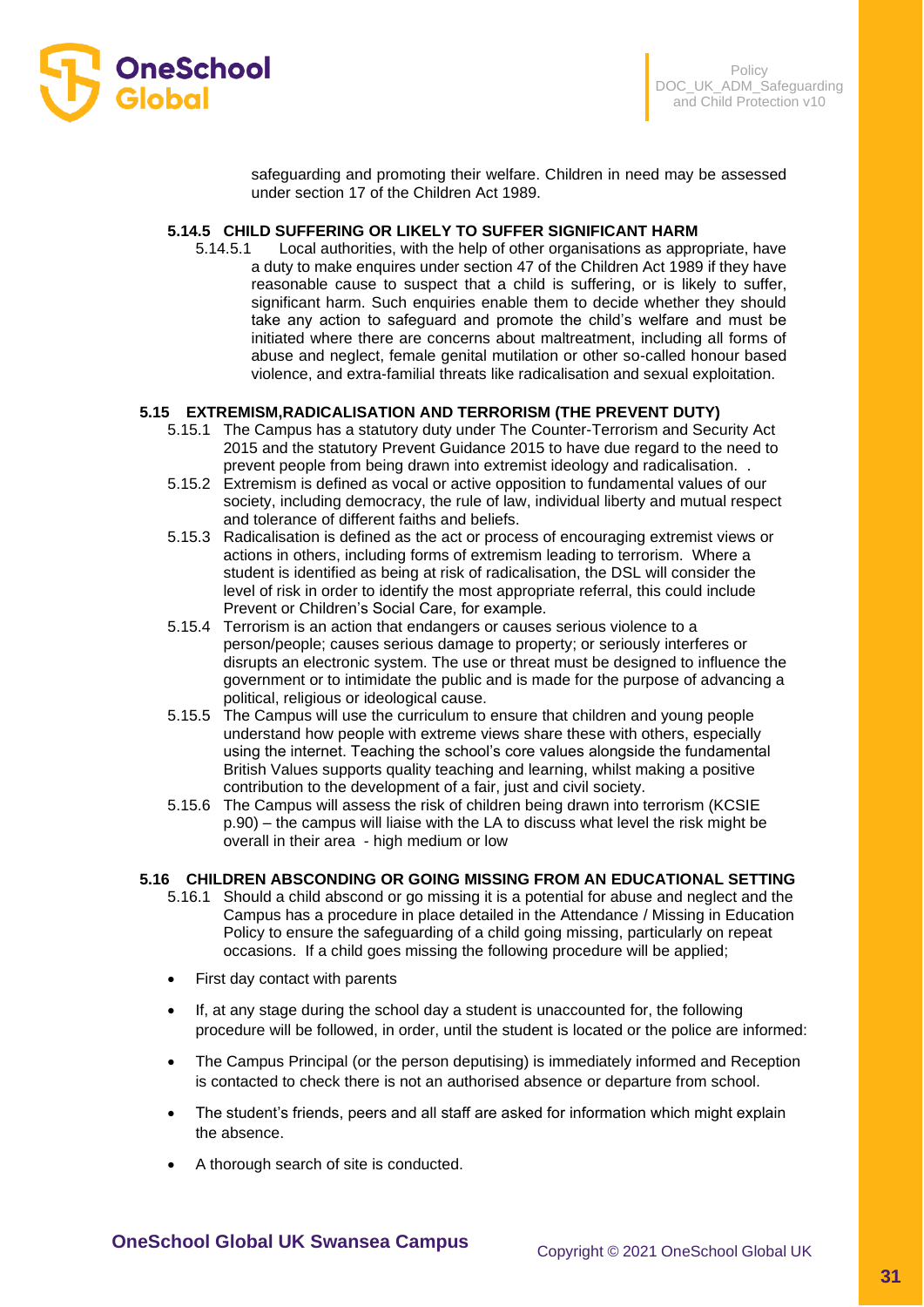

- A fire drill is conducted.
- The parents of the missing student are contacted.
- The Campus Principal (or the person deputising) contacts the police.
- The risk and time a student could be missing is minimised by the twice daily Registration procedure and individual lesson register taken.
- 5.16.2 The school must ensure it has two contact numbers on file for every child as stated in KCSIE 2021 KLS 2021
- 5.16.3 The Campus will inform the LA if a child is missing from school for 10 consecutive days or more without permission.
- 5.16.4 Additional information is available in KCSIE 2021 and the DfE Guidance Children Missing Education 2016 which details the process for reporting.
- 5.16.5 Removal of a Student from Roll:
	- 5.16.5.1 The Campus will notify the Local Authority where the Campus is based when they are about to remove a student's name from the Campus admission register. Full details of the student will be provided to the LA when removing a student from roll and all reasonable enquiries will be made to establish the whereabouts of the child jointly with the LA.
- 5.16.6 Adding a student to Roll:
	- 5.16.6.1 The LA for the child's locality will be informed within 5 days when adding a student to the admission roll at a non-standard transition point. Full details of the student will be provided to the LA.
- 5.16.7 A non-standard transfer includes transfer into our school at Year 3, as this is not a usual transition point in mainstream education.
- 5.16.8 This Guidance will also form part of the Admissions Policy.

#### **5.17 PEER ON PEER ABUSE (Child on Child)**

- 5.17.1 This section sets out the Campus' whole school approach to peer on peer abuse.
- 5.17.2 All staff should be aware that children can abuse other children (often referred to as Peer on Peer abuse) and that it can happen both inside and outside of school and online. The Campus has a zero-tolerance approach to any form of abuse, including peer on peer.
- 5.17.3 All staff must be able to identify signs and indicators of peer-on-peer abuse and know how to identify it and respond to reports.
- 5.17.4 All students must be aware of the systems in place for them to report abuse. This includes the online reporting tool available as well as speaking to their Designated Safeguarding Lead
- 5.17.5 All staff should understand, that even if there are no reports in their school does not mean child on child abuse is not happening, it may be the case that it is just not being reported. As such it is important if staff have any concerns regarding peer on peer abuse they should speak to their designated safeguarding lead (or deputy).
- 5.17.6 It is essential that all staff understand the importance of challenging inappropriate behaviours between peers, many of which are listed below, that are actually abusive in nature. Downplaying certain behaviours, for example dismissing sexual harassment as "just banter", "just having a laugh", "part of growing up" or "boys being boys" can lead to a culture of unacceptable behaviours, an unsafe environment for children and in worst case scenarios a culture that normalises abuse leading to children accepting it as normal and not coming forward to report it
- 5.17.7 Peer on peer abuse is most likely to include, but may not be limited to:
	- 5.17.7.1 bullying (including cyberbullying, prejudice-based and discriminatory bullying);
	- 5.17.7.2 abuse in intimate personal relationships between peers;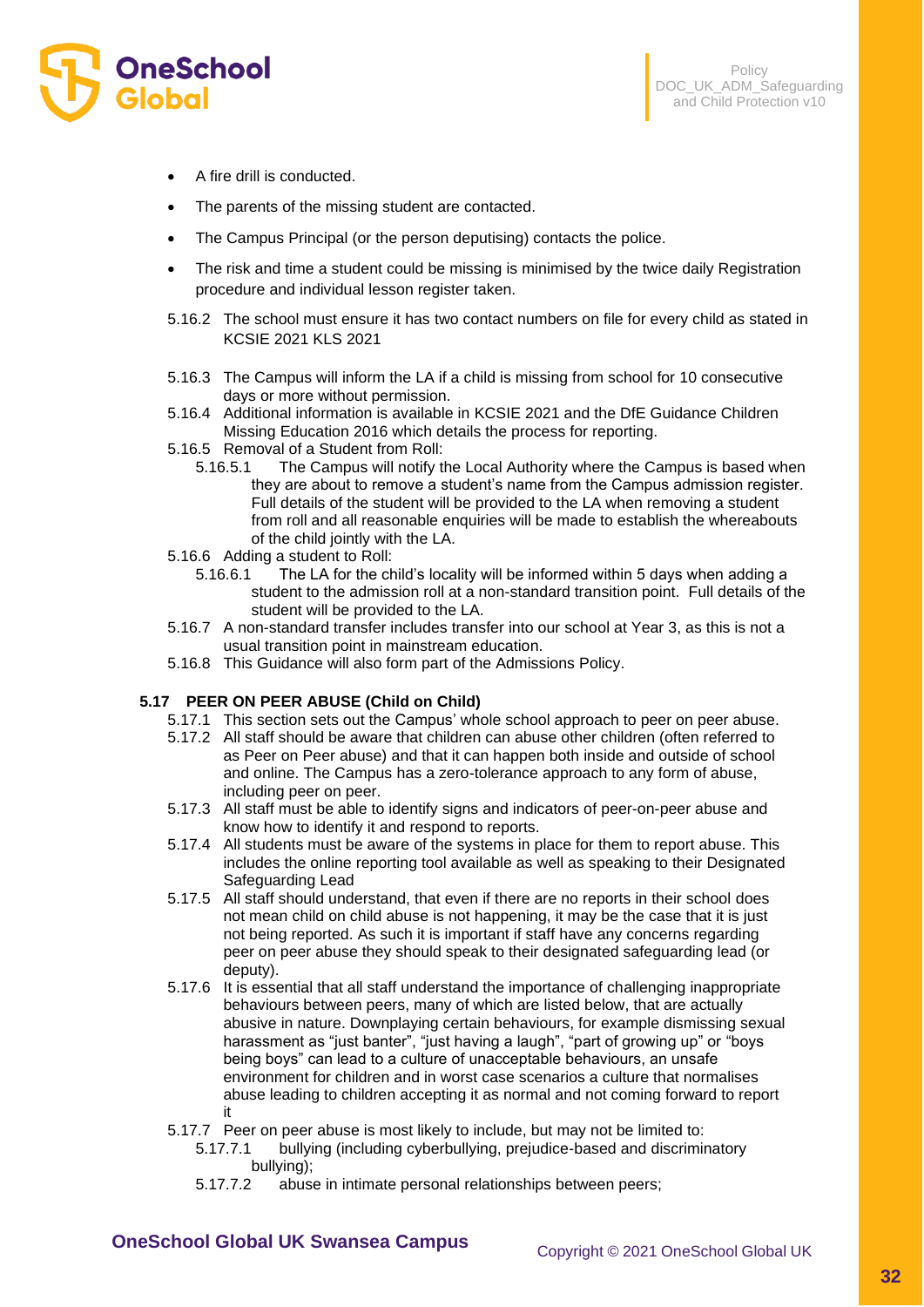

- 5.17.7.3 physical abuse such as hitting, kicking, shaking, biting, hair pulling, or otherwise causing physical harm (this may include an online element which facilitates, threatens and/or encourages physical abuse);<br>5.17.7.4 sexual violence, such as rape, assault by penetration
- sexual violence, such as rape, assault by penetration and sexual assault; (this may include an online element which facilitates, threatens and/or encourages sexual violence); For further information about sexual violence see Annex B of KCSIE. Section 6 of KLS
- 5.17.7.5 sexual harassment, such as sexual comments, remarks, jokes and online sexual harassment, which may be standalone or part of a broader pattern of abuse;
- 5.17.7.6 causing someone to engage in sexual activity without consent, such as forcing someone to strip, touch themselves sexually, or to engage in sexual activity with a third party;
- 5.17.7.7 consensual and non-consensual sharing of nudes and semi nude images and or videos (also known as sexting or youth produced sexual imagery);
- 5.17.7.8 upskirting, which typically involves taking a picture under a person's clothing without their permission, with the intention of viewing their genitals or buttocks to obtain sexual gratification, or cause the victim humiliation, distress or alarm; and
- 5.17.7.9 initiation/hazing type violence and rituals (this could include activities involving harassment, abuse or humiliation used as a way of initiating a person into a group and may also include an online element).
- 5.18 All staff should be clear as to the school's policy and procedures with regards to peeron-peer abuse and the important role they have to play in preventing it and responding where they believe a child may be at risk from it. Training will be provided by the DSL at the start of the academic year as well as part of any induction.

# **5.19 Child on Child Sexual Violence and Sexual Harassment**

- 5.19.1 The Campus will respond to all concerns of child on child sexual violence and harassment, including those that happen outside of school premises, and or online.
- 5.19.2 Staff should be aware and recognise that children and young people might not find it easy to talk about their abuse verbally. Staff should be aware of signs and behaviours that might indicate abuse.
- 5.19.3 Staff will understand and know that Sexual violence and sexual harassment can occur between two children of any age and sex, from primary through to secondary stage and into sixth form. It can occur through a group of children sexually assaulting or sexually harassing a single child or group of children. Sexual violence and sexual harassment exist on a continuum and may overlap; they can occur online and face to face (both physically and verbally) and are never acceptable. All staff working with children are advised to maintain an attitude of 'it could happen here'.
- 5.19.4 Staff will address inappropriate behaviour (even if it appears to be relatively innocuous). This can be an important intervention that helps prevent problematic, abusive and/or violent behaviour in the future.
- 5.19.5 Staff should be aware that whilst any report of sexual violence or sexual harassment should be taken seriously, staff should be aware it is more likely that girls will be the victims of sexual violence and sexual harassment and more likely it will be perpetrated by boys.
- 5.19.6 Staff must ensure that victims are reassured that they are being taken seriously and that they will be supported and kept safe. A victim should never be given the impression that they are creating a problem by reporting sexual violence or sexual harassment. Nor should a victim ever be made to feel ashamed for making a report
- 5.19.7 All staff will read Sexual Violence and Sexual Harassment between children in [schools and colleges 2021](https://assets.publishing.service.gov.uk/government/uploads/system/uploads/attachment_data/file/999239/SVSH_2021.pdf)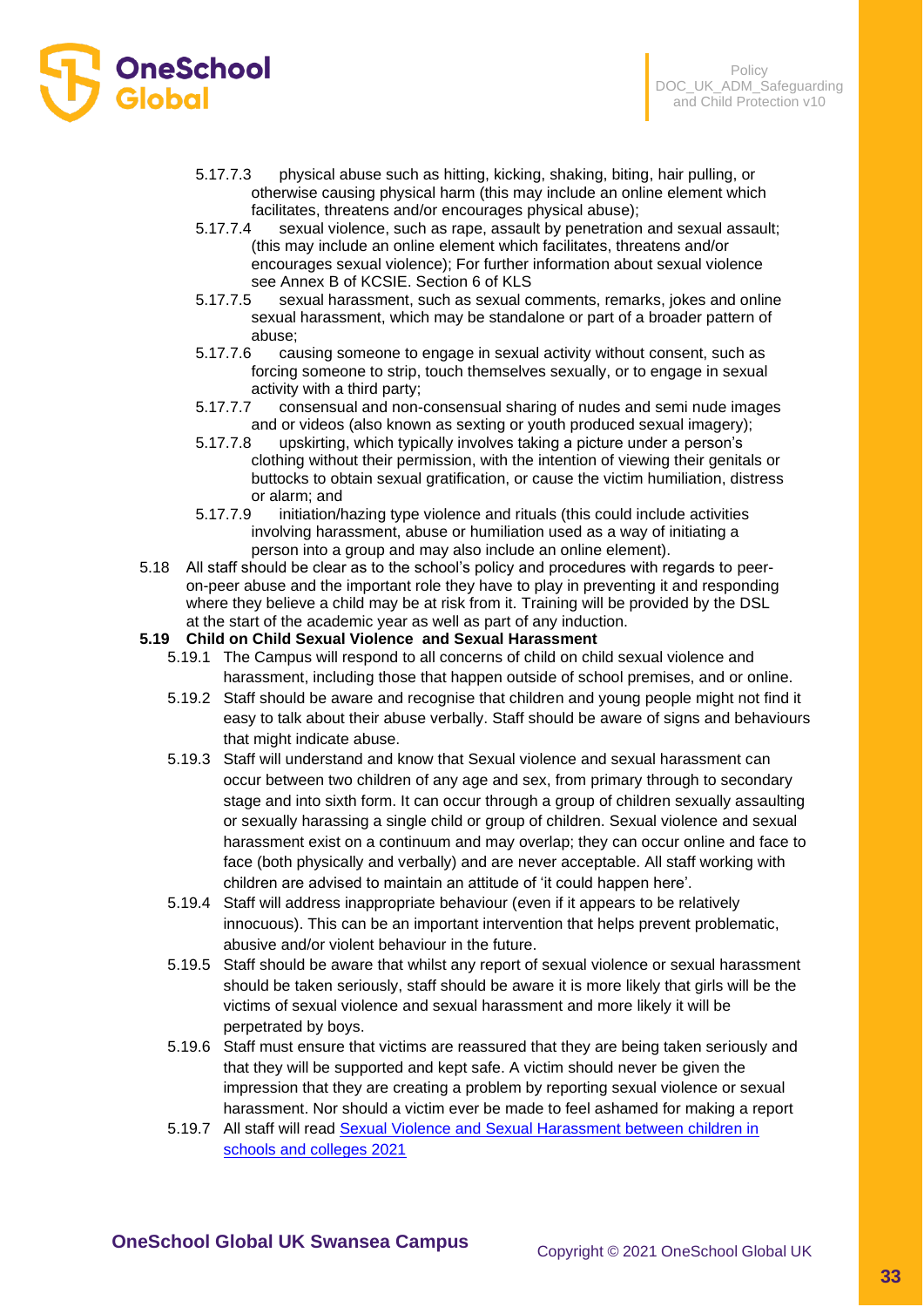

- 5.20 Responding to the Report: All staff will receive training on how to manage a report, this will include:
	- 5.20.1 if possible, managing reports with two members of staff present, (preferably one of them being the designated safeguarding lead or a deputy). However, this might not always be possible;
	- 5.20.2 where the report includes an online element, being aware of searching screening and confiscation advice (for schools) and UKCIS 'Sharing nudes and semi-nudes: advice for education settings working with children and young people.' **The key consideration is for staff not to view or forward illegal images of a child.** The highlighted advice provides more details on what to do when viewing an image is unavoidable. In some cases, it may be more appropriate to confiscate any devices to preserve any evidence and hand them to the police for inspection;
	- 5.20.3 recognising that a child is likely to disclose to someone they trust: this could be anyone on the school or college staff. It is important that the person to whom the child discloses recognises that the child has placed them in a position of trust. They should be supportive and respectful of the child;
	- 5.20.4 recognising that an initial disclosure to a trusted adult may only be the first incident reported, rather than representative of a singular incident and that trauma can impact memory and so children may not be able to recall all details or timeline of abuse;
	- 5.20.5 keeping in mind that certain children may face additional barriers to telling someone because of their vulnerability, disability, sex, ethnicity and/or sexual orientation;
	- 5.20.6 listening carefully to the child, reflecting back, using the child's language, being nonjudgmental, being clear about boundaries and how the report will be progressed, not asking leading questions and only prompting the child where necessary with open questions – where, when, what, etc. It is important to note that whilst leading questions should be avoided, staff can ask children if they have been harmed and what the nature of that harm was;
	- 5.20.7 considering the best way to make a record of the report. Best practice is to wait until the end of the report and immediately write up a thorough summary. This allows the staff member to devote their full attention to the child and to listen to what they are saying. It may be appropriate to make notes during the report (especially if a second member of staff is present). However, if making notes, staff should be conscious of the need to remain engaged with the child and not appear distracted by the note taking. Either way, it is essential a written record is made;
	- 5.20.8 only recording the facts as the child presents them. The notes should not reflect the personal opinion of the note taker. The notes of such reports could become part of a statutory assessment by children's social care and/or part of a criminal investigation; and
	- 5.20.9 informing the designated safeguarding lead (or deputy), as soon as practically possible, if the designated safeguarding lead (or deputy) is not involved in the initial report.
- 5.21 Risk Assessment: When there has been a report of sexual violence, the designated safeguarding lead (or a deputy) should make an immediate risk and needs assessment. Where there has been a report of sexual harassment, the need for a risk assessment should be considered on a case-by-case basis. The risk and needs assessment should consider:
	- 5.21.1 the victim, especially their protection and support;
	- 5.21.2 whether there may have been other victims,
	- 5.21.3 the alleged perpetrator(s); and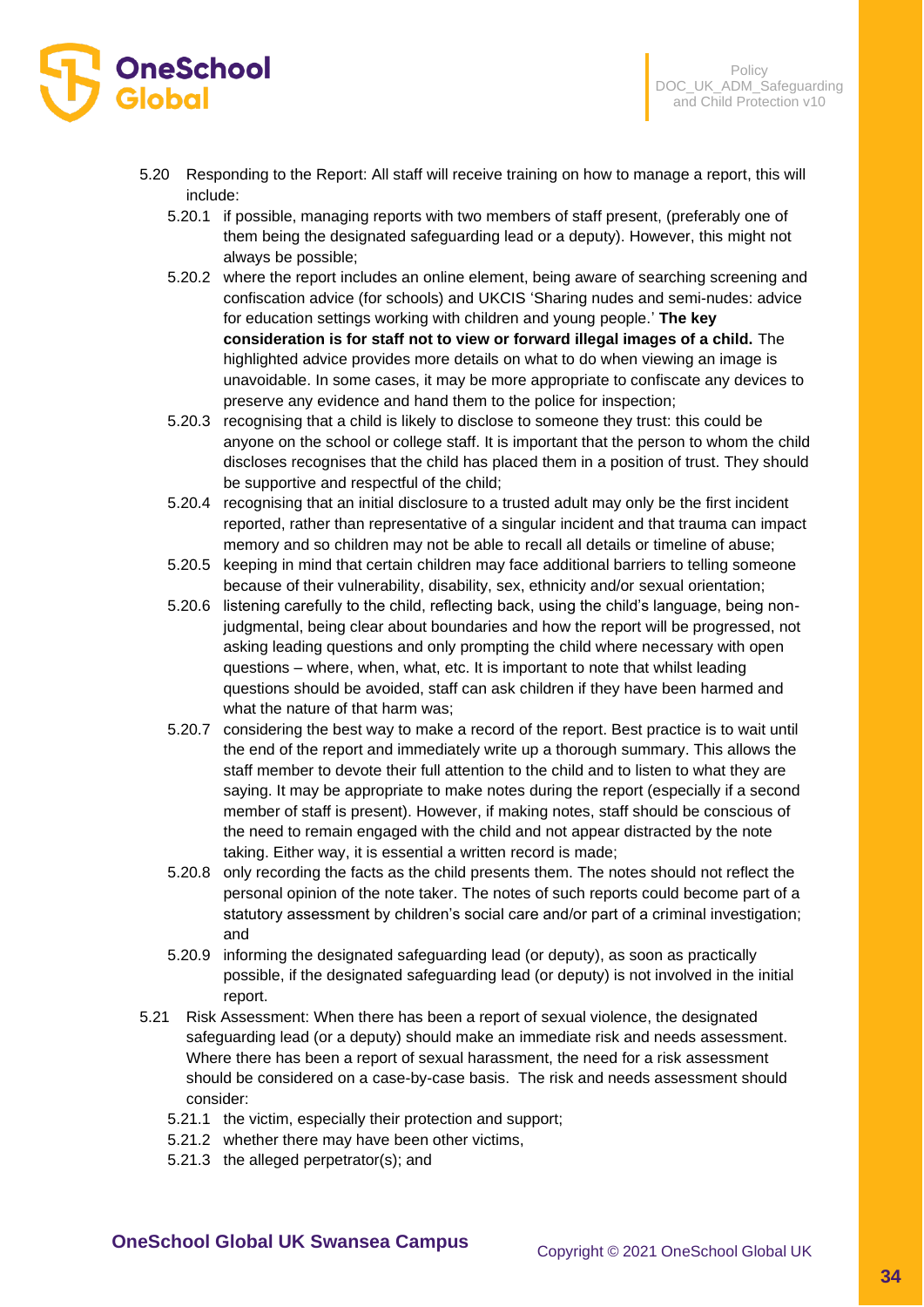

- 5.21.4 all the other children, (and, if appropriate, adult students and staff) at the school, especially any actions that are appropriate to protect them from the alleged perpetrator(s), or from future harms.
- 5.21.5 Risk assessments should be recorded (written or electronic) and should be kept under review. At all times, the school should be actively considering the risks posed to all their pupils and students and put adequate measures in place to protect them and keep them safe.
- 5.21.6 The designated safeguarding lead (or a deputy) should ensure they are engaging with children's social care and specialist services as required. Where there has been a report of sexual violence, it is likely that professional risk assessments by social workers and or sexual violence specialists will be required. The above school risk assessment is not intended to replace the detailed assessments of expert professionals. Any such professional assessments should be used to inform the school's approach to supporting and protecting their pupils and students and updating their own risk assessment.
- 5.22 Action following a report of sexual violence and/or sexual harassment
	- 5.22.1 The designated safeguarding lead (or deputy) is likely to have a complete safeguarding picture and be the most appropriate person to advise on the school's initial response.
- 5.23 The DSL should consider: the wishes of the victim in terms of how they want to proceed. This is especially important in the context of sexual violence and sexual harassment. Victims should be given as much control as is reasonably possible over decisions regarding how any investigation will be progressed and any support that they will be offered. This will however need to be balanced with the school's duty and responsibilities to protect other children;
	- 5.23.1 the nature of the alleged incident(s), including whether a crime may have been committed and/or whether Harmful Sexualised Behaviour (HSB) has been displayed;
	- 5.23.2 the ages of the children involved;
	- 5.23.3 the developmental stages of the children involved;
	- 5.23.4 any power imbalance between the children. For example, is the alleged perpetrator(s) significantly older, more mature or more confident? Does the victim have a disability or learning difficulty?;
	- 5.23.5 if the alleged incident is a one-off or a sustained pattern of abuse (sexual abuse can be accompanied by other forms of abuse and a sustained pattern may not just be of a sexual nature);
	- 5.23.6 that sexual violence and sexual harassment can take place within intimate personal relationships between peers;
	- 5.23.7 are there ongoing risks to the victim, other children, adult students or school or college staff; and
	- 5.23.8 other related issues and wider context, including any links to child sexual exploitation and child criminal exploitation.
	- 5.23.9 As always when concerned about the welfare of a child, all staff should act in the best interests of the child. In all cases, the school will follow general safeguarding principles as set out throughout KCSIE KLS 2021.
	- 5.23.10 Immediate consideration should be given as to how best to support and protect the victim and the alleged perpetrator(s) (and any other children involved/impacted).
	- 5.23.11 The starting point regarding any report should always be that there is a zero tolerance approach to sexual violence and sexual harassment and it is never acceptable and it will not be tolerated. It is especially important not to pass off any sexual violence or sexual harassment as "banter", "just having a laugh", "part of growing up" or "boys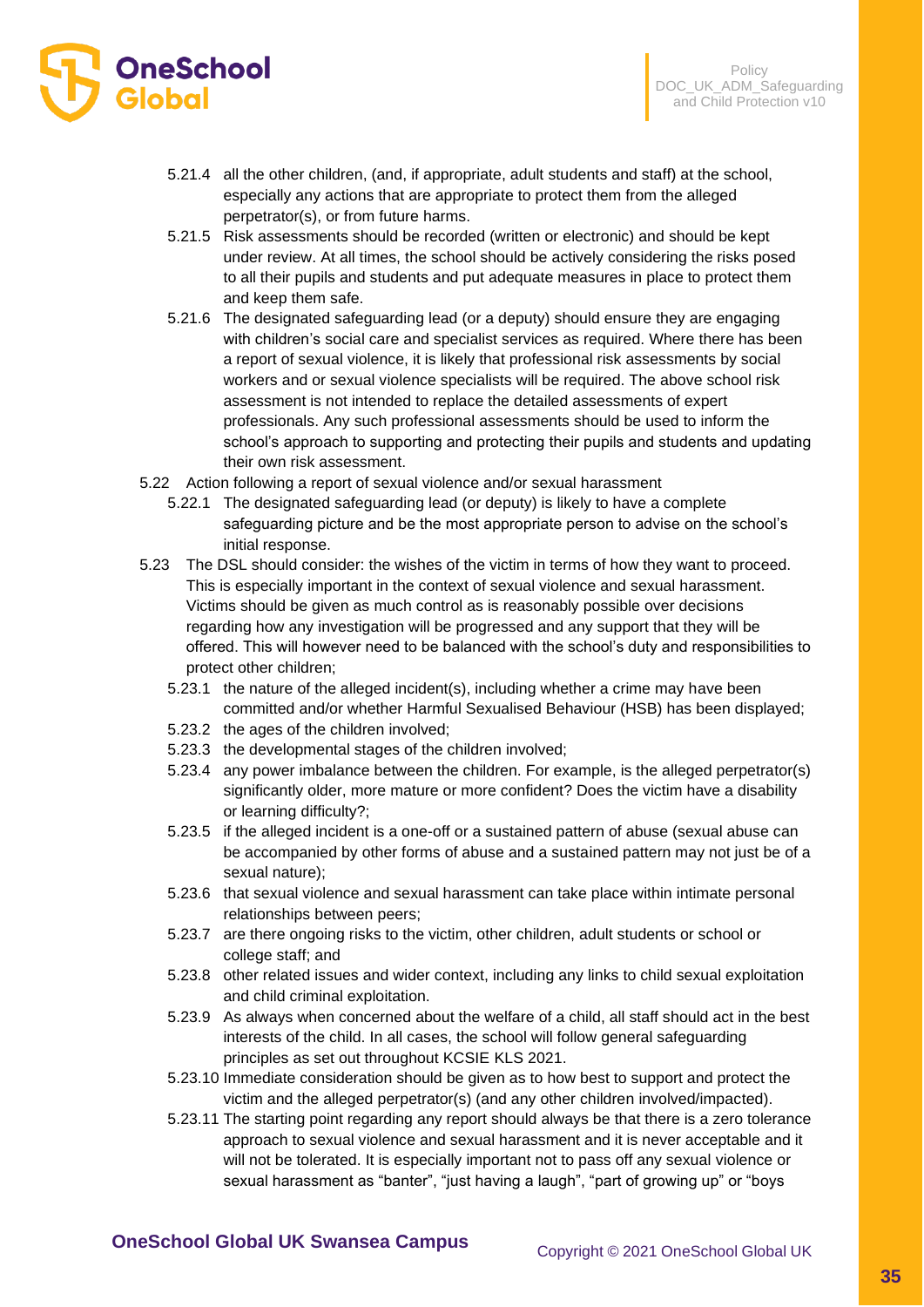

being boys" as this can lead to a culture of unacceptable behaviours and an unsafe environment for children.

- 5.24 Children Sharing a Classroom
	- 5.24.1 Reports of rape and assault by penetration are likely to be especially difficult with regard to the victim, and close proximity with the alleged perpetrator(s) is likely to be especially distressing.
	- 5.24.2 Whilst the DSL / DDSL establishes the facts of the case and starts the process of liaising with children's social care and the police, the alleged perpetrator(s) should be removed from any classes they share with the victim.
	- 5.24.3 The school will also carefully consider how best to keep the victim and alleged perpetrator(s) a reasonable distance apart on school premises (including during any before or after school-based activities) and on transport to and from the school, where appropriate. These actions are in the best interests of all children involved and should not be perceived to be a judgment on the guilt of the alleged perpetrator(s).
	- 5.24.4 For other reports of sexual violence and sexual harassment, the proximity of the victim and alleged perpetrator(s) and considerations regarding shared classes, sharing school premises and school transport, should be considered immediately. In all cases, the initial report should be carefully evaluated. The wishes of the victim, the nature of the allegations and the protection of all children in the school will be especially important when considering any immediate actions

#### 5.25 Managing the Report of Sexual Violence or Sexual Harassment

5.25.1 There are four likely scenarios for the school to consider when managing any reports of sexual violence and/or sexual harassment. It will be important in all scenarios that decisions and actions are regularly reviewed and that relevant policies are updated to reflect lessons learnt. It is particularly important to look out for potential patterns of concerning, problematic or inappropriate behaviour. Where a pattern is identified, the school will decide on a course of action. Consideration should be given to whether there are wider cultural issues within the school that enabled the inappropriate behaviour to occur and where appropriate extra teaching time and/or staff training could be delivered to minimise the risk of it happening again. The four scenarios are;

#### **5.25.1.1 Manage Internally**

- 5.25.1.1.1 In some cases of sexual harassment, for example, one-off incidents, the school may take the view that the children concerned are not in need of early help or that referrals need to be made to statutory services and that it would be appropriate to handle the incident internally, perhaps through utilising their behaviour policy and by providing pastoral support.
- 5.25.1.1.2 Whatever the response, it should be underpinned by the principle that there is a zero tolerance approach to sexual violence and sexual harassment and it is never acceptable and will not be tolerated.
- 5.25.1.1.3 All concerns, discussions, decisions and reasons for decisions should be recorded on Cpoms

#### **5.25.1.2 Early help**

5.25.1.2.1 In line with 'managing internally' above, the school may decide that the children involved do not require referral to statutory services but may benefit from early help. Early help means providing support as soon as a problem emerges, at any point in a child's life. Providing early help is more effective in promoting the welfare of children than reacting later. Early help can be particularly useful to address non-violent HSB and may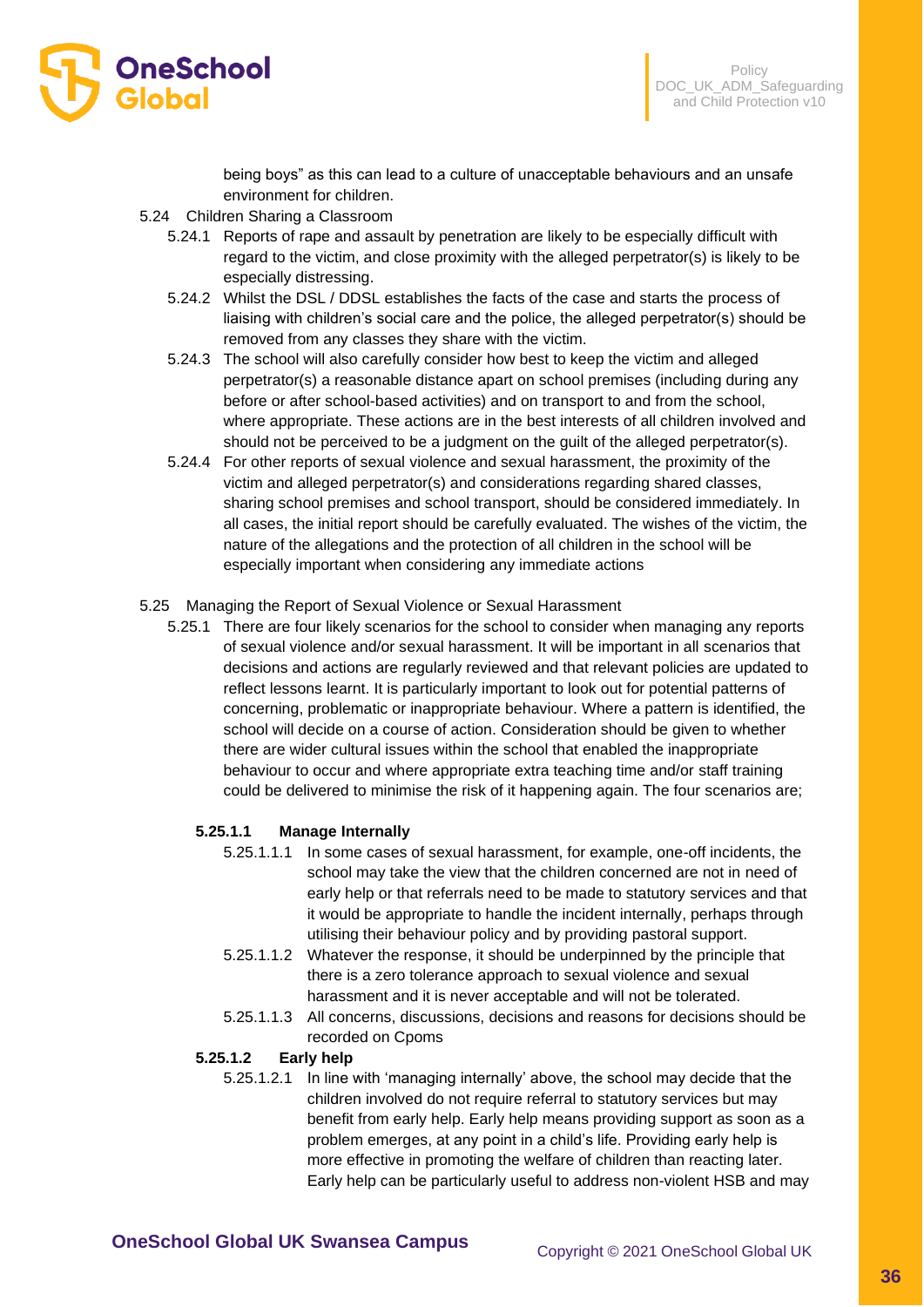

prevent escalation of sexual violence. The DSL and deputies will know what the Early Help process is and how and where to access support.

- 5.25.1.2.2 Early help and the option to manage a report internally do not need to be mutually exclusive: a school could manage internally and seek early help for both the victim and perpetrator(s).
- 5.25.1.2.3 Whatever the response, it should be under-pinned by the principle that there is zero tolerance approach to sexual violence and sexual harassment and it is never acceptable and will not be tolerated.
- 5.25.1.2.4 All concerns, discussions, decisions and reasons for decisions should be recorded on Cpoms

## **5.25.1.3 Referrals to children's social care**

- 5.25.1.3.1 Where a child has been harmed, is at risk of harm, or is in immediate danger, the school will make a referral to local children's social care.
- 5.25.1.3.2 At the point of referral to children's social care, the school will generally inform parents or carers, unless there are compelling reasons not to (if informing a parent or carer is going to put the child at additional risk). Any such decision should be made with the support of children's social care.
- 5.25.1.3.3 Where statutory assessments are appropriate, the school (especially the designated safeguarding lead or a deputy) will work alongside, and cooperate with, the relevant lead social worker.
- 5.25.1.3.4 The school will not wait for the outcome (or even the start) of a children's social care investigation before protecting the victim and other children in the school. The designated safeguarding lead (or a deputy) will work closely with children's social care (and other agencies as required) to ensure any actions the school takes do not jeopardise a statutory investigation.
- 5.25.1.4 If a statutory assessment is not appropriate, the designated safeguarding lead (or a deputy) will consider other support mechanisms such as early help, specialist support and pastoral support.
- 5.25.1.5 Whatever the response, it should be under-pinned by the principle that there is a zero tolerance approach to sexual violence and sexual harassment and it is never acceptable and will not be tolerated.
- 5.25.1.6 All concerns, discussions, decisions and reasons for decisions should be recorded on Cpoms

## **5.25.1.7 Reporting to the Police**

- 5.25.1.7.1 Any report to the police will generally be in parallel with a referral to children's social care (as above).
- 5.25.1.7.2 The designated safeguarding lead (and their deputies) must be clear about the local process for referrals and follow that process.
- 5.25.1.7.3 Where a report of rape, assault by penetration or sexual assault is made, the starting point is that this should be passed on to the police. Whilst the age of criminal responsibility is ten, if the alleged perpetrator(s) is under ten, the starting principle of reporting to the police remains. The police will take a welfare, rather than a criminal justice, approach.
- 5.25.1.7.4 The following should be used to decide when to engage the Police and what to expect of them when they do: When to call the police.
- 5.25.1.7.5 Where a report has been made to the police, the school should consult the police and agree what information can be disclosed to staff and others, in particular, the alleged perpetrator(s) and their parents or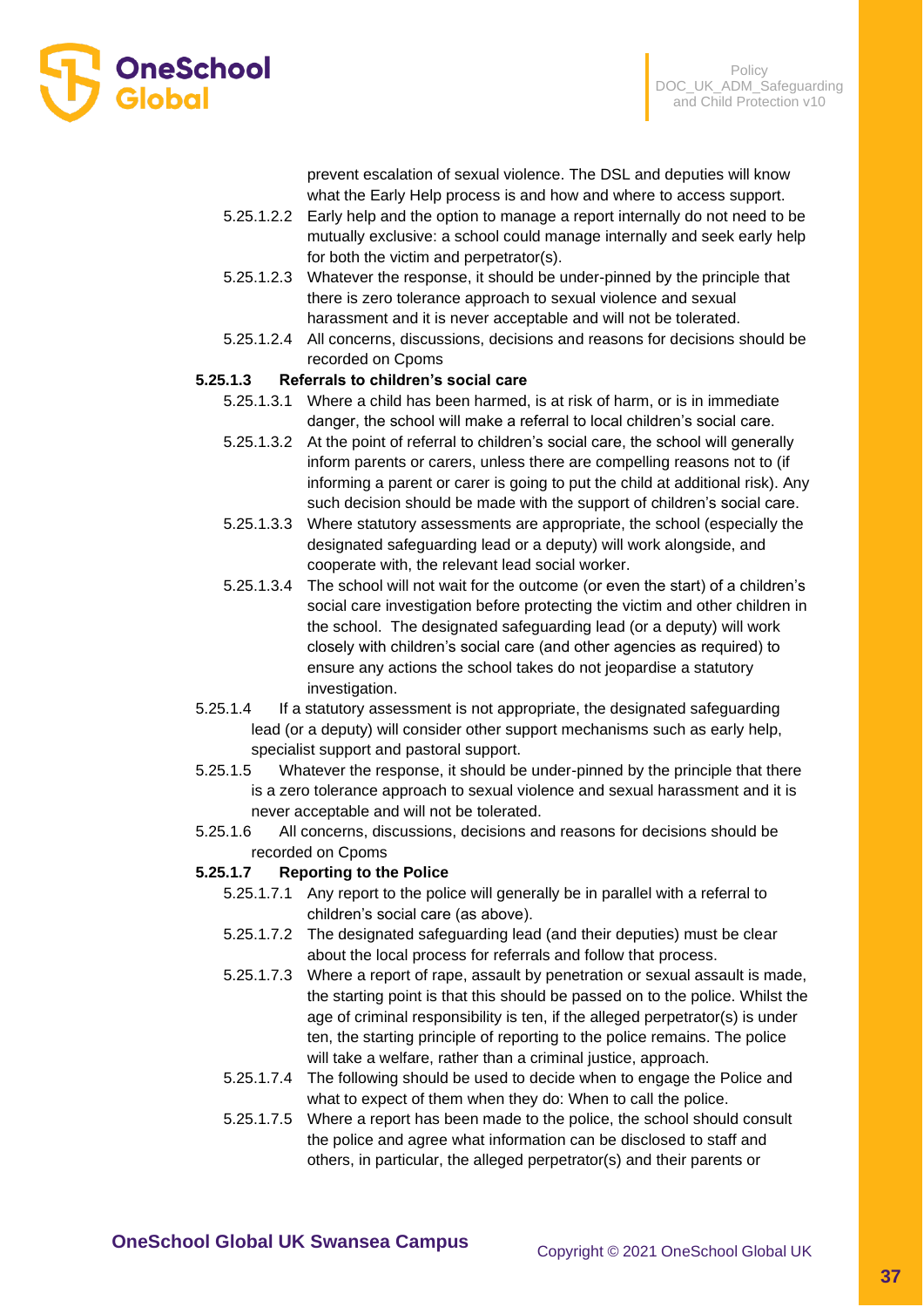

carers. They should also discuss the best way to protect the victim and their anonymity.

- 5.25.1.7.6 At this stage, the school will generally inform parents or carers unless there are compelling reasons not to, for example, if informing a parent or carer is likely to put a child at additional risk. In circumstances where parents or carers have not been informed, it will be especially important that the school is supporting the child in any decision they take. This should be with the support of children's social care and any appropriate specialist agencies.
- 5.25.1.7.7 All police forces in England have specialist units that investigate child abuse. The names and structures of these units are matters for local forces. It will be important that the designated safeguarding lead (and their deputies) are aware of their local arrangements.
- 5.25.1.7.8 In some cases, it may become clear very quickly that the police (for whatever reason) will not take further action. In such circumstances, it is important that the school continue to engage with specialist support for the victim and alleged perpetrator(s) as required.
- 5.25.1.7.9 Whilst protecting children and/or taking any disciplinary measures against the alleged perpetrator(s), it will be important for the designated safeguarding lead (or a deputy) to work closely with the police (and other agencies as required), to ensure any actions the school take do not jeopardise the police investigation.
- 5.25.1.7.10 If the school has any questions about the investigation, they will always ask the police.
- 5.25.1.7.11 Whatever the response, it should be under-pinned by the principle that there is a zero-tolerance approach to sexual violence and sexual harassment and it is never acceptable and will not be tolerated.
- 5.25.1.7.12 All concerns, discussions, decisions and reasons for decisions should be recorded on Cpoms

## **5.26 The end of the Criminal Process**

- 5.26.1 If a child is convicted or receives a caution for a sexual offence, the school will update its risk assessment, ensure relevant protections are in place for all the children at the school and, if it has not already, consider any suitable action in line with their behaviour policy.
- 5.26.2 Any conviction (even with legal anonymity reporting restrictions) is potentially going to generate interest among other pupils or students in the school. It will be important that the school ensure both the victim and perpetrator(s) remain protected, especially from any bullying or harassment (including online).
- 5.26.3 Where cases are classified as "no further action" (NFA'd) by the police or Crown Prosecution Service, or where there is a not guilty verdict, the school will continue to offer support to the victim and the alleged perpetrator(s) for as long as is necessary. A not guilty verdict or a decision not to progress with their case will likely be traumatic for the victim. The fact that an allegation cannot be substantiated or was withdrawn does not necessarily mean that it was unfounded. The school should discuss any decisions with the victim in this light and continue to offer support. The alleged perpetrator(s) is also likely to require ongoing support for what will have likely been a difficult experience
- 5.27 Unsubstantiated, unfounded, false or malicious reports
	- 5.27.1 All concerns, discussions and decisions made, and the reasons for those decisions, should be recorded in writing on Cpoms.

# **OneSchool Global UK Swansea Campus**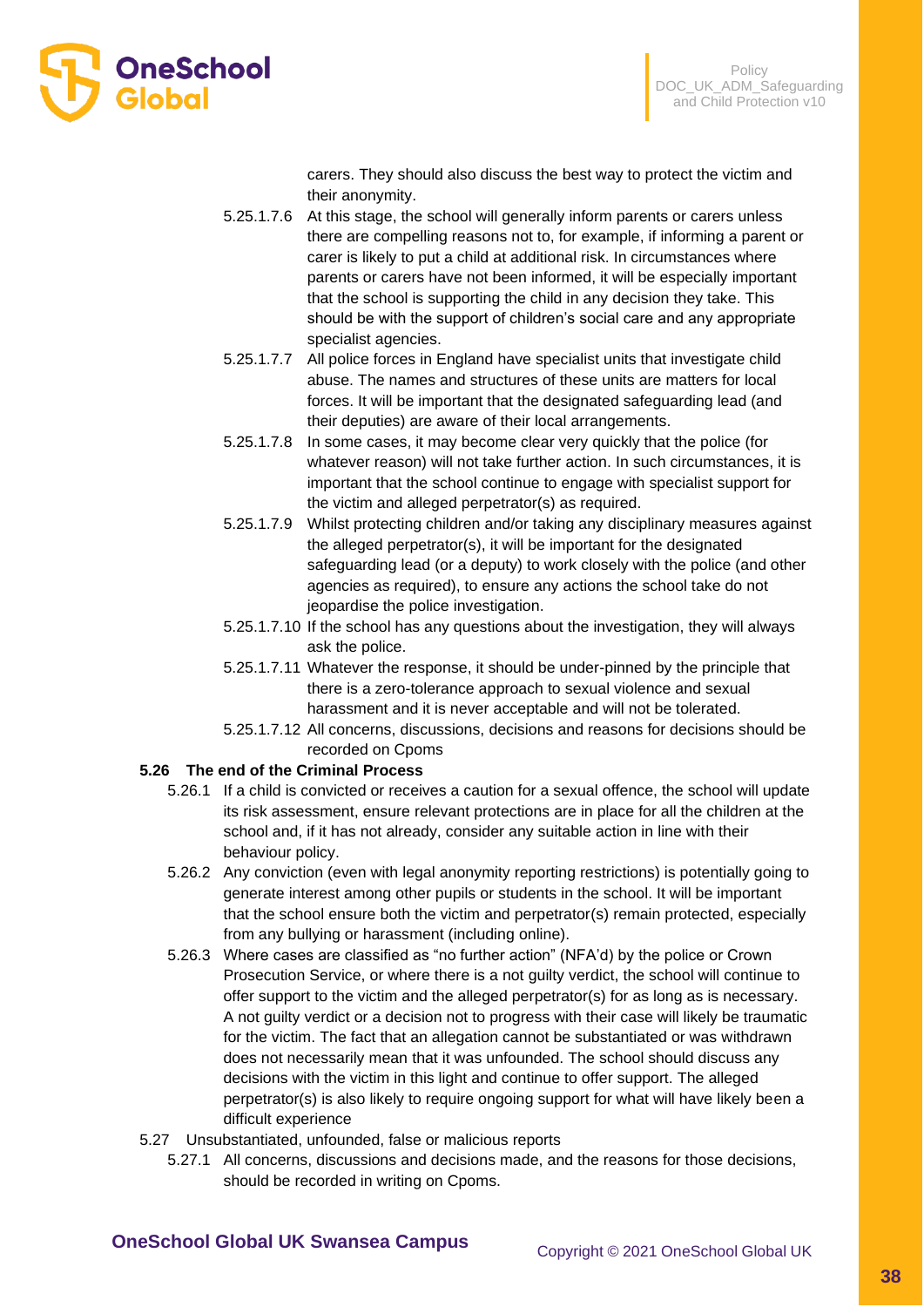

- 5.27.2 Records should be reviewed so that potential patterns of concerning, problematic or inappropriate behaviour can be identified, and addressed.
- 5.27.3 If a report is determined to be unsubstantiated, unfounded, false or malicious, the designated safeguarding lead should consider whether the child and/or the person who has made the allegation is in need of help or may have been abused by someone else and this is a cry for help. In such circumstances, a referral to children's social care may be appropriate.
- 5.27.4 If a report is shown to be deliberately invented or malicious, the school will consider whether any disciplinary action is appropriate against the individual who made it as per their own behaviour policy.

#### **5.28 Ongoing Response**

- 5.28.1 The following principles are based on effective safeguarding practice and should help shape any decisions regarding safeguarding and supporting the victim taken by the school.
- 5.28.2 The needs and wishes of the victim should be paramount (along with protecting the child) in any response. It is important they feel in as much control of the process as is reasonably possible. Wherever possible, the victim, if they wish, should be able to continue in their normal routine. Overall, the priority should be to make the victim's daily experience as normal as possible, so that the school is a safe space for them.
- 5.28.3 Consider the age and the developmental stage of the victim, the nature of the allegations and the potential risk of further abuse.
- 5.28.4 The victim should never be made to feel they are the problem for making a report or made to feel ashamed for making a report.
- 5.28.5 Consider the proportionality of the response. Support should be tailored on a caseby-case basis. The support required regarding a one-off incident of sexualised namecalling is likely to be vastly different from that for a report of rape.
- 5.28.6 The school will be aware that sexual assault can result in a range of health needs, including physical, mental, and sexual health problems and unwanted pregnancy. Children and young people that have a health need arising from sexual assault or abuse can access specialist NHS support from a Sexual Assault Referral Centre (SARC). SARCs offer confidential and non-judgemental support to victims and survivors of sexual assault and abuse. They provide medical, practical, and emotional care and advice to all children and adults, regardless of when the incident occurred.
	- 5.28.6.1 Support can include: Early help and children's social care
	- 5.28.6.2 Children and Young People's Independent Sexual Violence Advisors (ChISVAs) provide emotional and practical support for victims of sexual violence.
	- 5.28.6.3 Contact details for ChISVAs can be found at [www.RapeCrisis.org.uk](http://www.rapecrisis.org.uk/) and <https://www.thesurvivorstrust.org/>
	- 5.28.6.4 Child and adolescent mental health services (CAMHS) is used as a term for all services that work with children who have difficulties with their emotional or behavioural wellbeing.
	- 5.28.6.5 The specialist sexual violence sector can provide therapeutic support for children who have experienced sexual violence. Contact Rape Crisis (England & Wales) or The Survivors Trust for details of local specialist organisations.
	- 5.28.6.6 The Male Survivors Partnership can provide details of services which specialise in supporting men and boys.
	- 5.28.6.7 NHS Help after rape and sexual assault [https://www.nhs.uk/live](https://www.nhs.uk/live-well/sexual-health/help-after-rape-and-sexual-assault/)[well/sexual-health/help-after-rape-and-sexual-assault/](https://www.nhs.uk/live-well/sexual-health/help-after-rape-and-sexual-assault/)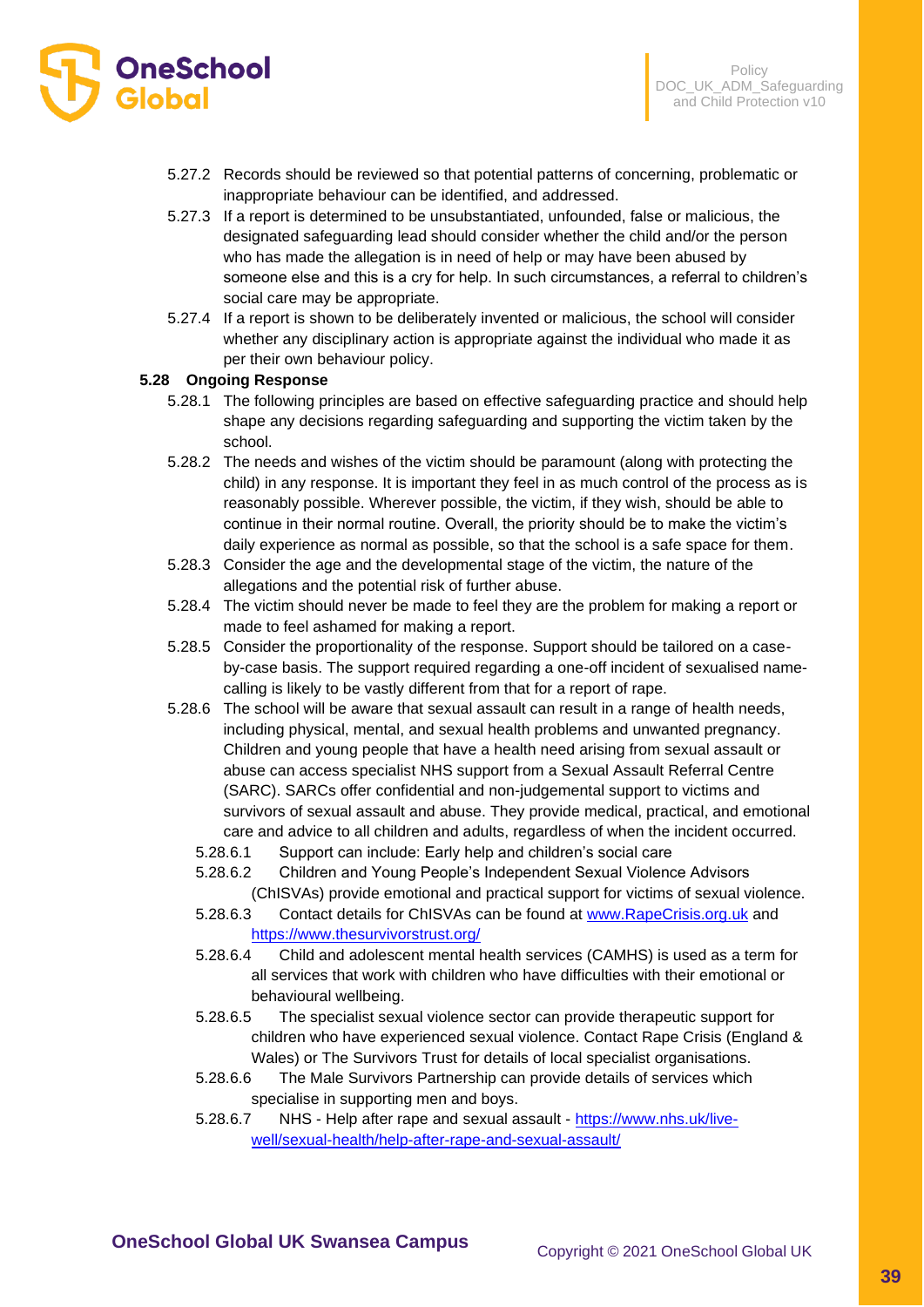

- 5.28.6.8 Rape and sexual assault referral centres services can be found at: [https://www.nhs.uk/service-search/other-services/Rape-and-sexual-assault](https://www.nhs.uk/service-search/other-services/Rape-and-sexual-assault-referral-centres/LocationSearch/364)[referral-centres/LocationSearch/364](https://www.nhs.uk/service-search/other-services/Rape-and-sexual-assault-referral-centres/LocationSearch/364)
- 5.28.6.9 Sexual assault referral centres (SARCs) offer medical, practical and emotional support. They have specially trained doctors, nurses and support workers. If children, young people, or their families are unsure which service to access, they should contact their GP or call the NHS on 111
- 5.28.7 The school will ensure that dialogue is kept open and encouraged, the school will ask the student if they want a dedicated trusted adult in school to talk to about their needs
- 5.28.8 The school must ensure that they avoid any action that would have the effect of isolating the victim, in particular from supportive peer groups. If required the school should provide a physical space for victims to withdraw to.
- 5.28.9 The school should be prepared to provide ongoing support for a long time should it be needed
- 5.28.10 The school must do everything it reasonably can to protect the victim from bullying and harassment as a result of any report they have made.
- 5.28.11 The school must give all necessary support to the victim to remain in school, if however the victim feels unable to do this, alternative provision or a move to another school should be considered to enable them to continue to receive suitable education. This should only be at the request of the victim (and following discussion with their parents / carers)
- 5.28.12 If the victim does relocate to another educational institution, the new school should be made aware of any ongoing support needs. The DSL should take lead on ensuring that this happens.
- 5.29 Safeguarding and supporting the alleged perpetrator(s) and children and young people who have displayed harmful sexual behaviour: The school must follow the below advice when considering how to support the alleged perpetrator, along with reading the guidance in [https://www.gov.uk/government/publications/sexual-violence-and-sexual-harassment](https://www.gov.uk/government/publications/sexual-violence-and-sexual-harassment-between-children-in-schools-and-colleges)[between-children-in-schools-and-colleges](https://www.gov.uk/government/publications/sexual-violence-and-sexual-harassment-between-children-in-schools-and-colleges)
	- 5.29.1 The school will have a difficult balancing act to consider. On one hand, they need to safeguard the victim (and the wider pupil/student body) and on the other hand provide the alleged perpetrator(s) with an education, safeguarding support as appropriate and implement any disciplinary sanctions. Taking disciplinary action and still providing appropriate support are not mutually exclusive actions. They can, and should, occur at the same time if necessary.
	- 5.29.2 Consider the age and the developmental stage of the alleged perpetrator(s), the nature of the allegations and frequency of allegations. Any child will likely experience stress as a result of being the subject of allegations and/or negative reactions by their peers to the allegations against them.
	- 5.29.3 Consider the proportionality of the response. Support (and sanctions) should be considered on a case-by-case basis.
	- 5.29.4 It is important that the perpetrator(s) is/are also given the correct support to try to stop them re-offending and to address any underlying trauma that may be causing this behaviour
	- 5.29.5 The school can be a significant protective factor for children who have displayed HSB, and continued access to school, with a comprehensive safeguarding management plan in place, is an important factor to consider before final decisions are made. It is important that if an alleged perpetrator does move to another educational institution (for any reason), that the new educational institution is made aware of any ongoing support needs and where appropriate, potential risks to other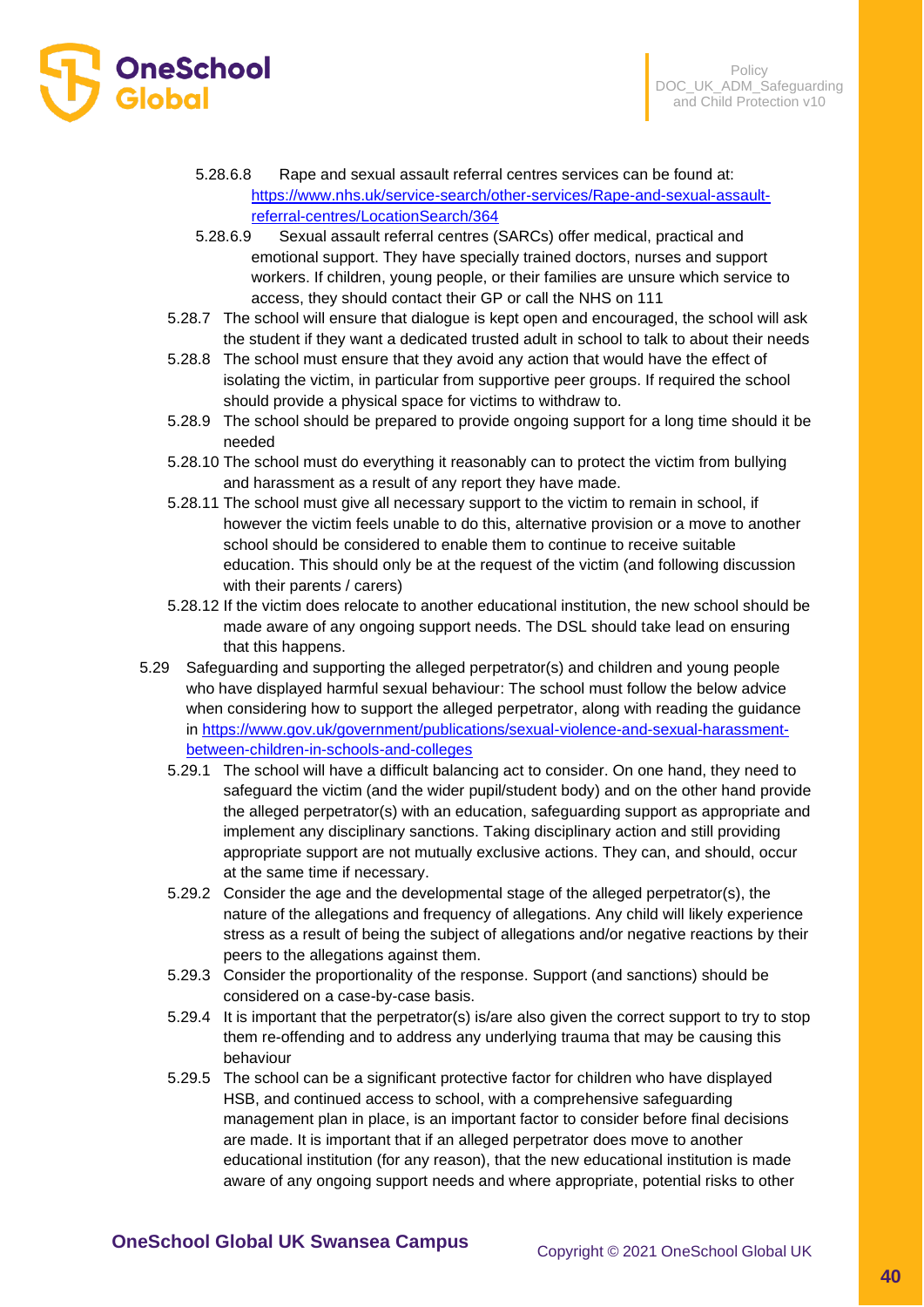

children and staff. The designated safeguarding lead should take responsibility to ensure this happens as well as transferring the child protection file.

#### **5.30 LEARNING SUPPORT – SEN AND DISABILITIES**

- 5.30.1 In supporting children at risk, it is recognised that an additional barrier can exist when recognising abuse and neglect of children with Special Educational Needs and Disabilities. As a consequence, this Campus recognises the potential that extra pastoral support should be considered. This can include:
- 5.30.2 Assumptions that indicators of possible abuse such as behaviour, mood and injury relate to the child's disability as opposed to being indicators of abuse.
- 5.30.3 Children with SEN and disability can be disproportionally impacted by things like bullying without outwardly showing any signs
- 5.30.4 Communication barriers and difficulties in overcoming these barriers
- 5.30.5 Children with SEND are at a higher risk of peer group isolation and as a consequence this Campus recognises the potential that extra pastoral support should be considered.

#### **5.31 HELPING CHILDREN TO KEEP THEMSELVES SAFE INCLUDING ONLINE (Including when they are online at home)**

- 5.31.1 Children at the Campus are taught to recognise, self-reflect and manage risk through both the Campus Personal, Social, Health and Economic Education (PSHEE) curriculum and the Relationship and Sex Education (RSE) Curriculum, lessons and rehearsed throughout all aspects of Campus life.
- 5.31.2 This will include covering relevant issues through Relationships Education and Relationships and Sex Education, online safety week, the Campus tutor-time programme.
- 5.31.3 Where children are learning online at home the Campus will follow advice from the DfE on safeguarding and remote education (DfE 2021b).
- 5.31.4 The Campus acknowledges that many children have unlimited and unrestricted access to the internet via mobile phone networks (i.e. 3G, 4G and 5G). This access means some children, whilst at school or college, sexually harass their peers via their mobile and smart technology, share indecent images: consensually and non-consensually (often via large chat groups), and view and share pornography and other harmful content.
- 5.31.5 The Campus has a whole school approach to online safety. The approach is designed to educate pupils, students and staff in their use of technology and establishes mechanisms to identify, intervene in, and escalate any concerns where appropriate. This should include:<br>5.31.5.1 discussion about risk, promoting
	- discussion about risk, promoting sensible behaviour
	- 5.31.5.2 teaching children how to conduct themselves and how to behave in a responsible manner
	- 5.31.5.3 reminding children about e-safety, mobile devices and tackling bullying procedures
	- 5.31.5.4 The campuses approach to online safety is covered in the ICT and E Safety Policy
- 5.31.6 The main areas of online risk are:
	- 5.31.6.1 Content exposure to inappropriate or harmful content
	- 5.31.6.2 Contact being subjected to harmful online interaction with other users
	- 5.31.6.3 Conduct personal online behaviour that increases the likelihood of, or causes, harm
	- 5.31.6.4 Commerce Risks such as online gambling, inappropriate advertising, phishing and or financial scams. Where students or staff are at risk of phishing, we will report it to the anti-phishing working group (https://apwg.org)
- 5.31.7 We will never achieve risk-aware young people who can keep themselves safe, by over-blocking content.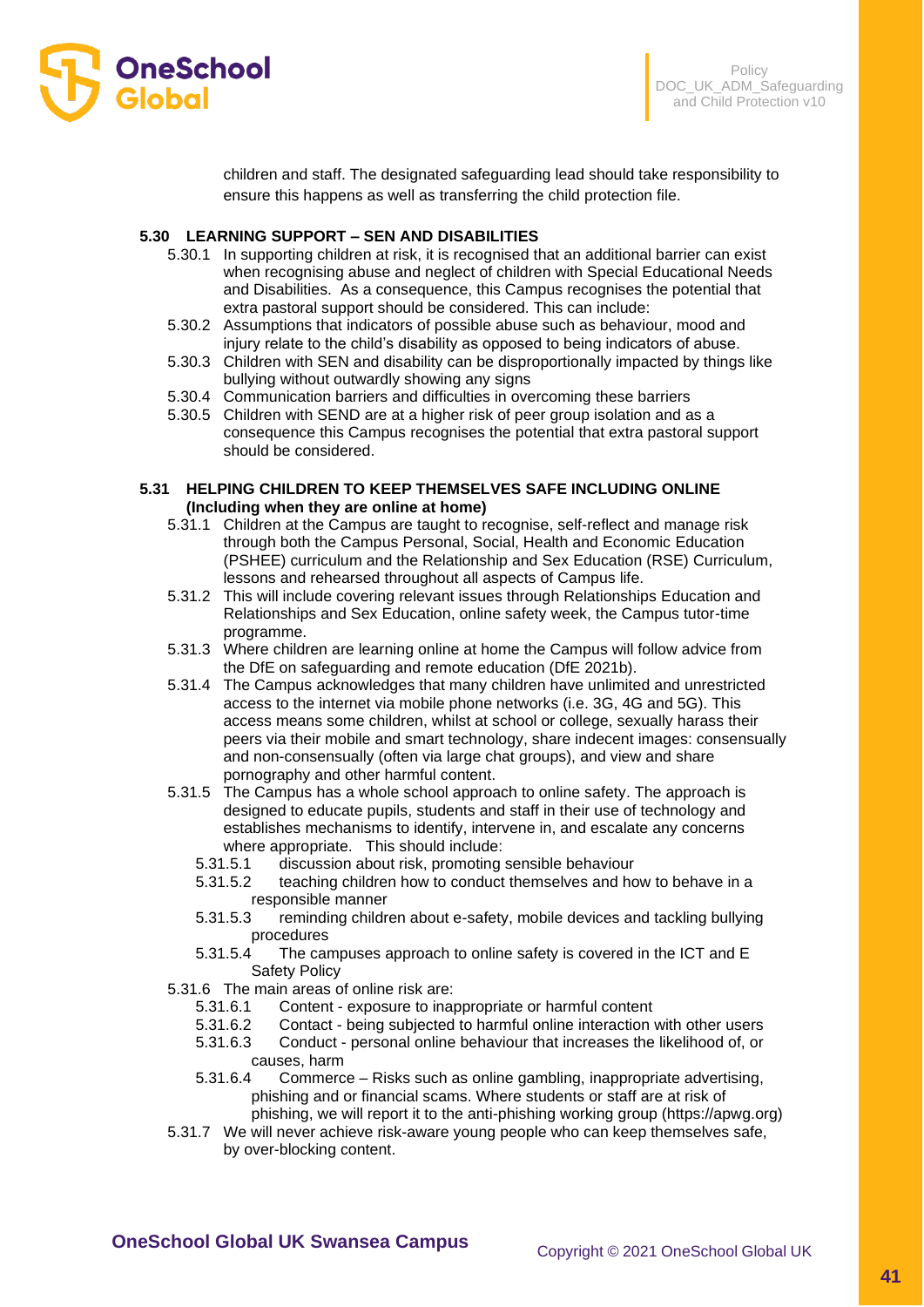

- 5.31.8 There will be training for parents in e-safety, delivered by the Campus, overseen by the DSL. Parent engagement will be tracked, to guide intervention and catchup for any parents/carers unable to engage.
- 5.31.9 The Campus promotes an ethos of respect for students and they must be aware of who to speak to in confidence about any worries they may have, including electronic reporting with the e-safety button.

## **5.32 ICT & E-SAFETY POLICY**

- 5.32.1 This Campus has a separate ICT & E-Safety policy. It details the roles and responsibilities of the whole school community as well as the method for filtering and monitoring. Breaches are reported in accordance with the ICT & E-Safety policy.
- 5.32.2 The ICT & E-Safety Policy also covers how to keep students safe whilst learning online at home

## **5.33 E-SAFETY REPORTING BUTTON**

5.33.1 To ensure that students and school family have access to a confidential and direct reporting system, we have an e-safety reporting button on the main page of our Intranet. The button is for reporting concerns about e-safety, bullying, inappropriate use of computers or the internet. It is labelled as such.

## **5.34 CHILD CRIMINAL EXPLOITATION: CCE INCLUDING SERIOUS VIOLENCE**

- 5.34.1 CCE is where an individual or group takes advantage of an imbalance of power to coerce, control, manipulate or deceive a child into any criminal activity (a) in exchange for something the victim needs or wants, and/or (b) for the financial or other advantage of the perpetrator or facilitator and/or (c) through violence or the threat of violence.
- 5.34.2 The victim may have been criminally exploited even if the activity appears consensual. CCE does not always involve physical contact; it can also occur through the use of technology.
- 5.34.3 CCE can include children being forced to work in cannabis factories, being coerced into moving drugs or money across the country, forced to shoplift or pickpocket, or to threaten other young people.
- 5.34.4 As children involved in criminal exploitation often commit crimes themselves, their vulnerability as victims is not always recognised by adults and professionals, (particularly older children), and they are not treated as victims despite the harm they have experienced. They may still have been criminally exploited even if the activity appears to be something they have agreed or consented to. All staff should be aware of indicators, which may signal children are at risk from or are involved with serious violent crime
	- 5.34.4.1 These may include increased absence from school,
	- 5.34.4.2 a change in friendships or relationships with older individuals or groups,
	- 5.34.4.3 a significant decline in performance,
	- 5.34.4.4 signs of self-harm or a significant change in wellbeing,
	- 5.34.4.5 or signs of assault or unexplained injuries.
- 5.34.5 Unexplained gifts or new possessions could also indicate that children have been approached by, or are involved with, individuals associated with criminal networks or gangs and may be at risk of criminal exploitation;

All staff should be aware of the range of risk factors which increase the likelihood of involvement in serious violence, such as being male, having been frequently absent or permanently excluded from school, having experienced child maltreatment and having been involved in offending, such as theft or robbery.

children who go missing for periods of time or regularly come home late; and children who regularly miss school or education or do not take part in education.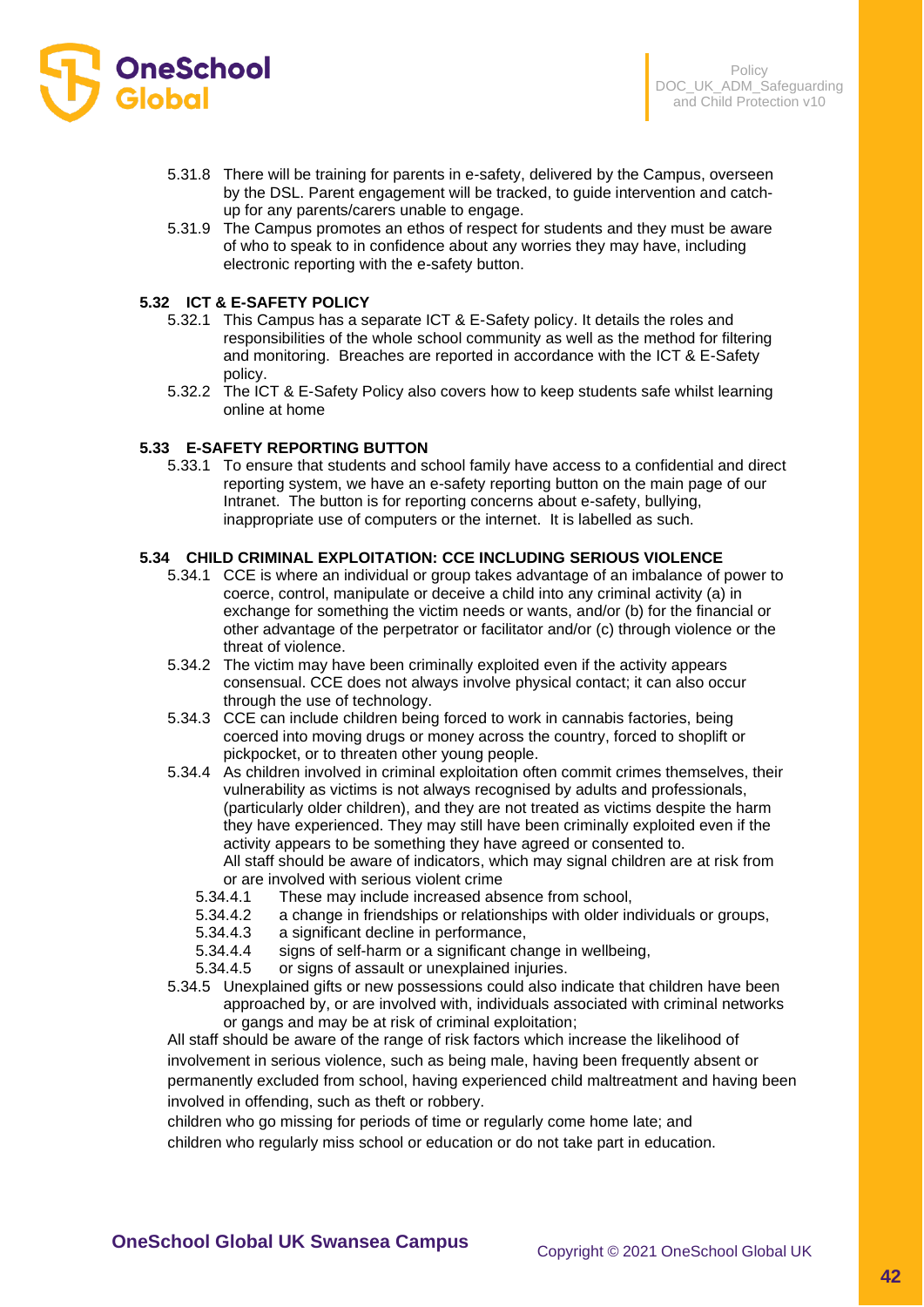

- 5.34.6 the experience of girls who are criminally exploited can be very different to that of boys. The indicators may not be the same, however professionals should be aware that girls are at risk of criminal exploitation too.
- 5.34.7 It is also important to note that both boys and girls being criminally exploited may be at higher risk of sexual exploitation.

KCSIE 2021 KLS 2021 Annex B contains additional indicators of CSE. All staff and volunteers will be trained in the signs of CSE.

KLS 2021

5.6 'Safeguarding children from child sexual exploitation (CSE)' (see www.safeguarding.wales/chi/index.c6.html) – this includes information about spotting the signs that a child is being sexually abused through exploitation.

5.18 Education settings should refer to the All Wales Practice Guides on 'Safeguarding children from child sexual exploitation (CSE)' and 'Safeguarding children where there are concerns about harmful sexual behaviour' (see [www.safeguarding.wales/chi/index.c6.html\)](http://www.safeguarding.wales/chi/index.c6.html).

The Home Office have produced guidance *Preventing youth violence and gang involvement and Criminal exploitation of children and vulnerable adults: county lines*

## **5.35 CHILD SEXUAL EXPLOITATION (CSE)**

- 5.35.1 CSE is a form of child sexual abuse.
- 5.35.2 CSE can occur over time or be a one off occurrence and may happen without the child's immediate knowledge.
- 5.35.3 CSE occurs where an individual or group takes advantage of an imbalance of power to coerce, manipulate or deceive a child into sexual activity (a) in exchange for something the victim needs or wants, and/or (b) for the financial advantage or increased status of the perpetrator or facilitator.
- 5.35.4 The victim may have been sexually exploited even if the sexual activity appears consensual.
- 5.35.5 Child sexual exploitation does not always involve physical contact: it can also occur through the use of technology.
- 5.35.6 CSE can affect any child or young person (male or female) under the age of 18 years, including 16 and 17 year olds who can legally consent to have sex. Some children may not realise they are being exploited e.g. they believe they are in a genuine romantic relationship.
- 5.35.7 It can include both contact (penetrative and non-penetrative acts) and non-contact sexual activity and may occur without the child or young person's immediate knowledge (for example through others copying videos or images they have created and posted on social media).
- 5.35.8 Keeping Children Safe 2021 Annex B contains additional indicators of CSE. All staff and volunteers will be trained in the signs of CSE. KLS 2021
- 5.35.9 Reporting of concerns to the Campus Principal, however low-level the concern may seem, is always essential to highlight early concerns and ensure they are followed up by the Campus Principal. Equally, if there are concerns about the conduct of staff or volunteers, these should be reported to the Campus Principal immediately.
- 5.35.10 However low level a concern appears, it is critical for it to be followed up straight away.
- **5.36 COUNTY LINES**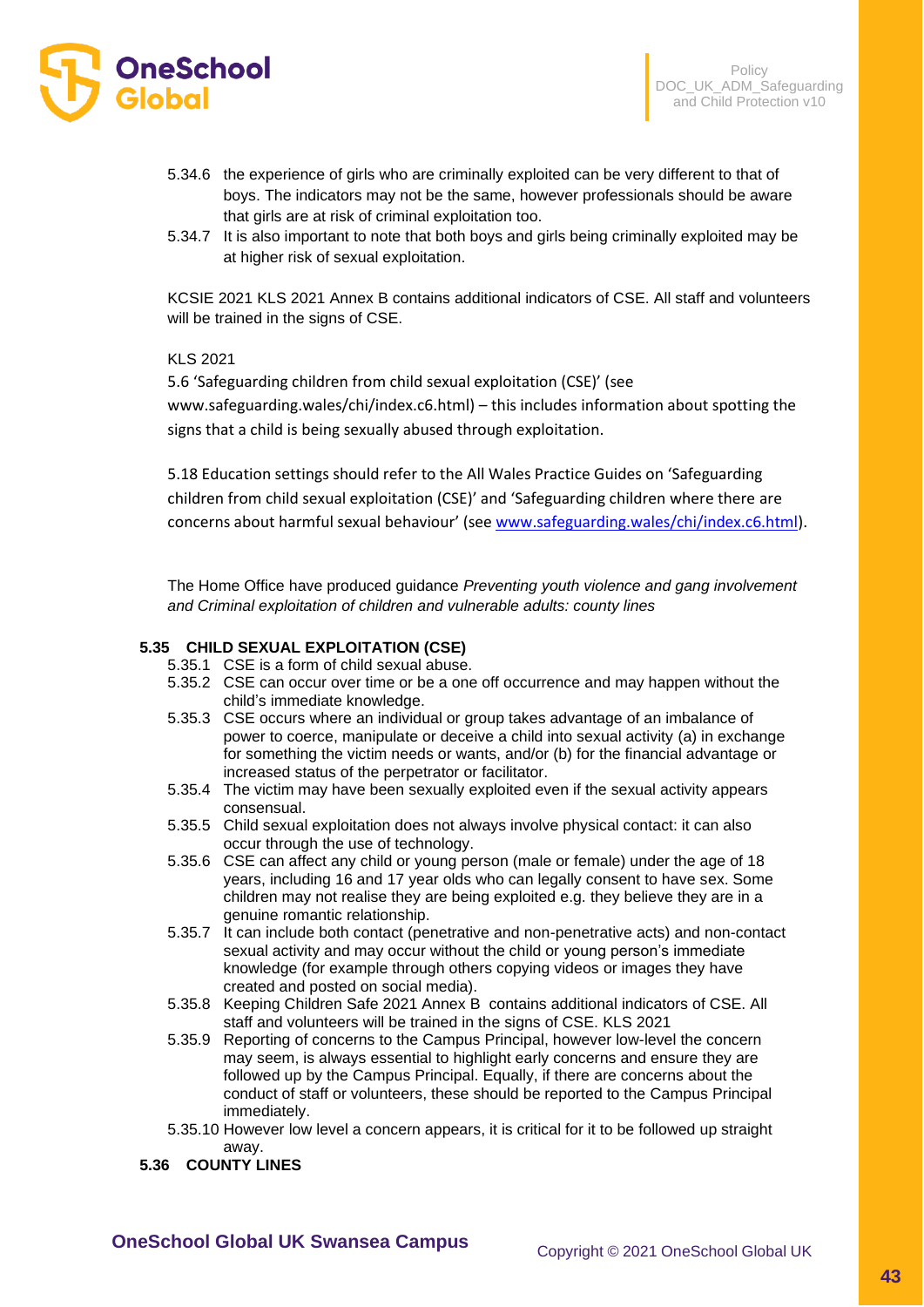# **OneSchool** ilobal

- 5.36.1 County lines is a term used to describe gangs and organised criminal networks involved in exporting illegal drugs (primarily crack cocaine and heroin) into one or more importing areas [within the UK], using dedicated mobile phone lines or other form of "deal line".
- 5.36.2 Exploitation is an integral part of the county lines offending model with children and vulnerable adults exploited to move [and store] drugs and money. Offenders will often use coercion, intimidation, violence (including sexual violence) and weapons to ensure compliance of victims.
- 5.36.3 Children are often recruited to move drugs and money between locations and are known to be exposed to techniques such as 'plugging', where drugs are concealed internally to avoid detection.
- 5.36.4 Children can easily become trapped by this type of exploitation as county lines gangs create drug debts and can threaten serious violence and kidnap towards victims (and their families) if they attempt to leave the county lines network. One of the ways of identifying potential involvement in county lines are missing episodes (both from home and school), when the victim may have been trafficked for the purpose of transporting drugs and a referral to the National Referral Mechanism should be considered.
- 5.36.5 If a child is suspected to be at risk of or involved in county lines, a safeguarding referral should be considered alongside consideration of availability of local services/third sector providers who offer support to victims of county lines exploitation by the DSL at campus
- 5.36.6 Further examples of indicators of potential involvement in county lines can be found in KCSIE KLS 2021 5.4 'Safeguarding children from Child Criminal Exploitation (CCE)' (see www.safeguarding.wales/chi/index.c6.html) – this includes information about abuse related to county lines and other forms of criminal exploitation.

5.36.7

## **5.37 CHILDREN WITH SEXUALLY HARMFUL BEHAVIOUR**

5.37.1 The management of children and young people with sexually harmful behaviour is complex and the Campus will work with other agencies to maintain the safety of the whole school community. Young people who display such behaviour may be victims of abuse themselves and the child protection procedures will be followed for both victim and perpetrator. Staff who become concerned about a student's sexual behaviour should speak to the DSL as soon as possible.

## **5.38 DOMESTIC ABUSE**

- 5.38.1 The cross-government definition of domestic violence and abuse is: Any incident or pattern of incidents of controlling, coercive, threatening behaviour, violence or abuse between those aged 16 or over who are, or have been, intimate partners or family members regardless of gender or sexuality. The abuse can encompass, but is not limited to: psychological; physical; sexual; financial; and emotional.
- 5.38.2 All children can witness and be adversely affected by domestic abuse in the context of their home life where domestic abuse occurs between family members. Exposure to domestic abuse and/or violence can have a serious, long lasting emotional and psychological impact on children. In some cases, a child may blame themselves for the abuse or may have had to leave the family home as a result.
- 5.38.3 Exposure to domestic abuse and/or violence can have a serious, long lasting emotional and psychological impact on children. In some cases, a child may blame themselves for the abuse or may have had to leave the family home as a result. Domestic abuse affecting young people can also occur within their personal relationships, as well as in the context of their home life.
- 5.38.4 Advice on identifying children who are affected by domestic abuse and how they can be helped is available at: NSPCC UK (www.nspcc.org.uk)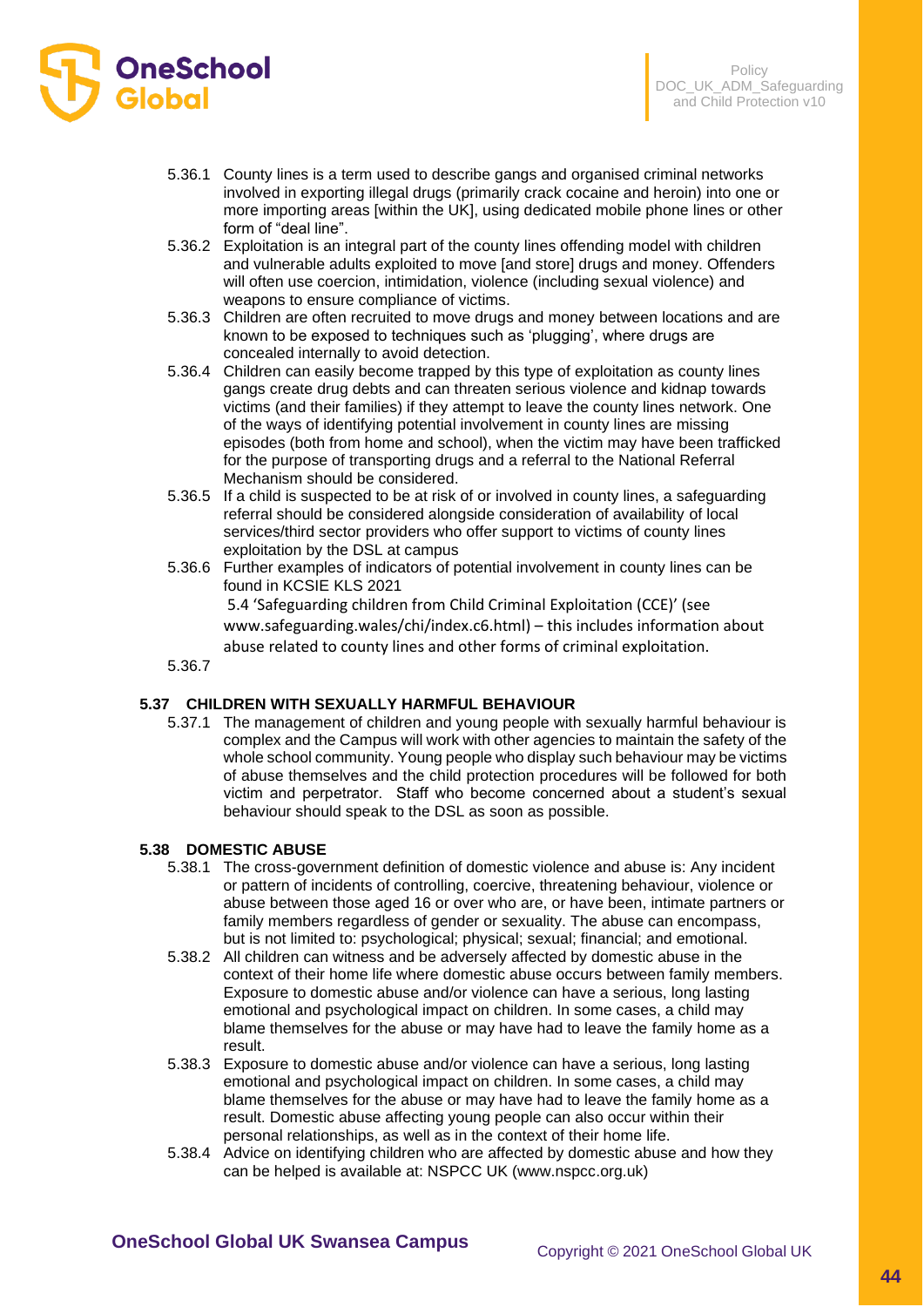

- 5.38.5 All staff and volunteers must be alert and must report any concerns, however lowlevel they may seem, to the Designated Safeguarding Lead, so that concerns can be reviewed, and patterns of information built up.
- 5.38.6 Operation Encompass Operation Encompass operates in the majority of police forces across England. It helps police and schools work together to provide emotional and practical help to children. The system ensures that when police are called to an incident of domestic abuse, where there are children in the household who have experienced the domestic incident, the police will inform the key adult (usually the designated safeguarding lead) in school before the child or children arrive at school the following day. This ensures that the school has up to date relevant information about the child's circumstances and can enable support to be given to the child according to their needs. Police forces not signed up to operation encompass will have their own arrangements in place. All campuses will work and liaise with Operation encompass teams where applicable

#### **5.39 FEMALE GENITAL MUTILATION (FGM)**

- 5.39.1 (FGM) is the partial or total removal of external female genitalia for non-medical reasons. It's also known as female circumcision or cutting. Religious, social or cultural reasons are sometimes given for FGM. However, FGM is child abuse. It's dangerous and a criminal offence and there are no medical reasons to carry out FGM
- 5.39.2 The Serious Crime Act 2015 sets out a duty on professionals (including teachers) to notify Police when they discover that FGM appears to have been carried out on a girl under 18. In schools, this will usually come from a disclosure.
- 5.39.3 Teachers must personally report to the Police cases where they discover that an act of FGM appears to have been carried out and discuss such cases with the safeguarding lead (unless they have good reason not to) and Children's Social Care. The duty does not apply in relation to at risk or suspected cases. At risk or suspected cases should follow standard safeguarding arrangements.

#### **5.40 MENTAL HEALTH**

**5.40.1 The School has a Mental health and wellbeing policy which raises awareness of mental health signs and potential indicators and responses to mental health concerns and how to support students.** 

All staff must also be aware that mental health problems can, in some cases, be an indicator that a child has suffered or is at risk of suffering abuse, neglect or exploitation.

- 5.40.2 Only appropriately trained professionals should attempt to make a diagnosis of a mental health problem. Staff however, are well placed to observe children day-today and identify those whose behaviour suggests that they may be experiencing a mental health problem or be at risk of developing one.
- 5.40.3 Where children have suffered abuse and neglect, or other potentially traumatic adverse childhood experiences, this can have a lasting impact throughout childhood, adolescence and into adulthood. It is key that staff are aware of how these children's experiences, can impact on their mental health, behaviour and education.
- 5.40.4 If staff have a mental health concern about a child that is also a safeguarding concern, immediate action should be taken in reporting to the designated safeguarding lead at the campus.
- 5.40.5 The DSL or mental health lead will ensure that all staff undertake mental health awareness training
- 5.40.6 The Campus acknowledges that is has an important role to play in supporting the mental health and wellbeing of their pupils.
- 5.40.7 The Campus has a clear system in place for identifying possible mental health problems, including routes to escalate and clear referral and accountability systems. See Mental Health and Wellbeing Policy.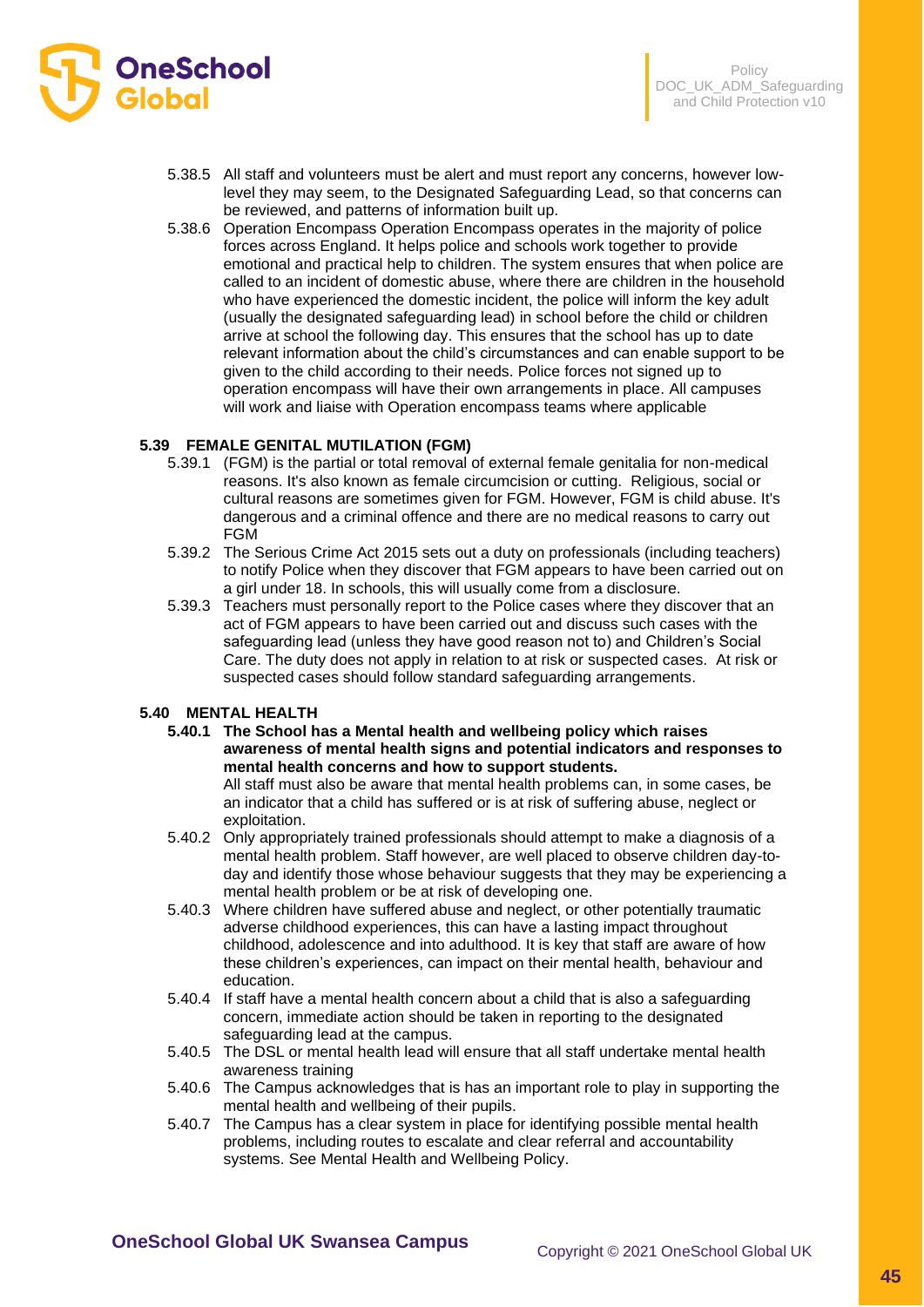

5.40.8 Where there is a significant concern for a child's mental health and wellbeing the campus will complete a mental health / wellbeing risk assessment and this will be reviewed at regular intervals in accordance with the Mental Health and Wellbeing Policy.

#### **5.41 FORCED MARRIAGE**

5.41.1 A forced marriage is one in which one or both parties do not consent to the marriage but are coerced into it (may include the use of violence and threats). This is not the same as an arranged marriage which is common in many cultures.

## **5.42 HOMELESSNESS**

- 5.42.1 Being homeless or being at risk of becoming homeless presents a real risk to a child's welfare.
- 5.42.2 The designated safeguarding lead (and deputy) should be aware of contact details and referral routes in to the Local Housing Authority so they can raise/progress concerns at the earliest opportunity.
- 5.42.3 Indicators that a family may be at risk of homelessness include household debt and domestic abuse as well as the family being asked to leave a property. Whilst referrals and or discussion with the Local Housing Authority should be progressed as appropriate, and in accordance with local procedures, this does not replace a referral into children's social care where a child has been harmed or is at risk of harm.
- 5.42.4 It should also be recognised in some cases 16 and 17-year olds could be living independently from their parents or guardians, for example through their exclusion from the family home, and will require a different level of intervention and support. Children's services will be the lead agency for these young people and the designated safeguarding lead (or deputy) should ensure appropriate referrals are made based on the child's circumstances.
- 5.42.5 The department and the Ministry of Housing, Communities and Local Government have published joint statutory guidance on the provision of accommodation for 16 and 17-year olds who may be homeless and/ or require accommodation.

#### **5.43 HONOUR-BASED ABUSE (HBA)**

- 5.43.1 HBA is a violent crime or incident which may have been committed to protect or defend the honour of the family or community. It is a collection of practices which are used to control behaviour in families and other social groups to protect perceived cultural and religious beliefs and/or honour. Such violence can occur when perpetrators believe that a relative has shamed the family or community.
- 5.43.2 HBA might be committed against individuals who:
	- Become involved with a boyfriend/girlfriend from a different religion or culture
	- want to get out of an arranged or forced marriage
	- wear clothes or take part in activities that are not considered 'traditional' within a particular culture

#### **5.44 SHARING OF NUDES AND SEMI NUDES IMAGES / VIDEOS (ALSO KNOWN AS SEXTING OR YOUTH PRODUCED SEXUAL IMAGERY)**

- 5.44.1 UK Council for Internet Safety (UKCIS) has published non-statutory guidance on managing incidents of nudes and semi nudes being shared by under-18s. The UKCCIS guidance is non-statutory but should be read alongside KCSIE 2021 KLS 2021 (Section 7.9, 7.10 and 7.17). It should be followed unless there's a good reason not to do so.
- 5.44.2 The advice uses the term 'sharing nudes and semi-nudes' to mean the sending or posting of nudes or semi-nude images, videos or live streams by young people under the age of 18 online.
- 5.44.3 Indecent imagery is the legal term used to define nudes or semi-nude images and videos of children and young people under the age of 18. Many professionals may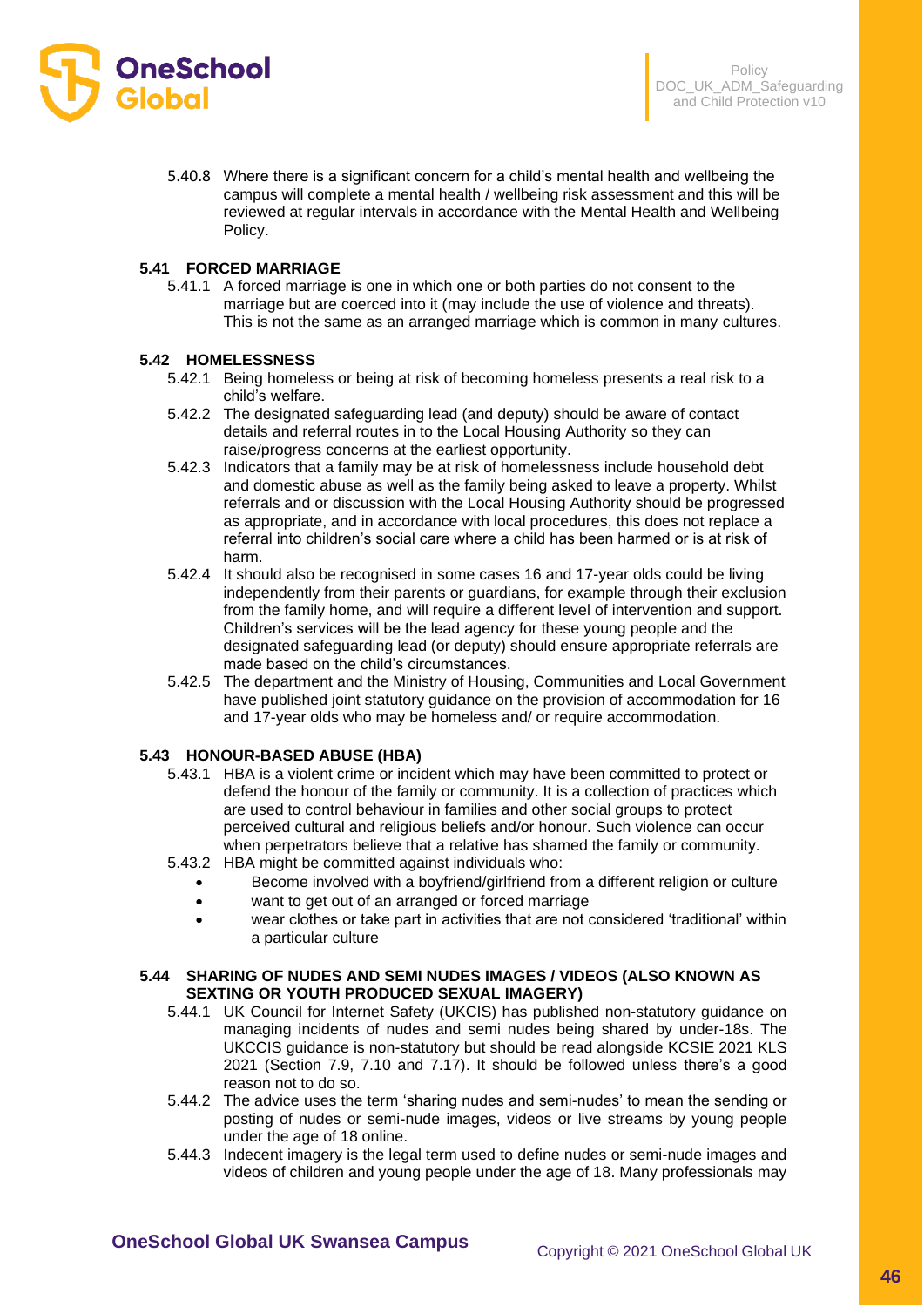

refer to 'nudes and semi-nudes' as: youth produced sexual imagery, youth involved sexual imagery, sexting or image based sexual abuse.

- 5.44.4 Incidents defined as sharing nudes and semi-nudes include: :
	- • a person under the age of 18 creates and shares nudes and semi-nudes of themselves with a peer under the age of 18
	- • a person under the age of 18 shares nudes and semi-nudes created by another person under the age of 18 with a peer under the age of 18
	- a person under the age of 18 is in possession of nudes and semi-nudes created by another person under the age of 18.
- 5.44.5 Incidents not covered by the guidance:
	- the sharing of nudes and semi-nudes of under 18s by adults (18 and over) as this constitutes child sexual abuse and education settings should always inform their local police force as a matter of urgency
- 5.44.6 children and young people under the age of 18 sharing adult pornography or exchanging sexual texts which do not contain images. Our response should be guided by the 'principle of proportionality' (see UKCIS Non statutory guidance sharing nudes and semi-nudes advice for education settings working with children and young people, section 1.6 (a)).
- 5.44.7 Making, possessing, and distributing any imagery of someone under 18 which is indecent is illegal. This includes imagery of yourself if you're under 18.
	- Indecent is not defined in legislation, indecent imagery does not always mean nudity, however images are likely to be defined as such if they met one or more of the following criteria;
	- nude or semi-nude sexual posing e.g. displaying genitals and/or breasts or overtly sexual images of young people in their underwear
	- someone nude or semi-nude touching themselves in a sexual way
	- any sexual activity involving a child
	- someone hurting someone else sexually
	- sexual activity that includes animals

The law criminalising indecent images of children was created to protect children and young people from adults seeking to sexually abuse them or gain pleasure from their sexual abuse. It was not intended to criminalise children and young people.

- 5.44.8 When responding to suspected youth produced sexual imagery the actual images must not be viewed. In determining the response, the DSL will consider if the circumstances are 'experimental' or 'aggravated' (Wolak and Finkelhor, 2011).
- 5.44.9 If the Campus has decided that involving other agencies is not necessary, consideration should be given to deleting the nudes and semi-nudes from devices and online services to limit any further sharing. It is recommended that students are asked to delete the images themselves and confirm they have done so. This should be recorded, signed, and dated within an agreed deadline. Any refusal to delete the images should be treated seriously, reminding the student that possession is unlawful.
- 5.44.10 All incidents relating to nudes and semi-nudes being shared must be recorded on Cpoms. This includes incidents that have been referred to external agencies and those that have not.
- 5.44.11 Incidents that have not been reported out to police or children's social care, campuses must record their reason for doing so and ensure it is signed off by the Campus Principal

## **5.45 Up skirting**

The Voyeurism (Offences) Act, which is commonly known as the Upskirting Act, came into force on 12 April 2019. 'Upskirting' is where someone takes a picture under a person's clothing (not necessarily a skirt) without their permission and or knowledge, with the intention of viewing their genitals or buttocks (with or without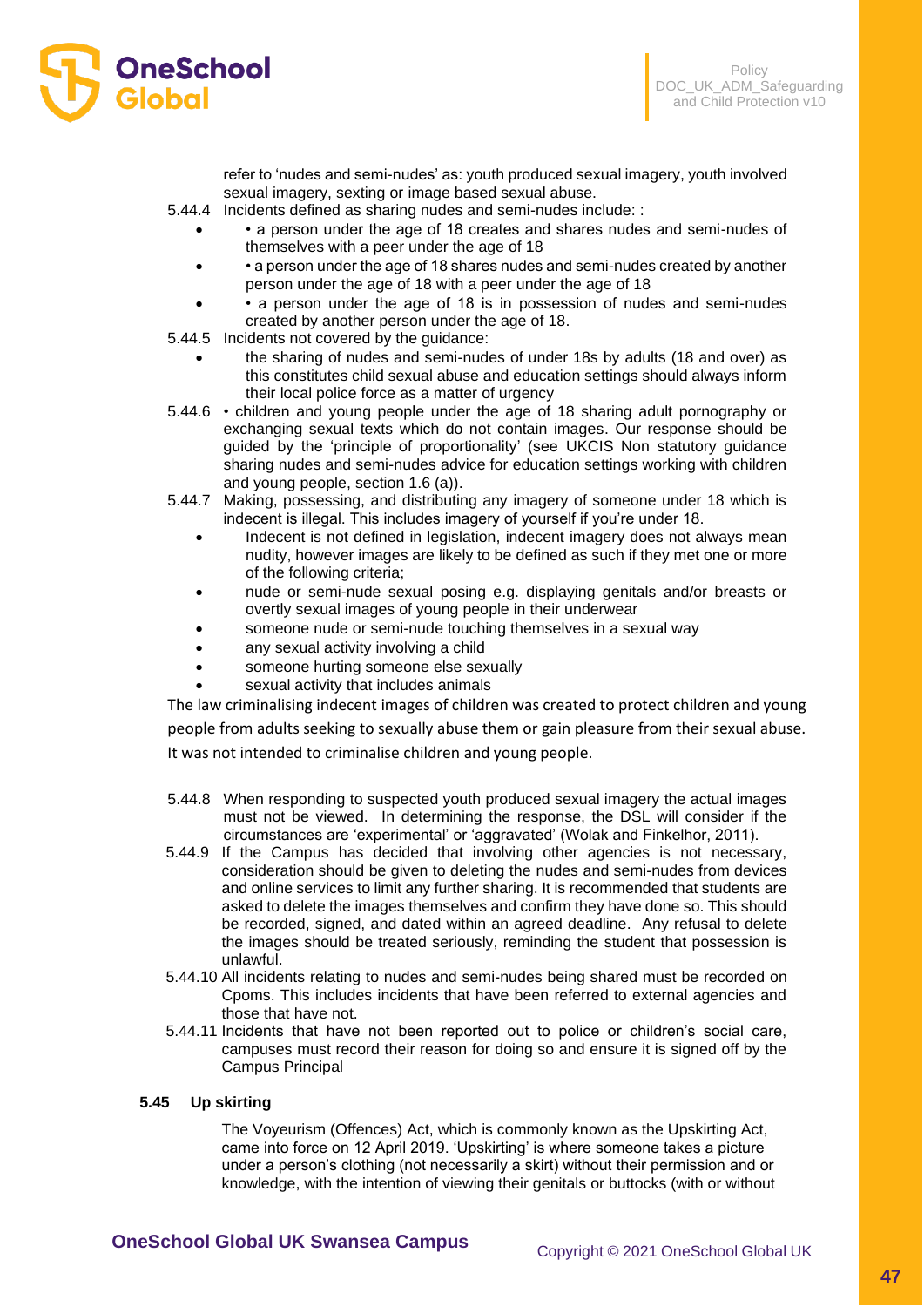

underwear) to obtain sexual gratification, or cause the victim humiliation, distress or alarm. It is a criminal offence. Anyone of any gender can be a victim.

#### **5.46 PERSONAL EDUCATION PLAN AND LOOKED AFTER CHILDREN**

5.46.1 Children who are 'looked after' will have their own personal education plan (PEP). The PEP is part of the care plan. It is a record of what needs to happen in order to enable the child to fulfil their potential It should reflect other education plans such as individual education plans, behaviour plans etc. Staff in this Campus recognise that previously looked after children still remain vulnerable. The DSL will make contact as necessary with the Local Authority personal advisor when individuals leave care.

## **5.47 SUPPORT IN CAMPUS**

- 5.47.1 All class teachers and year group leaders are responsible, in conjunction with other Campus staff, for the pastoral needs of the children in their care. This includes maintaining opportunity for children to share their concerns and follow the guidance in this document. Care should always be taken in regard to the discussion of sensitive issues and advice should be sought from a DSL where there are concerns.
- 5.47.2 Within the curriculum there will also be opportunities to discuss issues which some children might find sensitive. Care should be taken particularly in relation to discussion about families and their make-up. Assumptions about members of families and the presence of both parents should be avoided both in discussion and the presentation of materials. Staff should make themselves familiar with the background of the children in their care in order to avoid distress.

#### **5.48 PHYSICAL CONTACT WITH STUDENTS**

5.48.1 Physical contact with students must be avoided. The Staff Code of Conduct sets out expectations around professional behaviour.

## **5.49 RECORD KEEPING**

- 5.49.1 Child Protection records should be retained by the last school attended. The longterm security of relevant safeguarding documents and related correspondence is crucial should allegations of abuse arise. All such documents must be securely retained from the date of birth of the student plus 50 years. For further information please refer to the Retention of Records policy.
- 5.49.2 Storage provisions for all such documents must be arranged in the event of the School / Education Trust ceasing operations. Storage in these circumstances would be at the office of a solicitor, accountant or at a professional secure storage company.
- 5.49.3 The following information should be retained for a minimum of 50 years:
	- 5.49.3.1 A copy of Safeguarding Policies and revisions thereof
	- 5.49.3.2 Records of safeguarding training
	- 5.49.3.3 Records of abuse allegations or incidents including notification to the appropriate authorities
	- 5.49.3.4 Copies of relevant information and accompanying correspondence relating to abuse of students whilst in your care<br>5.49.3.5 Copies of your historical public liability insur
	- Copies of your historical public liability insurance policies

#### **5.50 TRANSFERRING FILES**

5.50.1 The DSL is responsible for ensuring that the Child Protection Files are transferred to each school that a child moves to (e.g. primary to secondary) and the transfer must be conducted securely. It is good practice to request a receipt from the accepting school. The DSL will carefully consider what is transferred but it is important to give the receiving school a good understanding of any issues, a clear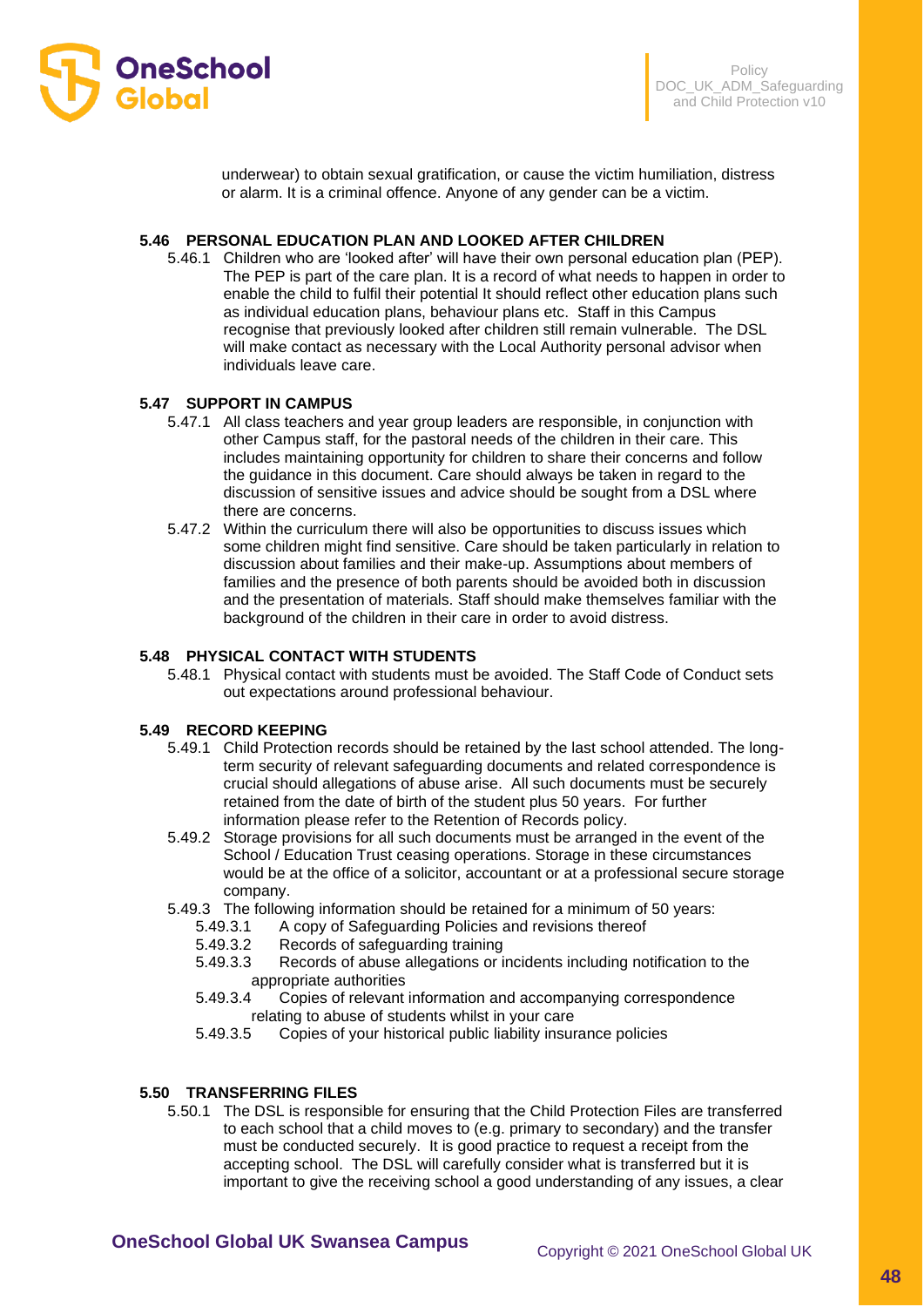

narrative and action taken. It may well be appropriate for the current DSL to make contact with the receiving school to assist with understanding. If a child has siblings that are staying in the same Campus it is important to keep a copy of that child's file to retain context/background.

- 5.50.2 It is important to transfer files of a moving pupil to enable the new school to be prepared for the pupil when they arrive
- 5.50.3 The Designated Safeguarding Lead will:
	- 5.50.3.1 ensure transfer of Child Protection Files to the new school without delay; within 5 days. Ask for confirmation of receipt from the receiving school
	- 5.50.3.2 send separately from the student's general school file

## **5.51 PARENT ACCESS TO EDUCATIONAL RECORDS**

- 5.51.1 Other than in exceptional circumstances, Campuses must make available for inspection or provide a copy of a student's educational record if requested to do so in writing by a parent or student. This must be supplied within 30 days of a request.
- 5.51.2 Educational record means any information processed relating to the student or former student of the Campus which originated from or was supplied by any member of staff, the student themselves or a parent of that student. The Educational Record must not disclose any information which you would be prohibited from sharing with the student themselves under the GDPR 2018 or which that the student would have no right to access themselves such as consider third party information.
- 5.51.3 In some circumstances access can be refused, for example, providing information about social services or related activities, if disclosure may cause serious harm to the physical or mental health of the student, releasing information that would be likely to prejudice an ongoing criminal investigation or confidential communications between client and professional legal adviser.

#### **5.52 PARTNERSHIP WITH PARENTS**

- 5.52.1 The Campus has an established approach to working with parents for parents' training and for liaison in the event of a child protection concern.
- 5.52.2 Key to this is the cultural tone set by the Campus Principal and CA team in terms of what good safeguarding practice looks like and what can be expected.
- 5.52.3 Parents' and children's need for privacy will be respected and such a position is supported by the Data Protection Act (GDPR) 2018. However, the priority is the needs of the child and effective liaison is crucial unless such action would put a child or vulnerable adult at risk of harm.
- 5.52.4 It should be recognised that families from different backgrounds and cultures will have different approaches to child-development. These differences should be acknowledged and respected provided they do not place the child at risk.

#### **5.53 PRIVATE FOSTERING**

- 5.53.1 Private fostering is an arrangement whereby a child under the age of 16 (or 18 if the child has a disability) is placed for 28 days or more in the care of someone who is not the child's parent(s) or close relative. Close relatives are defined by Section 105 Children Act 1989 as a grandparent, brother, sister, uncle or aunt (whether full blood or half blood or by marriage or civil partnership) or step-parent
- 5.53.2 To be defined as 'private fostering', the child must be living with that person for longer than 28 days and this should be continuous. That continuity will not be disrupted by occasional short breaks
- 5.53.3 Whilst most privately fostered children are appropriately supported and looked after, they are a potentially vulnerable group who should be monitored by the local authority, particularly when the child has come from another country. In some cases privately fostered children are affected by abuse and neglect, or be involved in trafficking, child sexual exploitation or modern-day slavery.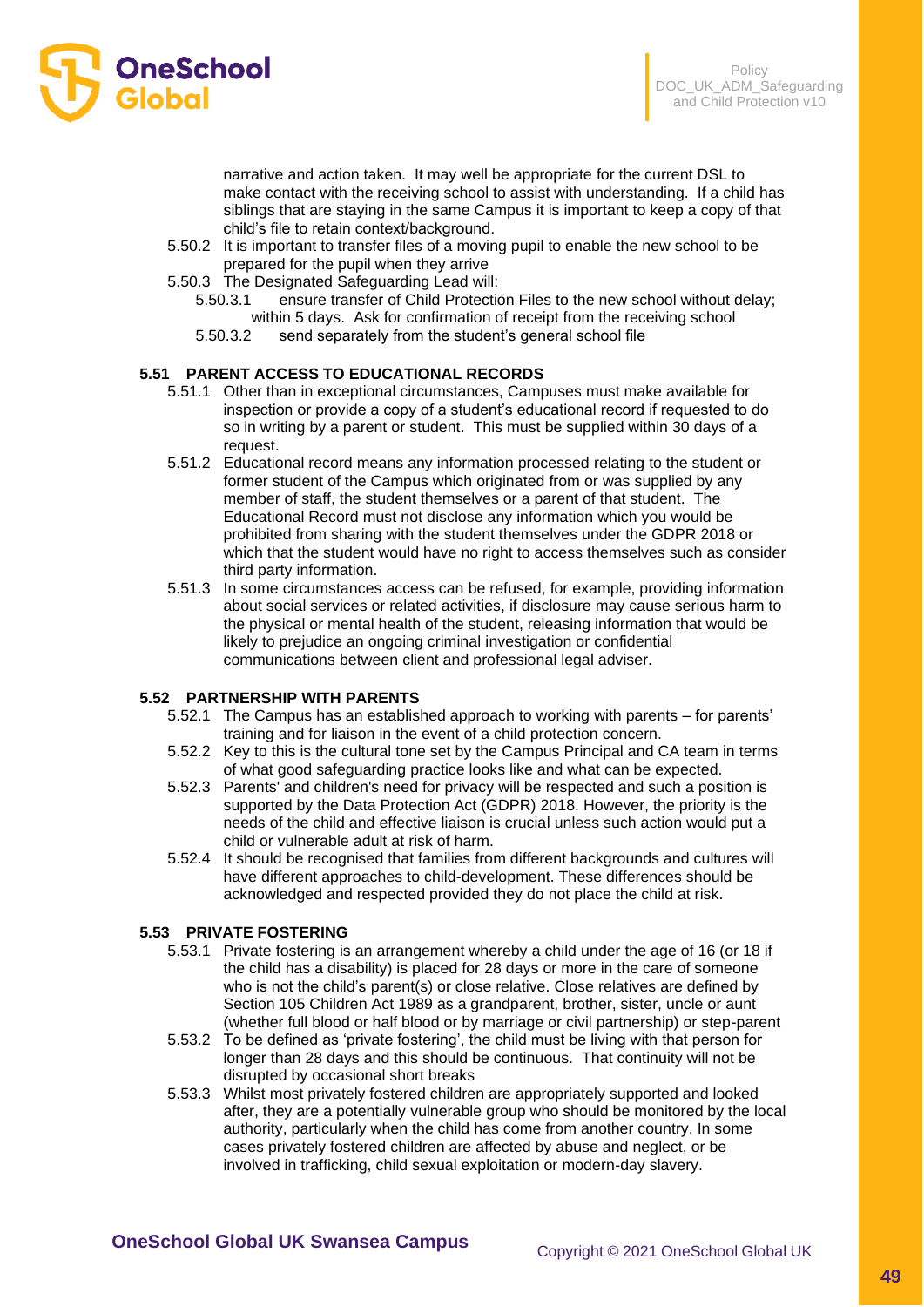

- 5.53.4 The school has a mandatory duty to report to the local authority where they are aware or suspect that a child is subject to a private fostering arrangement. Although schools have a duty to inform the local authority, there is no duty for anyone, including the private foster carer or social workers to inform the school. However, it should be clear to the school who has parental responsibility.
- 5.53.5 Campus staff should notify the designated safeguarding lead when they become aware of private fostering arrangements. The designated safeguarding lead will speak to the family of the child involved to check that they are aware of their duty to inform the LA. The Campus itself has a duty to inform the local authority of the private fostering arrangements.
- 5.53.6 On admission to the school, we will take steps to verify the relationship of the adults to the child who is being registered, to record this on SIMS and to update records with all changes.

## **5.54 SAFEGUARDING STUDENTS ON WORK EXPERIENCE**

5.54.1 The safeguarding of a student on placements for vocational training or work experience will be considered and appropriately risk assessed. Where students on work placements are supervised by someone who is themselves unsupervised, the Campus must obtain an enhanced DBS check for that supervisor before the placement begins. Where the student is under 16 years or age, the Campus must also obtain a barred list check for that supervisor. Campuses cannot obtain a barred list check where the student is aged 16 or 17.

## **5.55 ONE-TO-ONE TEACHING, EXTENDED SCHOOL AND OFF-SITE-ARRANGEMENTS**

- 5.55.1 Where staff are engaged in 1:1 teaching or coaching with students, for example, being coached for a presentation in assembly or sports day event, or receiving additional support with their studies, staff must ensure that a senior leader is aware of the 1:1 work and at all times, 1:1 discussions with students should most appropriately take place in rooms which are openly visible to other members of staff.
- 5.55.2 If other organisations provide services or activities on the site, It is the responsibility of the Campus Principal to check that they have appropriate procedures in place, including compliance with safer recruitment procedures.
- 5.55.3 It is the responsibility of the Campus Principal to check the appropriateness of any visitor to the school (e.g. by open source internet searches).
- 5.55.4 When students attend off-site activities, including day visits and work-related activities, the Campus Principal will ensure that effective child protection arrangements are in place. In the case of such alternative provision the Campus should obtain written confirmation that the appropriate safeguarding checks have been conducted.

#### **5.56 VIDEO CONFERENCING AND OFF-SITE ARRANGEMENTS**

5.56.1 Where students are in Video Conference or other conference links with staff from other OSGUK Campuses there will be written assurance from the teacher's employing Campus that all vetting checks, including DBS, have been carried out and these staff will be added to this school's SCR.

#### **5.57 IMAGES AND PHOTOGRAPHY**

- 5.57.1 The Campus ICT and E-Safety Policy and procedures will be followed. In summary the Campus will:
	- 5.57.1.1 use only the student's first name with an image<br>5.57.1.2 ensure that students are appropriately dressed
	- ensure that students are appropriately dressed
	- 5.57.1.3 encourage students to tell if they are worried about any photographs that are being taken of them.
- 5.57.2 It would be normal practice to demonstrate Campus life by way of photographs and video. If teachers, staff, Trustees or members of the Local Governing Board (LGB) or visitors have any concerns about themselves being in photographs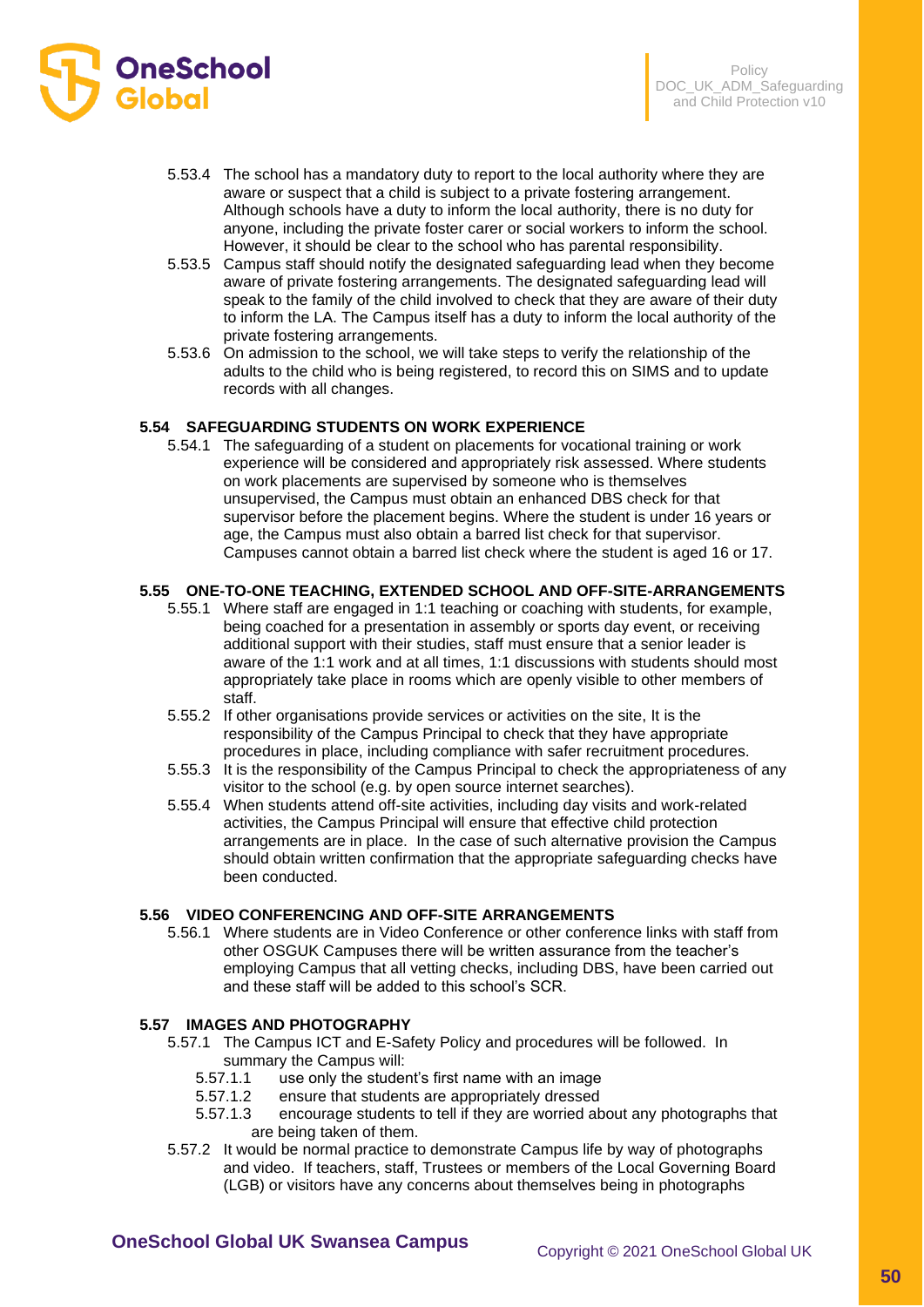

associated with the school they should bring that to the attention of the Campus Principal.

- 5.57.3 Volunteers acting as such within the school day must also ensure they understand and adhere to the Campus approach to the taking of photographs. It would not be acceptable for a member of teaching staff to be taking photographs of children on any personal devices and the same standards are expected of volunteers.
- 5.57.4 It is not acceptable for staff, volunteers or Trustees to post photographs of children, taken within the context of the school, on social media. Photographs of your own children shared on a one to one basis via a medium such as 'What's App' would be acceptable.
- 5.57.5 A common-sense approach to the taking, sharing and posting of photographs of children whilst at school by their family and friends is requested. An appreciation of the risks is important. It is not acceptable for family and friends to take photographs for anything other than personal use. Any abuse of this approach will mean the circumstances being reviewed and may result in more restrictive measures in school.

#### **5.58 VISITORS TO THE CAMPUS**

5.58.1 The Campus will ensure that it complies with the Prevent Duty which requires schools to verify the suitability of all visiting speakers (e.g. internet searches). Schools do not have the power to request DBS checks and barred list checks for visitors, and KCSIE requires Head Teachers and principals to use their professional judgment about the need to escort or supervise visitors.

#### **5.59 SITE SECURITY**

- 5.59.1 The Campus Security & Visitor Policy and procedures will be followed. Visitors to the Campus are asked to sign in and are given a badge, which confirms they have permission to be on site. Red lanyards denote a lack of appropriate checks for the role they are performing at campus and those individuals must be accompanied at all times i.e. contractors. Green lanyards denote those who are security cleared such as staff.
- 5.59.2 OneSchool Global Head Office staff will wear identification badges in the same Green and Red colours, which have the same meaning. The Campus Principal may contact the OSG UK Head Office at any time to verify the credentials of a visitor from the Head Office
- 5.59.3 All visitors are expected to observe the Campus' safeguarding and health and safety requirements to ensure children in Campus are kept safe.
- 5.59.4 The Campus Principal will ensure supervision is in place for any visitor that does not have the appropriate checks
- 5.59.5 The Campus will comply with the CCTV Policy in line with the GDPR 2018 and supporting policy.

#### **5.60 USE OF CAMPUS PREMISES FOR NON SCHOOL ACTIVITIES**

- 5.60.1 Where a campus hires out or rents out facilities or premises to organisations or individuals, It is the responsibility of the Campus Principal and CA team to ensure that appropriate arrangements are in place to keep children safe.
- 5.60.2 When the services or activities are provided by the proprietor under the direct supervision or management of the campus staff, the campuses child protection arrangements will apply.
- 5.60.3 Where services or activities are provided separately by another body this will not be the case. The proprietor must seek assurance that the body concerned has appropriate safeguarding and child protection policies and procedures in place. (This includes inspecting these as needed) Also to ensure that there are arrangements in place to liaise with the campus on these matters where appropriate.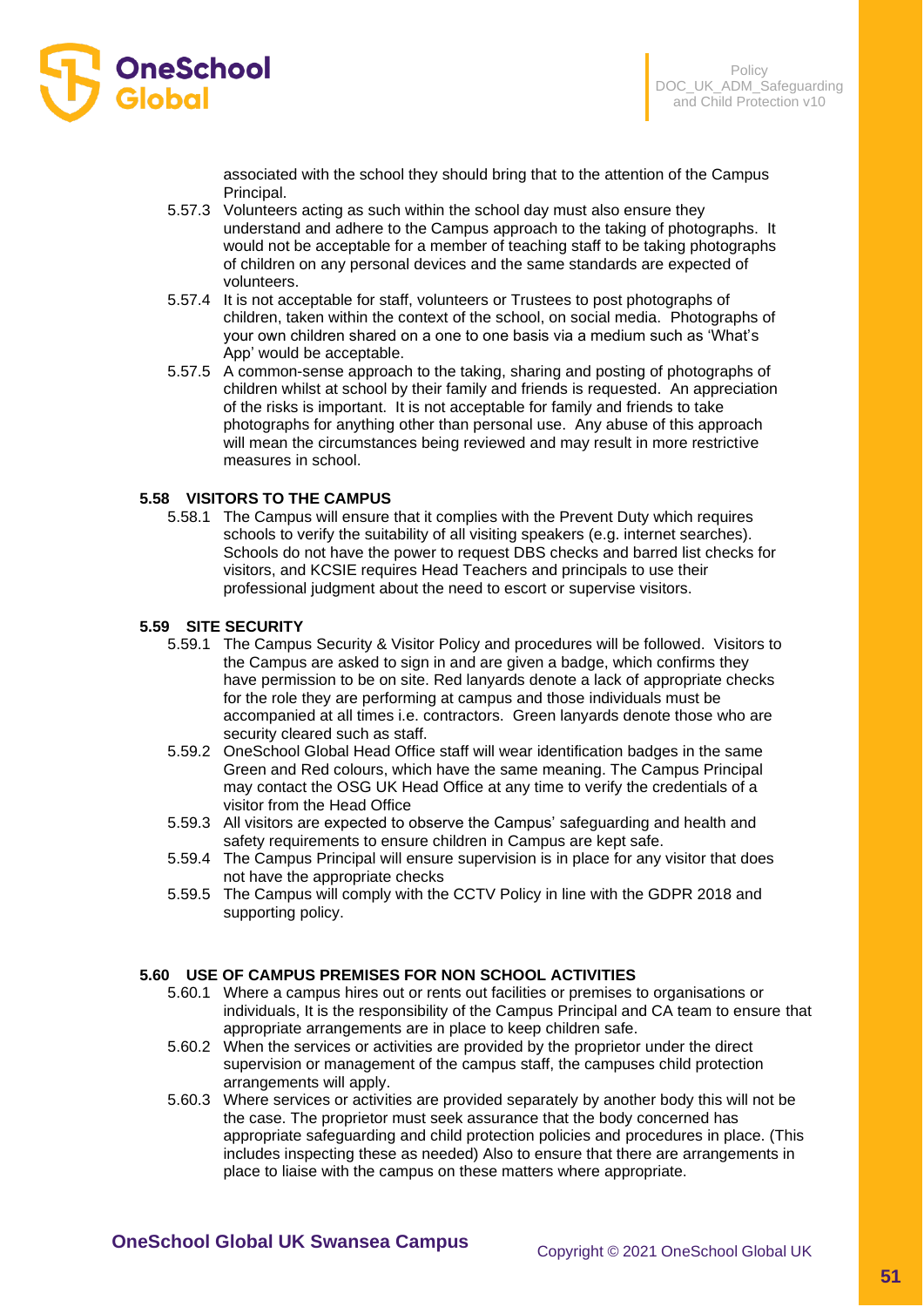

5.60.4 The proprietor will also ensure that safeguarding requirements are included in any transfer of control agreement (I.e. lease or hire agreement) as a condition of use and occupation of the premises, and failure to comply with this will lead to termination of the agreement.

## **5.61 ELECTIVE HOME EDUCATION**

- 5.61.1 Where a parent / carer expresses their intention to remove a child from school with a view to educate at home, the school must work with other key professionals involved to coordinate a meeting with parents / carers, ideally before a final decision is made. The aim of this meeting is to ensure that parents / carers have considered what is in the best interests of the child / children. This is particularly important where a child has SEND, is vulnerable, and / or has a social worker.
- 5.61.2 Schools will be familiar with the DFE guidance for local authorities on [Elective Home](https://assets.publishing.service.gov.uk/government/uploads/system/uploads/attachment_data/file/791527/Elective_home_education_gudiance_for_LAv2.0.pdf)  **[Education](https://assets.publishing.service.gov.uk/government/uploads/system/uploads/attachment_data/file/791527/Elective_home_education_gudiance_for_LAv2.0.pdf)**
- 5.61.3 The school must inform the Local Authority of all deletions from their admissions register when a child is taken off roll (Education (Pupil Registration) (England) **Regulations**

#### **6 GUIDELINES**

#### **Online documents:**

Keeping Children Safe in Education (KCSIE) [https://assets.publishing.service.gov.uk/government/uploads/system/uploads/attachment\\_data/file](https://assets.publishing.service.gov.uk/government/uploads/system/uploads/attachment_data/file/999348/Keeping_children_safe_in_education_2021.pdf) [/999348/Keeping\\_children\\_safe\\_in\\_education\\_2021.pdf](https://assets.publishing.service.gov.uk/government/uploads/system/uploads/attachment_data/file/999348/Keeping_children_safe_in_education_2021.pdf)

Working together to safeguard children (WTSC)

<https://www.gov.uk/government/publications/working-together-to-safeguard-children--2>

Prevent Duty Guidance: For England and Wales

<https://www.gov.uk/government/publications/prevent-duty-guidance>

The Use of Social Media for Online Radicalisation

<https://www.gov.uk/government/publications/the-use-of-social-media-for-online-radicalisation>

DFE Guidance for Local Authorities on Elective Home Education

[https://assets.publishing.service.gov.uk/government/uploads/system/uploads/attachment\\_data/file](https://assets.publishing.service.gov.uk/government/uploads/system/uploads/attachment_data/file/791527/Elective_home_education_gudiance_for_LAv2.0.pdf) [/791527/Elective\\_home\\_education\\_gudiance\\_for\\_LAv2.0.pdf](https://assets.publishing.service.gov.uk/government/uploads/system/uploads/attachment_data/file/791527/Elective_home_education_gudiance_for_LAv2.0.pdf)

Keeping Learners Safe (KLS)<https://gov.wales/keeping-learners-safe>

## **7 LEGISLATION**

- Keeping Children Safe in Education 2021
- Children and Families Act 2014
- Childcare Act 2006
- Counter-Terrorism and Security Act 2015
- Protection of Freedoms Act 2012
- Education Act 2011
- Children and Young Persons Act 2008
- Education and Inspections Act 2006
- Safeguarding Vulnerable Groups Act 2006

## **OneSchool Global UK Swansea Campus**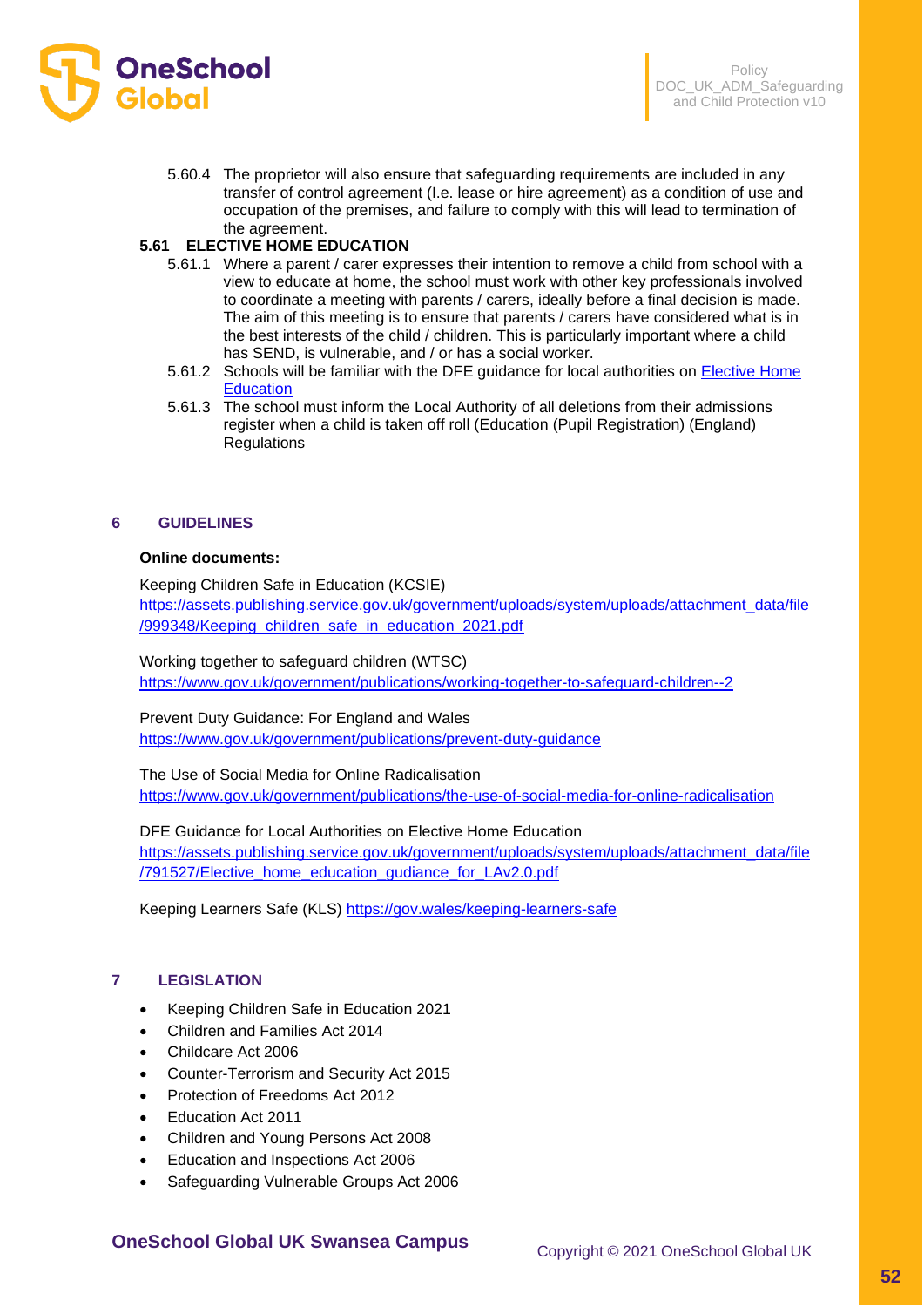

- Education (Independent Schools Standards) (England) Regulations 2014
- Education (Provision of Information by Independent Schools) (England) Regulations 2010
- GDPR 2018
- Children Act 1989

## • **Guidance both statutory and non-statutory**

Advice on drugs in schools – 2012

Child Sexual Exploitation; definition and guide for practitioners - Feb 2017

Contextual safeguarding – University of Bedfordshire – 2018

Data protection: toolkit for schools 2018

DfE Children Missing in Education - September 2016

Information Sharing – Advice for practitioners providing safeguarding services to children, young people, parents and carers - July 2018

Mental health and behaviour in schools 2018

National Police Chief's Council: When to call the police 2020

Preventing and tackling bullying – July 2017

Prevent Duty Guidance: for England and Wales 2015

Relationships education, relationships and sex education (RSE) and health education 2020

Safeguarding children in whom illness is fabricated or induced – 2008

Sexual harassment between children May 2018

School security advice – 2012

UKCCIS (2016) 'Sexting in Schools and Colleges' - Responding to incidents and safeguarding young people'

Use of force within schools – July 2013

What to do if you're worried a child is being abused – Advice for practitioners - March 2015

Working Together to Safeguard Children - July 2018

## • **Additional guidance and information**

Information Sharing: Advice for practitioners providing safeguarding services to children, young people, parents and carers (July 2018).

NSPCC Website Link:<http://www.nspcc.org.uk/>

NSPCC website link to Preventing Abuse:<http://www.nspcc.org.uk/preventing-abuse/>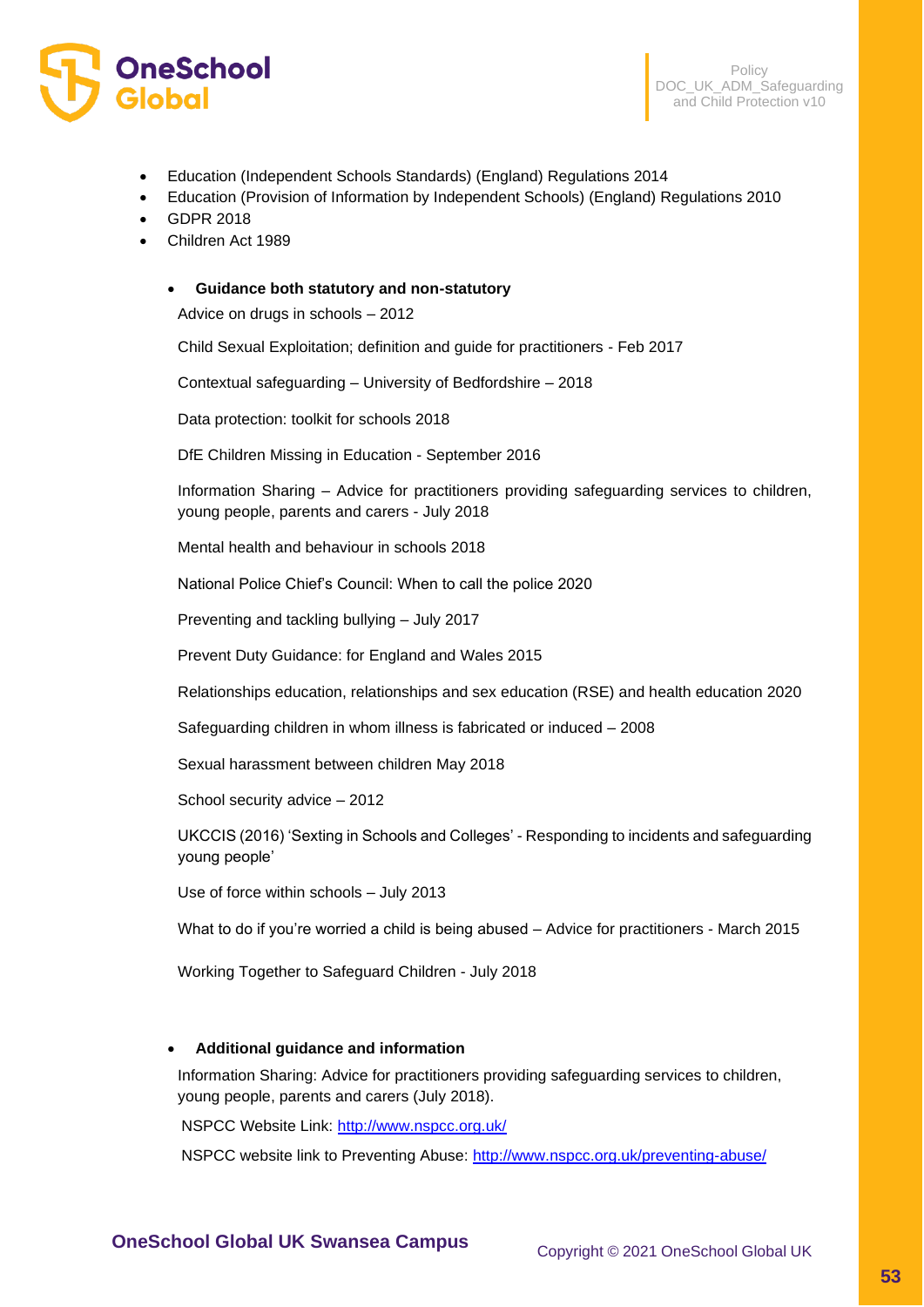

CEOPs Thinkuknow programme – Keeping children safe on-line and protecting them from sexual abuse and exploitation.<https://www.thinkuknow.co.uk/Teachers/>

Safenetwork website jointly managed by the NSPCC and Children England <http://www.safenetwork.org.uk/Pages/default.aspx>

# **8 ATTACHMENTS**

| Appendix 1 | Further Information on Signs of Abuse |
|------------|---------------------------------------|
|------------|---------------------------------------|

- Appendix 2 OSGUK Training Strategy
- Appendix 3 Working Together to Safeguard Children 2018
- Appendix 4 DSL Job Description
- Appendix 5 A Display Notice Safeguarding Display Posters
	- B Display Notice Safeguarding Local Arrangements
	- C Display Notice Safeguarding Contacts Posts

Appendix 6 Child-on-child sexual abuse: what to do if a child makes a disclosure Poster **VERSION CONTROL**

| <b>Policy Code</b> | <b>Date</b>    | <b>Version</b><br>No. | <b>Nature of Change</b>                                                                                                                                                                                                                                                                                                                                                                                                                                                                                                                                                                                                                                                                                                                                                                                                                                                                                       |
|--------------------|----------------|-----------------------|---------------------------------------------------------------------------------------------------------------------------------------------------------------------------------------------------------------------------------------------------------------------------------------------------------------------------------------------------------------------------------------------------------------------------------------------------------------------------------------------------------------------------------------------------------------------------------------------------------------------------------------------------------------------------------------------------------------------------------------------------------------------------------------------------------------------------------------------------------------------------------------------------------------|
| <b>QSC/24</b>      | September 2020 | 8                     |                                                                                                                                                                                                                                                                                                                                                                                                                                                                                                                                                                                                                                                                                                                                                                                                                                                                                                               |
|                    | January 2021   | 9                     | Removal of EEA checks due to Brexit                                                                                                                                                                                                                                                                                                                                                                                                                                                                                                                                                                                                                                                                                                                                                                                                                                                                           |
|                    | September 2021 | 10                    | Who is this guidance for, now clearly states it is<br>also for Senior leadership teams, a section of the<br>CP policy has been added to show the<br>responsibility of SLT's.<br>All staff should read KCSIE KLS alongside the<br>Sexual violence and sexual harassment advice.<br>Significant new section on low level concerns<br>against adults<br>Significant new section on child on child abuse<br>(peer on peer) around sexual violence and<br>harassment<br>Greater emphasis on the board as proprietors<br>Introduced annex A for staff that don't work directly<br>with children to read<br>Online Safety added 4th C (Content, Contact,<br>Conduct, Commerce)<br>Added section about use of school remises for non<br>school activities<br>Added section on elective home education<br>Added updated UKCIS 2020 guidance<br>Updated DSL Job description added information on<br>information sharing |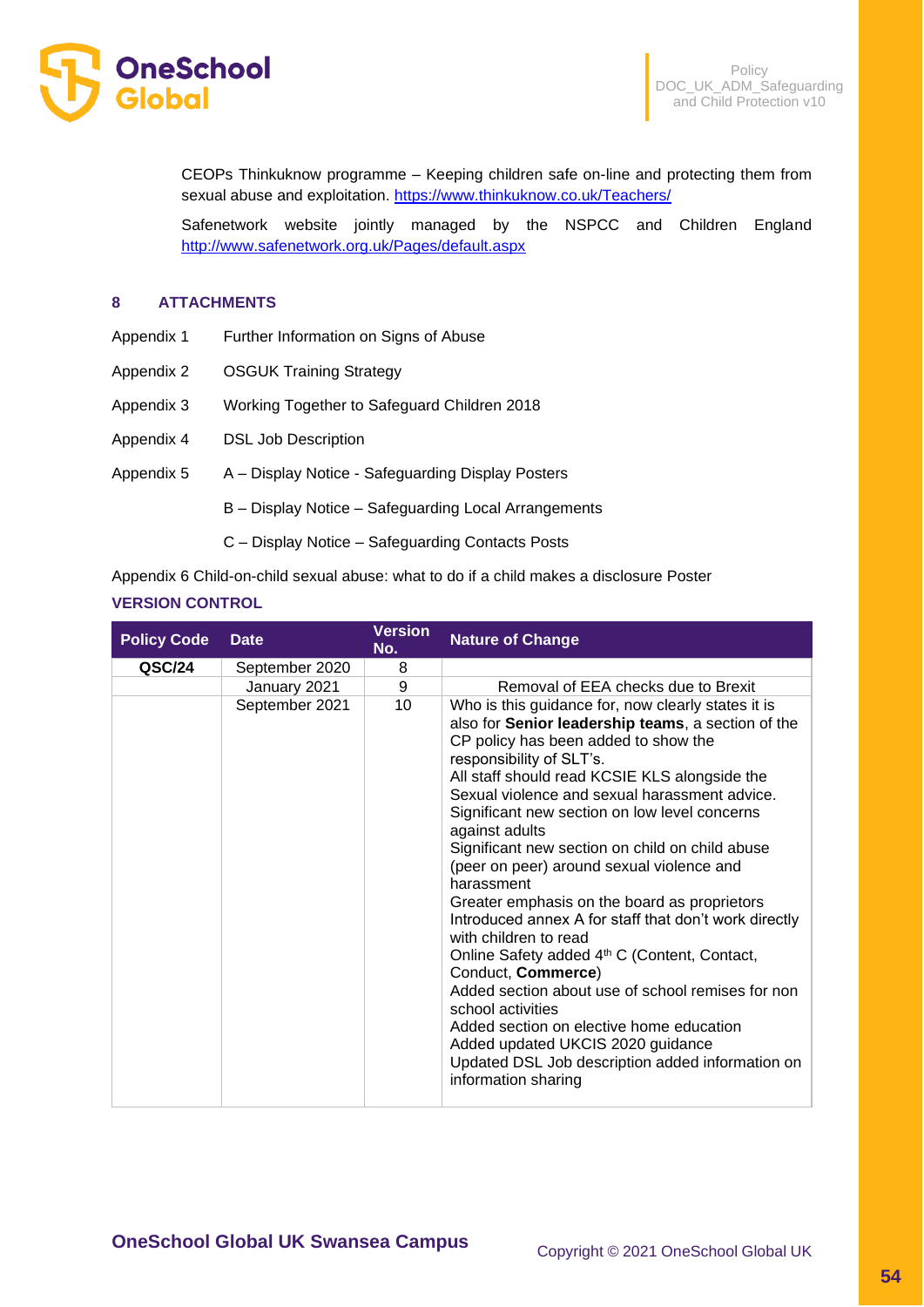

# **Appendix 1: FURTHER INFORMATION ON SIGNS OF ABUSE**

# **Physical abuse**

| <b>Physical signs</b>                                                                                                                                                                                                    | <b>Behavioural signs</b>                                                                                                   |
|--------------------------------------------------------------------------------------------------------------------------------------------------------------------------------------------------------------------------|----------------------------------------------------------------------------------------------------------------------------|
| Unexplained bruises and welts on the face,<br>throat, arms buttocks thighs or lower back in<br>unusual patterns or shapes which suggests the<br>use of an instrument<br>Unexplained burns, especially burns found on     | Behavioural extremes (withdrawal, aggression<br>or depression)<br>Unbelievable or inconsistent explanations of<br>injuries |
| palms, soles of feet, abdomen or buttocks<br>Scald marks -immersion burns produce 'stocking'<br>or 'glove' marks on feet and hands or upward<br>splash marks which may suggest hot water has<br>been thrown over a child | Fear of parents being contacted<br>Flinching when approached or touched<br>Truancy or running away from home               |
| Human bite marks<br>Broken bones<br><b>Emotional abuse</b>                                                                                                                                                               |                                                                                                                            |

| <b>Physical signs</b>                                            | <b>Behavioural signs</b>                              |
|------------------------------------------------------------------|-------------------------------------------------------|
| Eating disorders, including obesity or anorexia                  | Fear of parent being approached                       |
| Speech disorders (stammering)                                    | Fear of making mistakes                               |
| Nervous disorders (rashes, hives, facial tics,<br>stomach aches) | Developmental delay in terms of emotional<br>progress |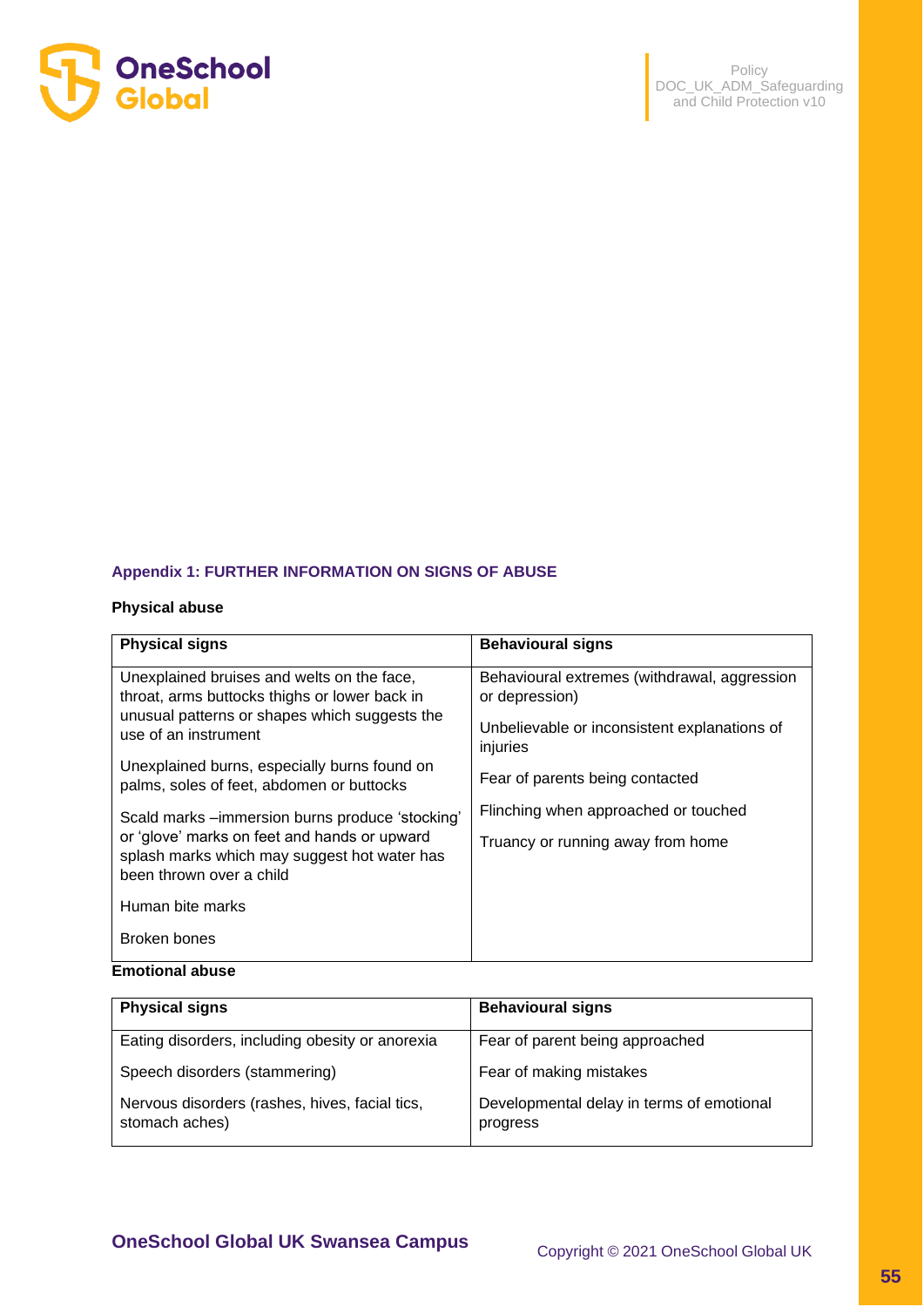

| Cruel behaviour towards children, adults or<br>animals                                                   |
|----------------------------------------------------------------------------------------------------------|
| Self-harm                                                                                                |
| Behavioural extremes, such as overly<br>compliant-demanding, withdrawn-aggressive,<br>listless-excitable |

## **Sexual abuse**

| <b>Physical signs</b>                         | <b>Behavioural signs</b>                                                                    |
|-----------------------------------------------|---------------------------------------------------------------------------------------------|
| Torn, stained or bloody underclothes          | Self-harm                                                                                   |
| Pain or itching in genital area               | Sexual knowledge or behaviour (promiscuity)<br>that is beyond their age/developmental level |
| Bruises or bleeding near genital area or anus | Sudden or unexplained changes in behaviour                                                  |
| Sexually transmitted infections               |                                                                                             |
| Pregnancy                                     | Avoidance of undressing or wearing extra<br>layers of clothing                              |
| Discomfort when walking or sitting down       | Truancy                                                                                     |
|                                               | Regressive behaviours (bed-wetting or fear of<br>dark)                                      |

# **Neglect**

| <b>Physical signs</b>                                                                            | <b>Behavioural signs</b>        |
|--------------------------------------------------------------------------------------------------|---------------------------------|
| Height and weight significantly blow age level                                                   | Erratic attendance at school    |
| Poor hygiene (lice, body odour etc)                                                              | Chronic hunger or tiredness     |
| Inappropriate clothing for weather conditions                                                    | Having few friends              |
| Indicators of prolonged exposure to the elements<br>(sunburn, chapped extremities, insect bites) | Assuming adult responsibilities |
| Constant hunger, sometimes stealing food from<br>others                                          |                                 |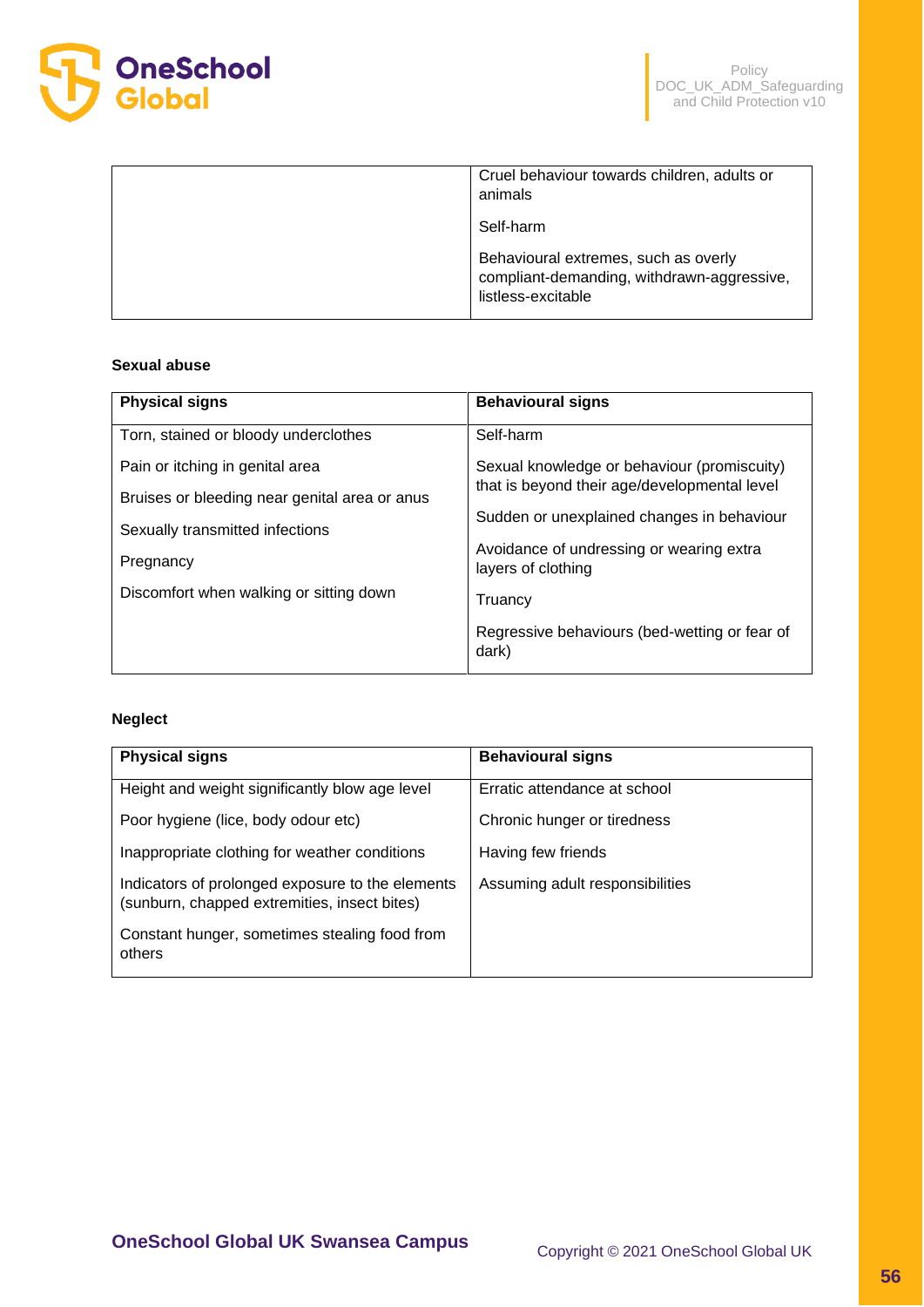

## **Financial abuse**

| <b>Physical signs</b>                                                                            | <b>Behavioural signs</b>        |
|--------------------------------------------------------------------------------------------------|---------------------------------|
| Height and weight significantly blow age level                                                   | Erratic attendance at school    |
| Poor hygiene (lice, body odour etc)                                                              | Chronic hunger or tiredness     |
| Inappropriate clothing for weather conditions                                                    | Having few friends              |
| Indicators of prolonged exposure to the elements<br>(sunburn, chapped extremities, insect bites) | Assuming adult responsibilities |
| Constant hunger, sometimes stealing food from<br>others                                          |                                 |

# **Child sexual exploitation**

| <b>Physical signs</b>         | <b>Behavioural signs</b>                                         |
|-------------------------------|------------------------------------------------------------------|
| Tiredness or mood swings      | Sudden decline in school performance,<br>punctuality, attendance |
| <b>Bruising</b>               | In possession of expensive goods                                 |
| Sexually transmitted diseases |                                                                  |
| Pregnancy                     | Going to place they cannot afford                                |
|                               | Age-inappropriate clothing                                       |
|                               | Inappropriate sexualised behaviour                               |
|                               | Secretive                                                        |
|                               | Mixing with older people                                         |
|                               | Misuse of drugs and alcohol                                      |

## **Child criminal exploitation and county lines**

| <b>Physical signs</b>                     | <b>Behavioural signs</b>                                                         |
|-------------------------------------------|----------------------------------------------------------------------------------|
| See sections on physical and sexual abuse | Self-harming                                                                     |
| Carrying weapons                          | Persistently going missing from school or home<br>and/or being found out of area |
|                                           | Unexplained acquisition of money, clothes or<br>mobile phones                    |
|                                           | Excessive receipt of texts/phone calls and/or<br>having multiple handsets        |
|                                           | Relationships with controlling older individuals<br>or groups                    |
|                                           | Significant decline in school performance                                        |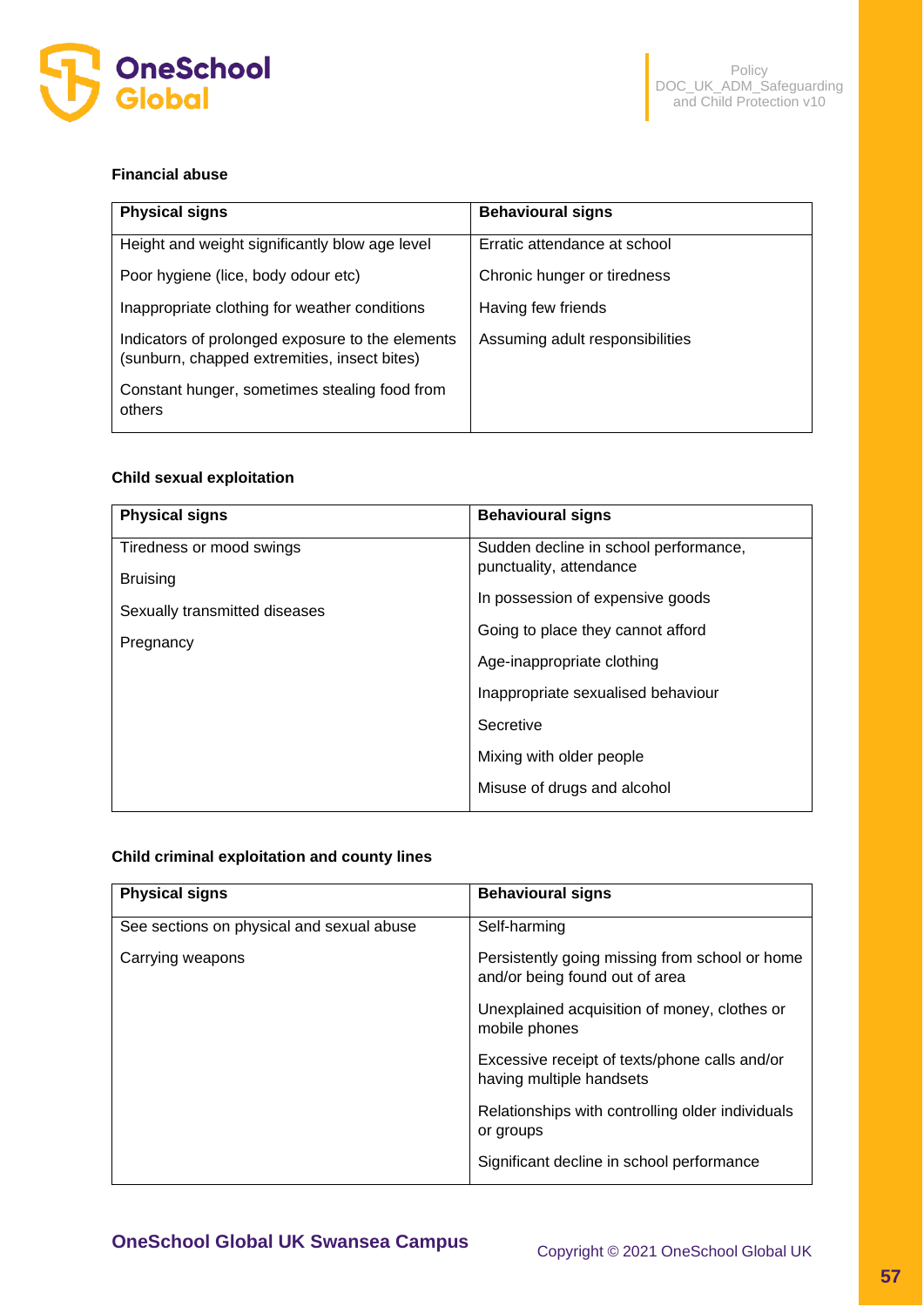

|  | Gang association or isolation from peers or<br>social networks |
|--|----------------------------------------------------------------|
|--|----------------------------------------------------------------|

# **Female genital mutilation**

| <b>Physical signs</b>                                                       | <b>Behavioural signs</b>                                                     |
|-----------------------------------------------------------------------------|------------------------------------------------------------------------------|
| Difficulty walking, sitting or standing                                     | Abroad for a prolonged period                                                |
| Bladder or menstrual problems                                               | Unusual behaviour after a period of absence                                  |
| Severe pain and bleeding<br>Infections such as tetanus, HIV and hepatitis B | May talk of a 'special procedure' or 'special<br>occasion to become a woman' |
| and C                                                                       | Spending longer periods in the bathroom                                      |
|                                                                             | Reluctance to undergo normal medical<br>examinations                         |

## **Forced marriage**

| <b>Physical signs</b>                                               | <b>Behavioural signs</b>                                                     |
|---------------------------------------------------------------------|------------------------------------------------------------------------------|
| Cut or shaved hair as a form of punishment for<br>being disobedient | Absence from School                                                          |
|                                                                     | Failure to return from visit to country of origin                            |
|                                                                     | Self-harm or attempted suicide                                               |
|                                                                     | Running away from home                                                       |
|                                                                     | Early marriage of siblings                                                   |
|                                                                     | Sudden announcement of engagement to a<br>stranger                           |
|                                                                     | May talk of a 'special procedure' or 'special<br>occasion to become a woman' |
|                                                                     | Spending longer periods in the bathroom                                      |
|                                                                     | Reluctance to undergo normal medical<br>examinations                         |

# **Grooming**

| <b>Physical signs</b>       | <b>Behavioural signs</b>                    |
|-----------------------------|---------------------------------------------|
| See section on sexual abuse | Spending increasingly prolonged time online |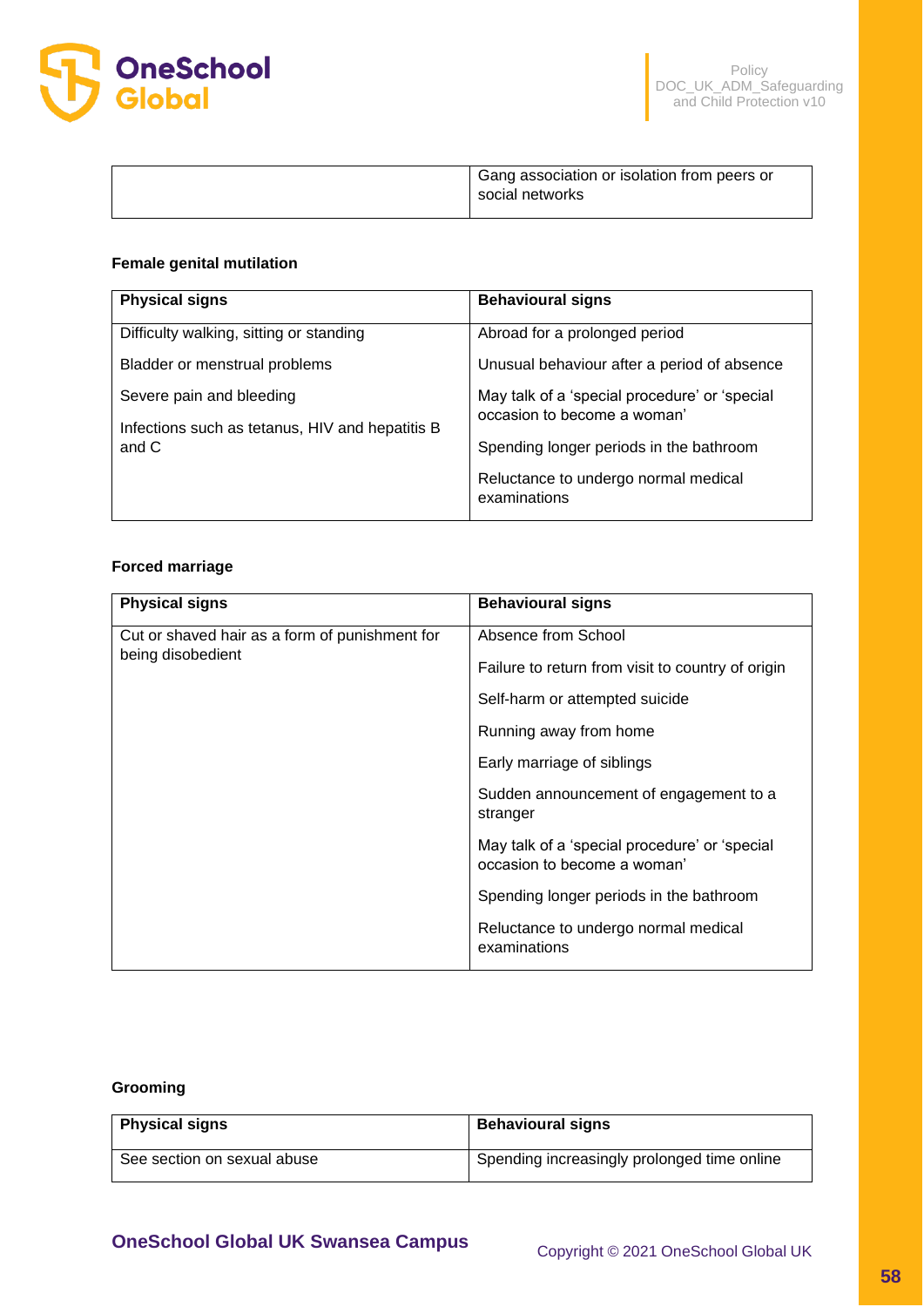

| Having older boyfriends or girlfriends                                                                 |
|--------------------------------------------------------------------------------------------------------|
| Secretiveness about who they are talking to<br>online and what sites they visit                        |
| Possession of electronic devices such as<br>mobile phones or webcams that parents have<br>not provided |
| Engaging less with their usual friends                                                                 |
| Using sexual language that you would not<br>expect them to know                                        |
| Going to unusual places to meet people                                                                 |
| Using drugs and/or alcohol                                                                             |
| Going missing from home or school                                                                      |

## **Radicalisation**

| <b>Physical signs</b>                                                  | <b>Behavioural signs</b>                                                                                                                                                     |
|------------------------------------------------------------------------|------------------------------------------------------------------------------------------------------------------------------------------------------------------------------|
| out of character changes in dress, behaviour and<br>peer relationships | Showing sympathy for extremist causes                                                                                                                                        |
|                                                                        | Glorifying violence                                                                                                                                                          |
|                                                                        | Evidence of possessing illegal or extremist<br>literature                                                                                                                    |
|                                                                        | A sudden disrespectful attitude towards others                                                                                                                               |
|                                                                        | Increased secretiveness, especially in relation<br>to internet use                                                                                                           |
|                                                                        | Unwillingness or inability to discuss their views                                                                                                                            |
|                                                                        | Advocating messages similar to illegal<br>organisations such as 'Muslims Against<br>Crusades' or other non-proscribed extremist<br>groups such as the English Defence League |

**Broad government guidance on the following is also available via the GOV.UK website** 

[bullying including cyberbullying](https://www.gov.uk/government/publications/preventing-and-tackling-bullying)

[children missing education](https://www.gov.uk/government/publications/children-missing-education)

**OneSchool Global UK Swansea Campus**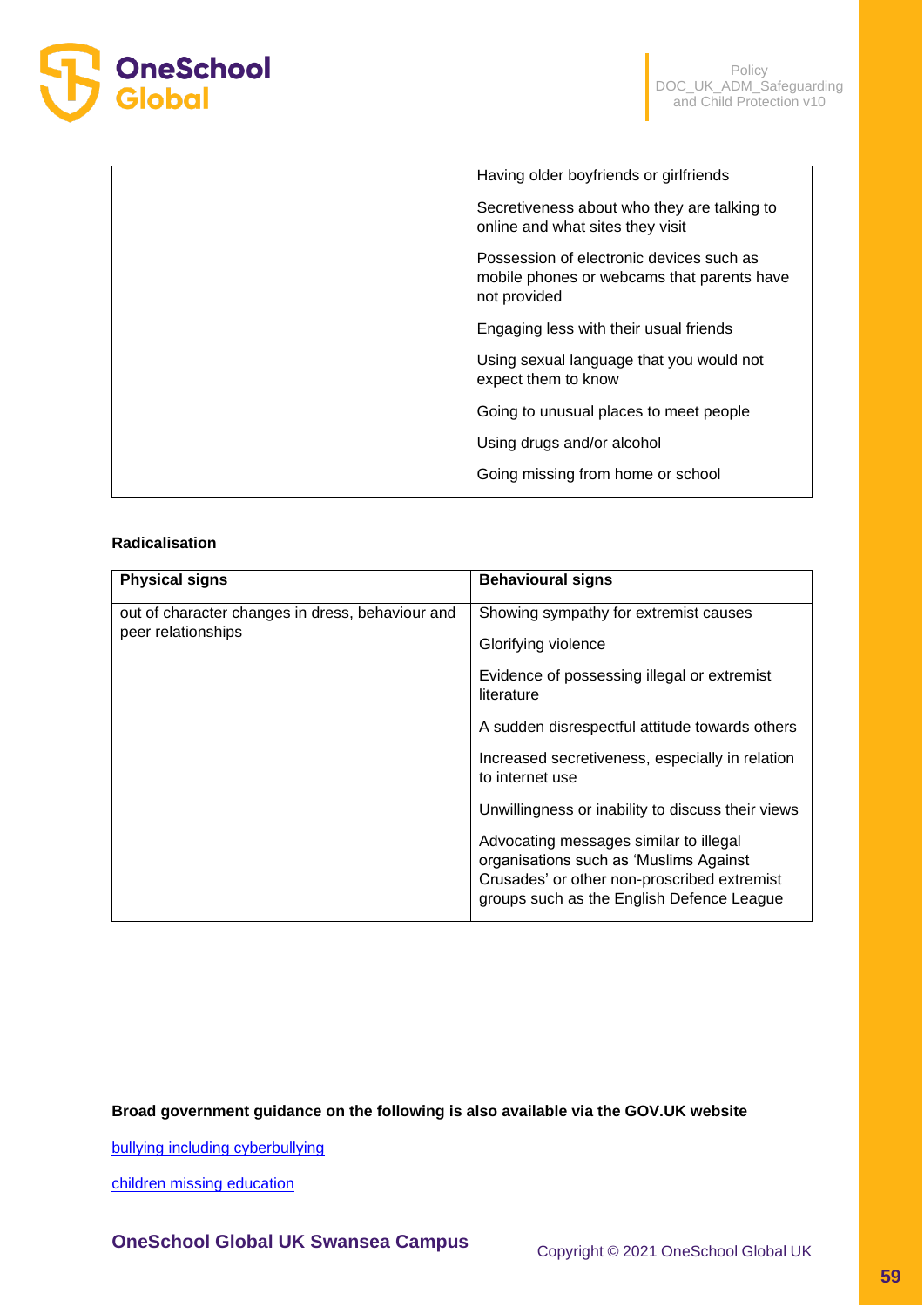

[child missing from home or care](https://www.gov.uk/government/publications/children-who-run-away-or-go-missing-from-home-or-care)

[child sexual exploitation](https://www.gov.uk/government/publications/what-to-do-if-you-suspect-a-child-is-being-sexually-exploited)

[domestic violence](https://www.gov.uk/domestic-violence-and-abuse)

[drugs](https://www.gov.uk/government/publications/drugs-advice-for-schools)

[fabricated or induced illness](https://www.gov.uk/government/publications/safeguarding-children-in-whom-illness-is-fabricated-or-induced)

[faith abuse](https://www.gov.uk/government/publications/national-action-plan-to-tackle-child-abuse-linked-to-faith-or-belief)

[female genital mutilation \(FGM\)](https://www.gov.uk/government/publications/multi-agency-statutory-guidance-on-female-genital-mutilation)

[gangs and youth violence](https://www.gov.uk/government/publications/advice-to-schools-and-colleges-on-gangs-and-youth-violence)

[gender-based violence/violence against women and girls \(VAWG\)](https://www.gov.uk/government/policies/ending-violence-against-women-and-girls-in-the-uk)

[hate](http://educateagainsthate.com/)

[mental health](https://www.gov.uk/government/publications/mental-health-and-behaviour-in-schools--2)

[missing children and adults](https://www.gov.uk/government/publications/missing-children-and-adults-strategy)

[private fostering](https://www.gov.uk/government/publications/children-act-1989-private-fostering)

[preventing radicalisation](https://www.gov.uk/government/publications/prevent-duty-guidance)

[relationship abuse](https://www.disrespectnobody.co.uk/relationship-abuse/what-is-relationship-abuse/)

[sexting](https://www.gov.uk/government/groups/uk-council-for-child-internet-safety-ukccis)

[trafficking](https://www.gov.uk/government/publications/safeguarding-children-who-may-have-been-trafficked-practice-guidance)

**Appendix 2: OneSchool Global UK Training Strategy**

**1. Introduction**

**OneSchool Global UK Swansea Campus**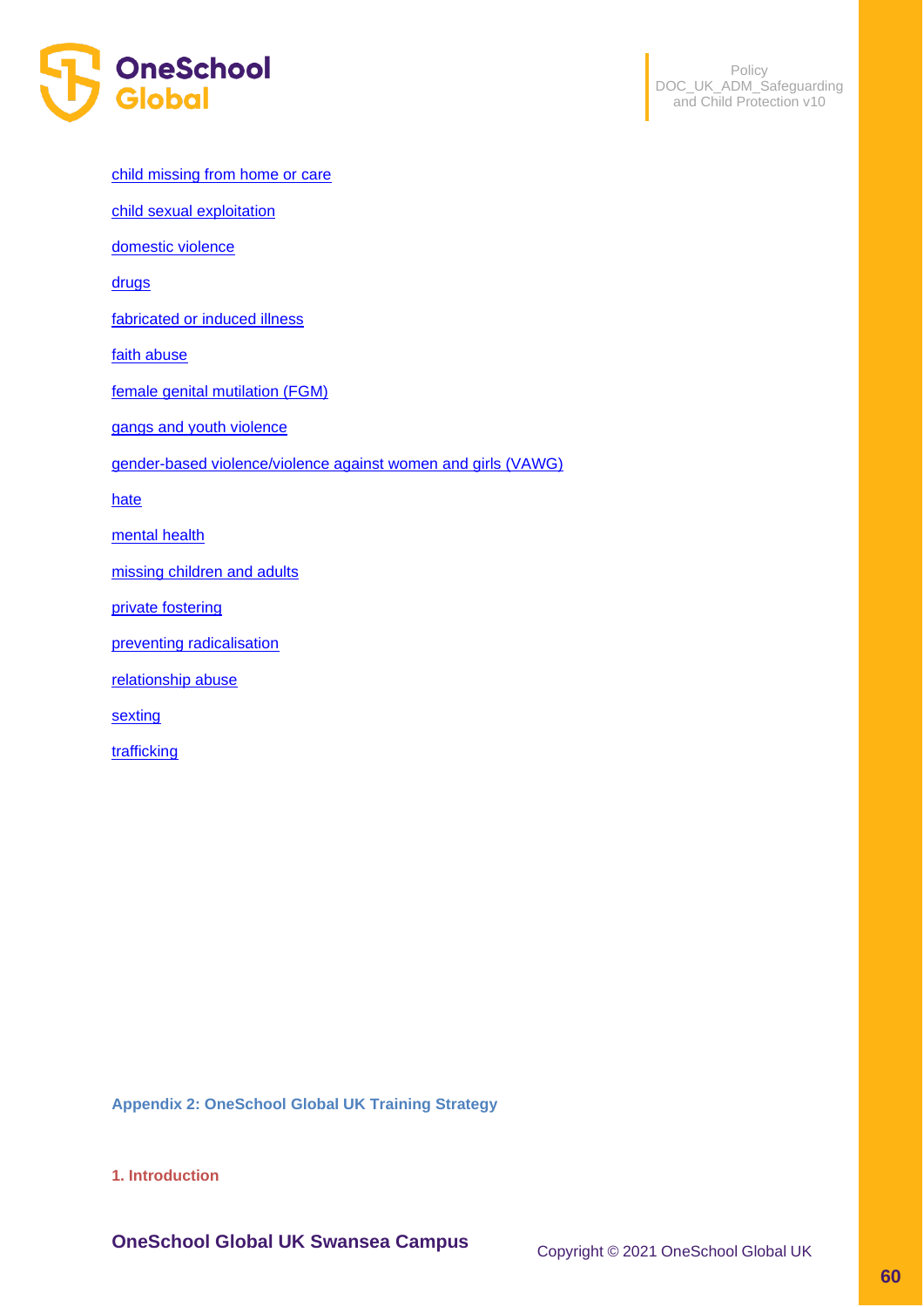

## 1.1. The OneSchool Global UK (OSG UK) Safeguarding Statement is;

## **"We will do all we can to offer the safest place for children to learn, become life-ready, and reach their full potential in society"**

1.2. The OSG UK Safeguarding Strategy provides a framework in which we will organisationally approach safeguarding. In order to deliver effective safeguarding practice it is recognised that all our staff, governance teams and volunteers need to have up-to-date role specific training and awareness. There is a need for annual updates and refresher training not only because guidance suggests that is necessary but more importantly the outcome is a stronger safeguarding practice.

1.3. OSG UK supports the standards and the premise that by organisations and agencies working together, children can be effectively safeguarded. This is most effective when there is;

- A shared understanding of roles and responsibilities
- Improved communication between professionals and those working with children
- Effective working together based on sound working relationships
- Improved assessment and decision making

1.4. In order to support effective multi-agency working, OSG UK recognises and endorses that key training is delivered at a local level via a Local Authority (LA). This is particularly relevant for Designated Safeguarding Leads (DSL), Campus Principals and Safeguarding CA's

## **2. The Suite of Training Options**

- 2.1. OSG UK will support a range of training and awareness options including;
	- Online training, currently provided by Flick Learning for OSG UK
	- Face-to-face training through a relevant LA
	- Bespoke one-off training to address a particular need or issue. There are a number of providers that supply child protection training, i.e. the NSPCC
	- Annual updates for all staff/governance/volunteers delivered by the DSL as part of their role and responsibility.
	- National Training via Specialist providers

2.2. When undertaking initial or refresher training it is important to consider the 5 Rs to ensure that awareness and delivery fulfils the necessary aspects required from training:

- a) Recognising child abuse
- b) Responding to children
- c) Reporting concerns about adults and children
- d) Recording information
- e) Making Referrals to children's social care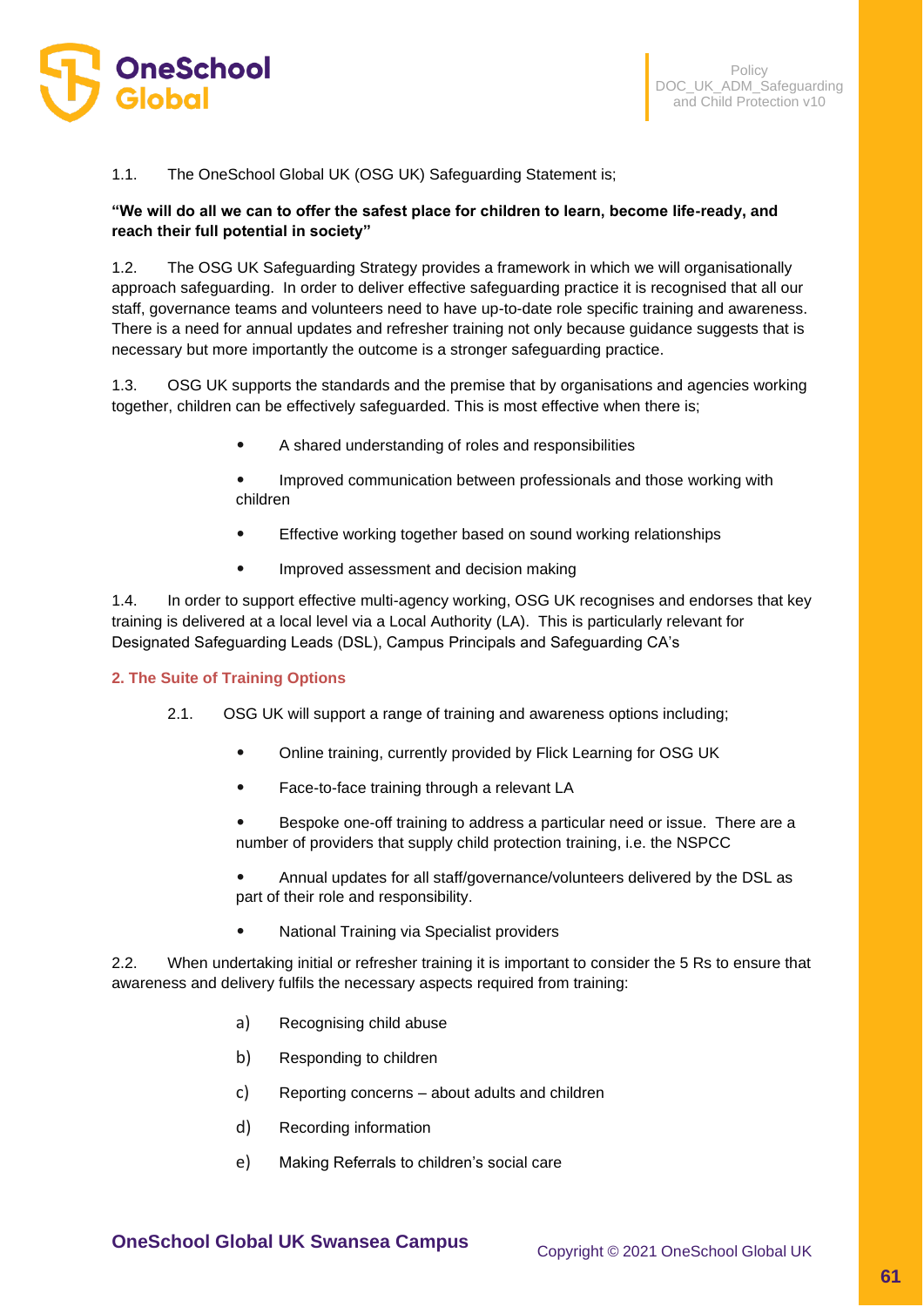

## **3. Who Requires Training?**

3.1. In effect it is all those who work with children directly or indirectly whether on a paid or voluntary basis. Training should be targeted at the following groups:

- Those with particular and specialised responsibility for safeguarding children such as designated or named professionals, those undertaking Section 47 enquiries or working with complex cases. This is likely to be our DSL cohort, Campus Principals and Safeguarding CAs.
- Those who work regularly with children and young people who may be asked to contribute to assessments of children in need. These are predominately our teaching staff.

• Those with some contact with children and young people. These may be people who operate in an environment where they see children but do not have case responsibility for them. This is going to be the majority of our staff either on a paid or voluntary basis.

• Governance Teams, National and Local

## **4. Training Frequency**

4.1. Keeping Children Safe in Education (KCSIE) states that in a school the Designated Safeguarding Lead (DSL) and any deputies undergo LSB refresher training, to provide them with the knowledge and skills required to carry out the role every two years. This is to be completed through the Local Authority. OSG UK supports this approach.

4.2. All staff must undergo safeguarding and Child Protection (CP) training at induction with an expectation that learning and professional development in this area continues through e-learning over the next three months.

4.3. All staff must receive regular safeguarding and child protection updates as required. For OSG UK the focal point in any given campus should be the DSL who should provide regular updates at Inset days at least annually. This will be supported by email updates, bulletins etc. from the National Support Office (NSO), LA, NSPCC etc.

## **5. Specific Training/Awareness Requirements**

5.1. Nothing within this strategy prevents bespoke training based on need either at a local or national level. Training must always be considered within the context of the overall added value, cost and impact on the workplace.

5.2. Whilst training will be consistent with the requirements of KCSIE 2021 KLS 2021 the suggested framework for training to role is;

## 5.3. **Campus Principals**

a) Induction to include campus approach to safeguarding as well as values and ethos.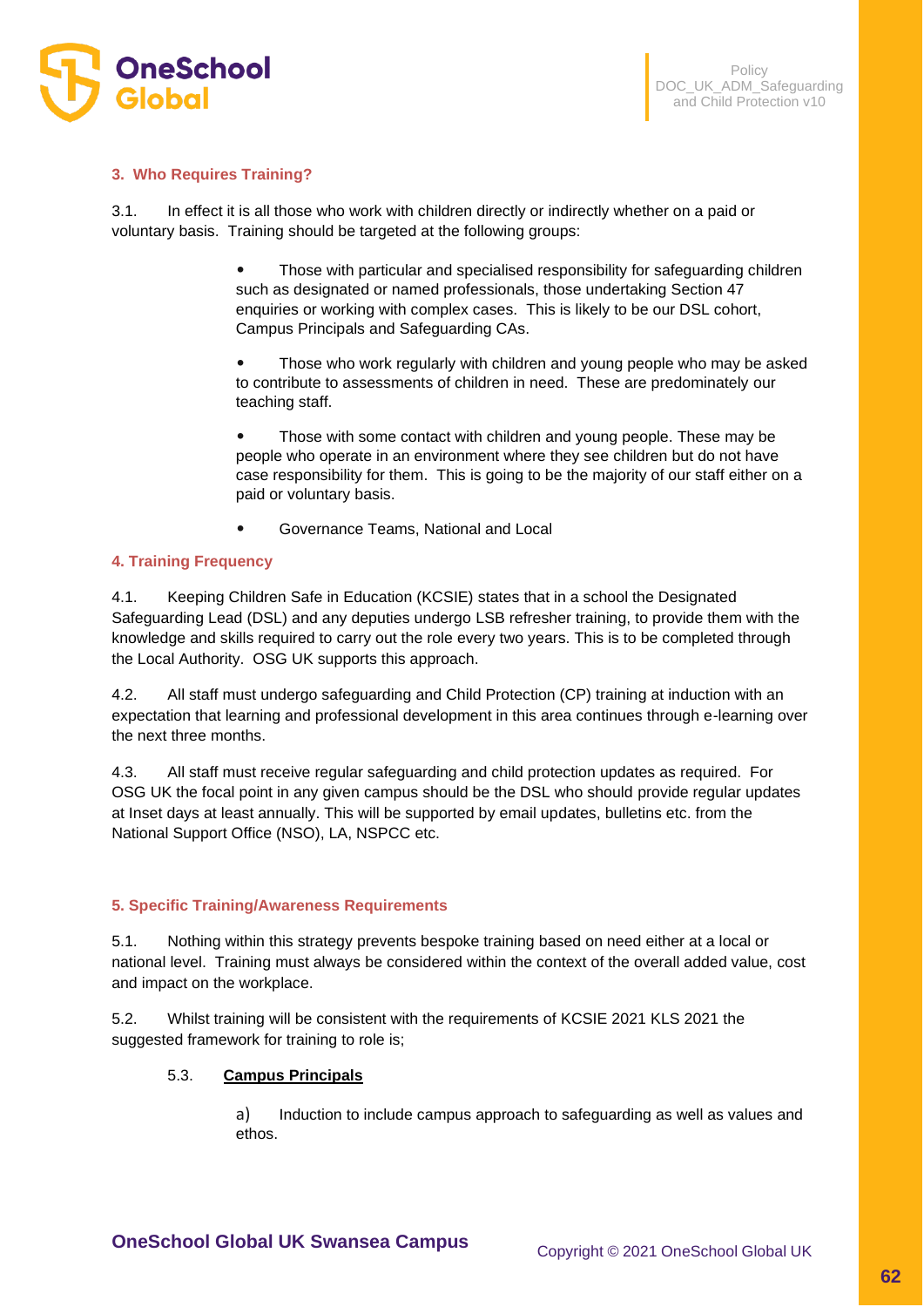

To include the Behaviour Policy (BP) to ensure that there is no tension between SEND and safeguarding practice. In practice this will be delivered by a Regional Principal and Lead Campus Administrator (LCA).

- b) Safer Recruitment via FLICK
- c) Flick Online Child Protection Training
- d) Annual update/awareness via the DSL
- e) DSL Training via the LA
- f) Flick Online Prevent Training
- g) Read and understood KCSIE 2021 KLS 2021 and the Campus CP Policy
- h) Flick Online Health and Safety Training
- i) Flick Online Child Sexual Exploitation Training
- j) Flick Online Domestic Abuse Training
- k) Flick Online Data Protection Training
- l) Flick Online Mental Health awareness

#### 5.4. **Designated Safeguarding Leads**

a) Induction to include campus approach to safeguarding as well as values and ethos. To include the Behaviour Policy to ensure that there is no tension between SEND and safeguarding practice

b) Flick Online Child Protection Training

c) Safer Recruitment – either through the LA or a non-government agency i.e. **NSPCC** 

- d) E-safety through either the LA or NSPCC
- e) DSL training via the LA every two years
- f) Read and understood KCSIE 2021 KLS 2021 and the Campus CP Policy
- g) Flick Online Health and Safety Training
- h) Flick Online Child Sexual Exploitation Training
- i) Flick Online Domestic Abuse Training
- j) Flick Online Female Genital Mutilation Training
- k) Flick Online Forced Marriage Awareness Training
- l) Flick Online Modern Slavery and Human Trafficking Training
- m) Flick Online Data Protection Training
- n) Flick Mental Health Awareness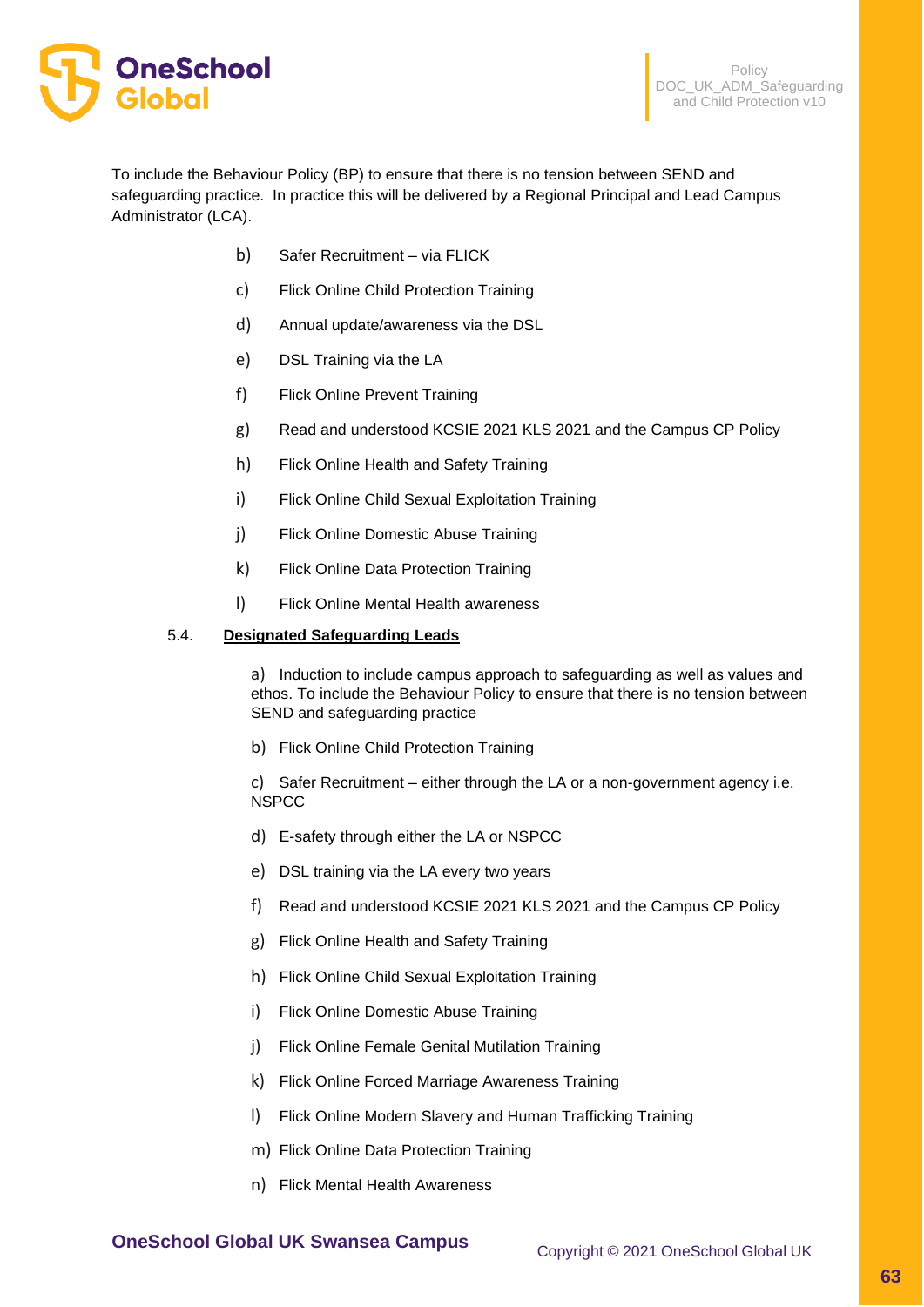

## 5.5. **Early Career Teacher (ECT)**

a) Induction to include campus approach to safeguarding as well as values and ethos. To include the Behaviour Policy to ensure that there is no tension between SEND and safeguarding practice

- b) Flick Online Child Protection Training
- c) Flick Online E-safety Training
- d) Flick Online Prevent Training
- e) Read and understood KCSIE 2021 KLS 2021 and the Campus CP Policy
- f) Flick Online Health and Safety Training
- g) Flick Online Child Sexual Exploitation Training
- h) Flick Online Domestic Abuse Training
- i) Flick Mental Health awareness

## 5.6. **Teaching Staff**

a) Induction to include campus approach to safeguarding as well as values and ethos. To include the Behaviour Policy to ensure that there is no tension between SEND and safeguarding practice

- b) Flick Online Child Protection training
- c) Flick Online E-safety Training
- d) Annual update/awareness via the DSL
- e) Flick Online Prevent Training
- f) Read and understood KCSIE 2021 KLS 2021 and the Campus CP Policy
- g) Flick Online Health and Safety Training
- h) Flick Online Child Sexual Exploitation Training
- i) Flick Online Domestic Abuse Training
- j) Flick Mental Health awareness

#### 5.7. **Paid Staff 'Non Teaching'**

a) Induction to include campus approach to safeguarding as well as values and ethos. To include the Behaviour Policy to ensure that there is no tension between SEND and safeguarding practice

b) Flick Online Child Protection Training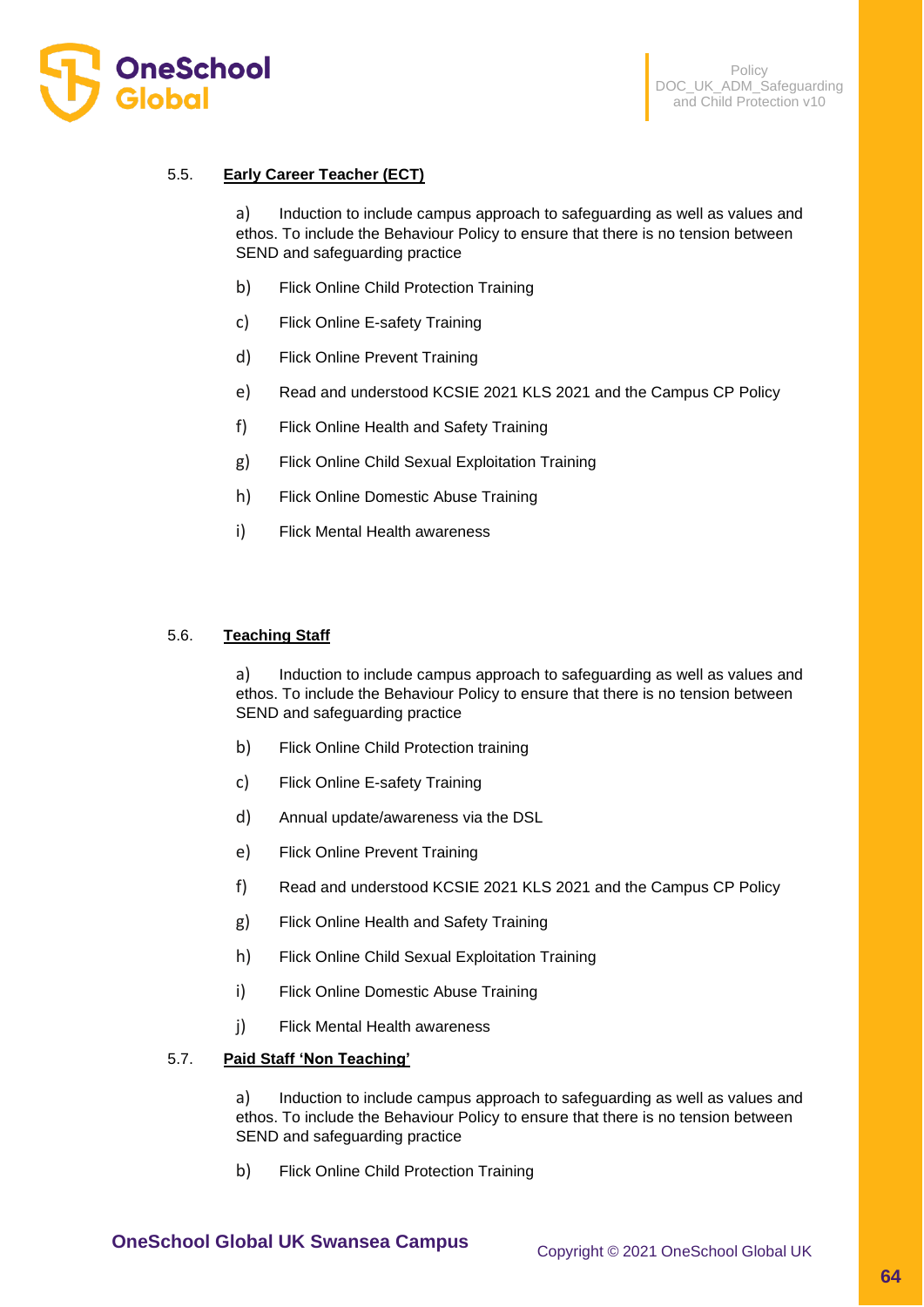

- c) Flick Online E-safety
- d) Annual update/awareness via the DSL
- e) Flick Online Prevent Training

f) Read and understood KCSIE 2021 KLS 2021 (Part 1) and the Campus CP Policy

- g) Flick Online Health and Safety Training
- h) Flick Online Child Sexual Exploitation Training
- i) Flick Online Domestic Abuse Training
- j) Flick Mental Health Awareness

## 5.8. **Volunteers**

a) Induction to include campus approach to safeguarding. To include the behaviour policy to ensure that there is no tension between SEND and safeguarding practice. DSL led and F2F / Zoom

> b) Safeguarding Volunteer video and Annual Safeguarding Quiz, presented by the DSL F2F / Zoom

c) Read and understood KCSIE 2021 KLS 2021 (Part 1) and the Campus CP Policy

d) Flick Online Prevent Training

## 5.9. **Safeguarding CA**

a) Induction to include campus approach to safeguarding. To include the behaviour policy to ensure that there is no tension between SEND and safeguarding practice. Head Teacher led.

- b) Flick Online child protection Training
- c) Flick Online E-safety
- d) DSL Training via the LA
- e) Flick Online Prevent Training
- f) Read and understood KCSIE 2021 KLS 2021 and the Campus CP Policy
- g) Annual update/awareness by the DSL
- h) Flick Online Health and Safety Training
- i) Flick Online Child Sexual Exploitation Training
- j) Flick Online Domestic Abuse Training

k) Safer Recruitment – either through the LA or a non-government agency i.e. **NSPCC** 

l) Flick Online Data Protection Training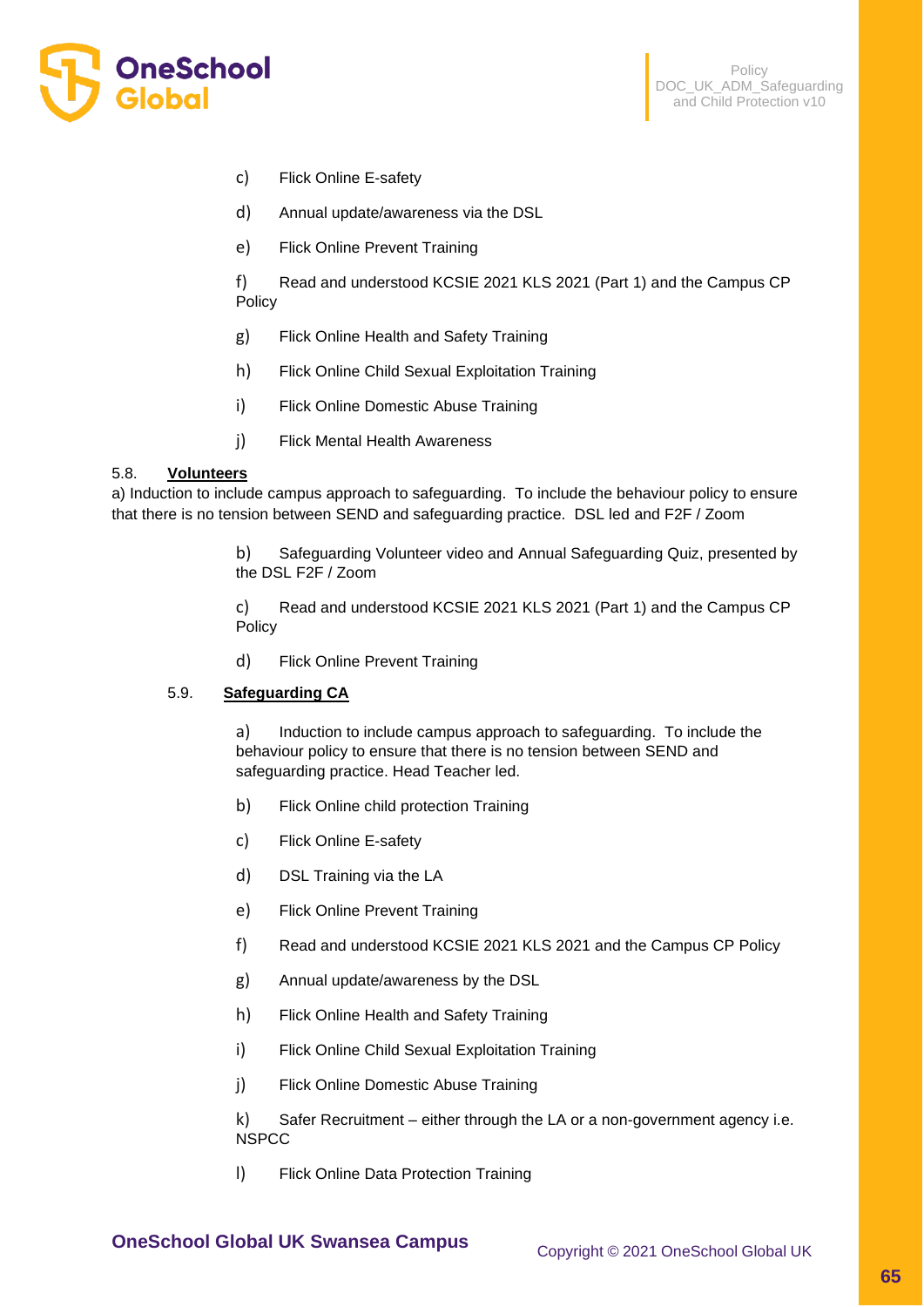

m) Flick Mental Health Awareness

## 5.10. **CA**

a)Induction to include campus approach to safeguarding. To include the Behaviour Policy to ensure that there is no tension between SEND and safeguarding practice

b) Lead CA and Safeguarding /CA - Safer-recruitment – either through the LA or a nongovernment agency i.e. NSPCC

c)Flick online child protection training

d) Flick online e-safety

e)Annual update/awareness via the DSL

f) Read and understood KCSIE 2021 KLS 2021 and the Campus CP Policy

g)Flick online Health and Safety training

h) Flick Mental Health Awareness

#### **6. Record Keeping**

6.1. It is important that the campus maintains a singular log of training/awareness undertaken by all staff including governance and volunteers. This allows for a clear picture of the training landscape, which will help identify local need and ensure timeliness of refresher training.

6.2. This log is separate from any attendance record taken at the time for a singular event.

6.3. One advantage of using Flick is that a central training record is maintained for all those who have used this online tool. It is for campuses to ensure that a member of staff has administration access rights to Flick in order to monitor individual school take-up.

6.4. The DSL must maintain a separate record of any communication or update sent during the course of the year either internally or to the wider school family. This will be particularly helpful for evidencing the whole school approach during any subsequent inspection.

**Appendix 4: JOB DESCRIPTION & PERSON SPECIFICATION (2021)**

**Designated Safeguarding Lead**

**OneSchool Global UK Swansea Campus**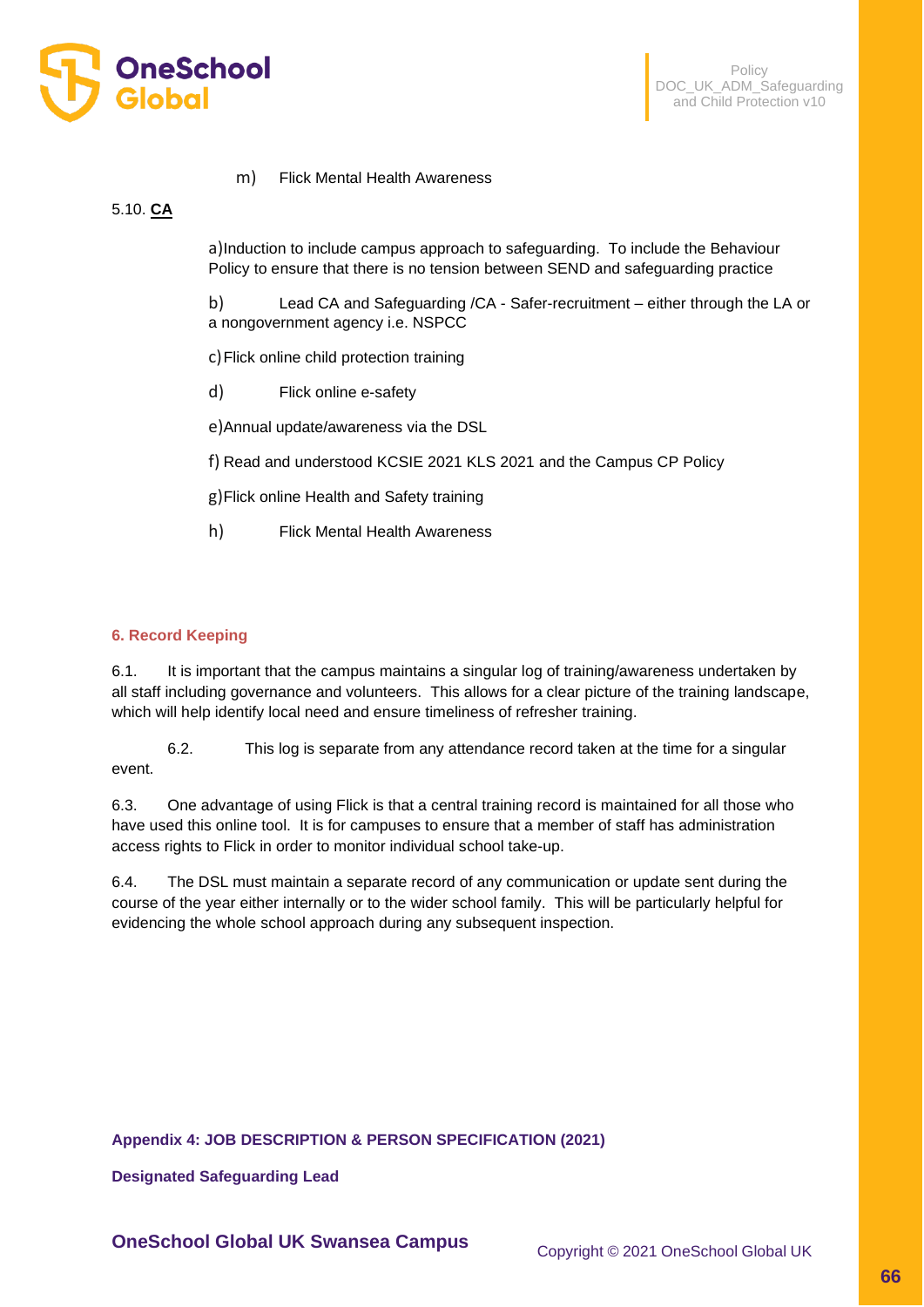

#### **Job Description**

## **JOB PURPOSE**

Governing bodies and proprietors should ensure an appropriate senior member of staff, from the school or college leadership team, is appointed to the role of designated safeguarding lead.

The designated safeguarding lead should take lead responsibility for safeguarding and child protection (including online safety).

This should be explicit in the role holder's job description.

This person should have the appropriate status and authority within the school to carry out the duties of the post.

Their additional responsibilities include providing advice and support to other staff on child welfare, safeguarding and child protection matters, taking part in strategy discussions and interagency meetings, and/or supporting other staff to do so, and to contributing to the assessment of children.

#### **Deputy designated safeguarding leads**

The school will ensure there is a minimum of one Deputy DSL.

All deputies should be trained to the same standard as the designated safeguarding lead and the role should be explicit in their job description.

The same job description will apply to Deputies as well as DSL's

Whilst the activities of the designated safeguarding lead can be delegated to appropriately trained deputies, the ultimate lead responsibility for child protection, as set out above, remains with the designated safeguarding lead, this lead responsibility should not be delegated.

#### **DUTIES**

## **Availability**

During term time the designated safeguarding lead (or a deputy) should always be available (during school hours 8am – 4pm) for staff in the school to discuss any safeguarding concerns.

Whilst generally speaking the designated safeguarding lead (or deputy) would be expected to be available in person, or via their OSG provided mobile.

#### **Manage referrals**

The designated safeguarding lead is expected to refer cases:

• of suspected abuse and neglect to the local authority children's social care as required and support staff who make referrals to local authority children's social care;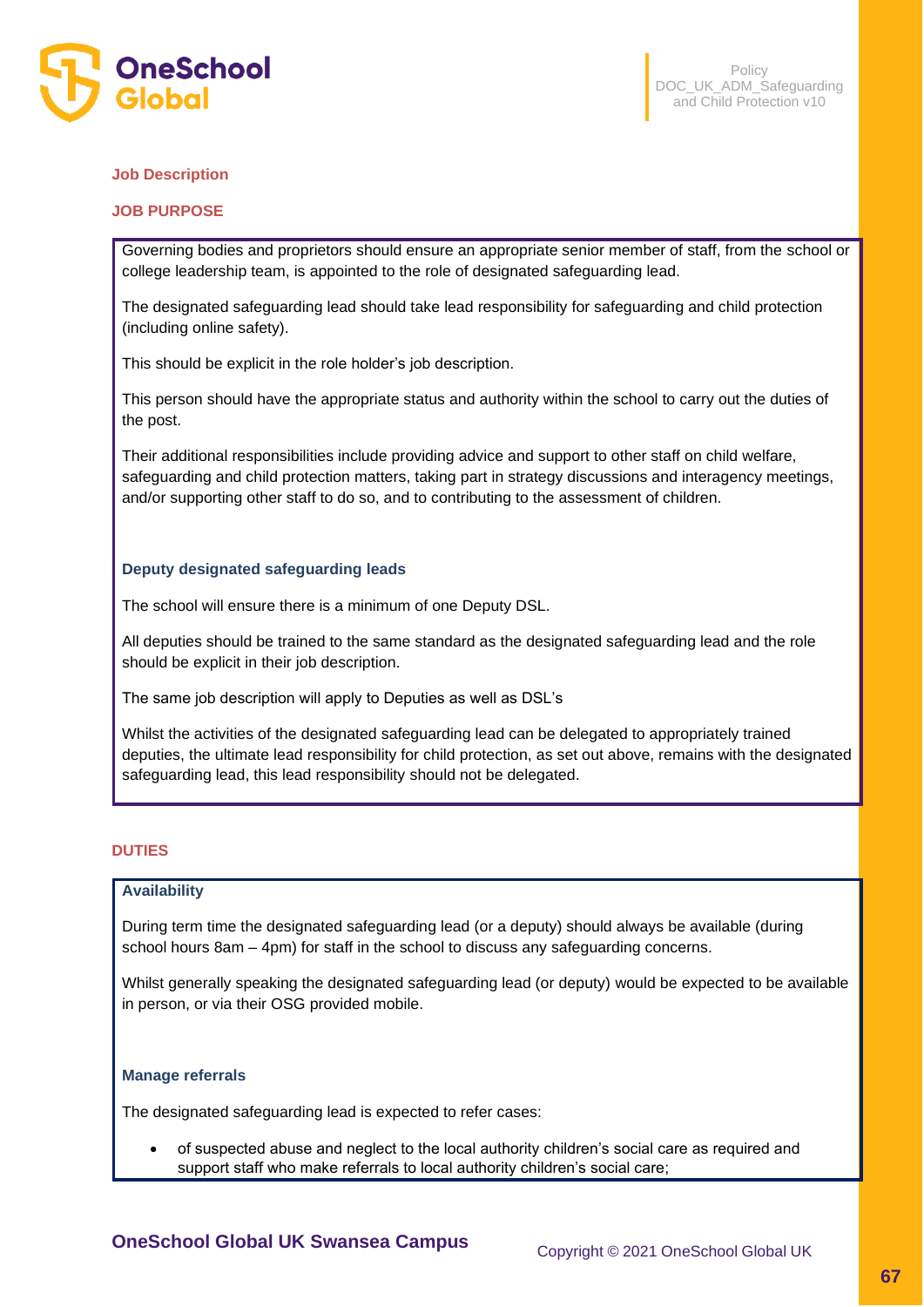

- to the Channel programme where there is a radicalisation concern as required and support staff who make referrals to the Channel programme;
- where a person is dismissed or left due to risk/harm to a child to the Disclosure and Barring Service as required; and
- where a crime may have been committed to the Police as required. NPCC [When to Call the](https://www.npcc.police.uk/documents/Children%20and%20Young%20people/When%20to%20call%20the%20police%20guidance%20for%20schools%20and%20colleges.pdf)  [Police](https://www.npcc.police.uk/documents/Children%20and%20Young%20people/When%20to%20call%20the%20police%20guidance%20for%20schools%20and%20colleges.pdf) should help understand when to consider calling the police and what to expect when working with the police.

## **Working with others**

The designated safeguarding lead is expected to:

- act as a source of support, advice and expertise for all staff;
- act as a point of contact with the safeguarding partners;
- liaise with the Campus Principal to inform him or her of issues- especially ongoing enquiries under section 47 of the Children Act 1989 and police investigations;
- as required, liaise with the "case manager" (as per Part four of KCSIE) and the local authority designated officer(s) (LADO) for child protection concerns in cases which concern a staff member;
- liaise with staff (especially teachers, pastoral support staff, IT Technicians, senior mental health leads and special educational needs coordinators (SENCOs), and Senior Mental Health Leads) on matters of safety and safeguarding and welfare (including online and digital safety) and when deciding whether to make a referral by liaising with relevant agencies so that children's needs are considered holistically;
- liaise with the senior mental health lead and, where available, the Mental Health Support Team, where safeguarding concerns are linked to mental health;
- promote supportive engagement with parents and/or carers in safeguarding and promoting the welfare of children, including where families may be facing challenging circumstances;
- work with the headteacher and relevant strategic leads, taking lead responsibility for promoting educational outcomes by knowing the welfare, safeguarding and child protection issues that children in need are experiencing, or have experienced, and identifying the impact that these issues might be having on children's attendance, engagement and achievement at school or college. This includes:
- ensure that the school or college knows who its cohort of children who have or have had a social worker are, understanding their academic progress and attainment, and maintaining a culture of high aspirations for this cohort; and,
- support teaching staff to provide additional academic support or reasonable adjustments to help children who have or have had a social worker reach their potential, recognising that even when statutory social care intervention has ended, there is still a lasting impact on children's educational outcomes

## **Information sharing and managing the child protection file**

The designated safeguarding lead is responsible for ensuring that child protection files are kept up to date.

Information should be kept confidential and stored securely on Cpoms. Referrals and concerns should be appropriately categorised on Cpoms to identify them separately.

Records should include: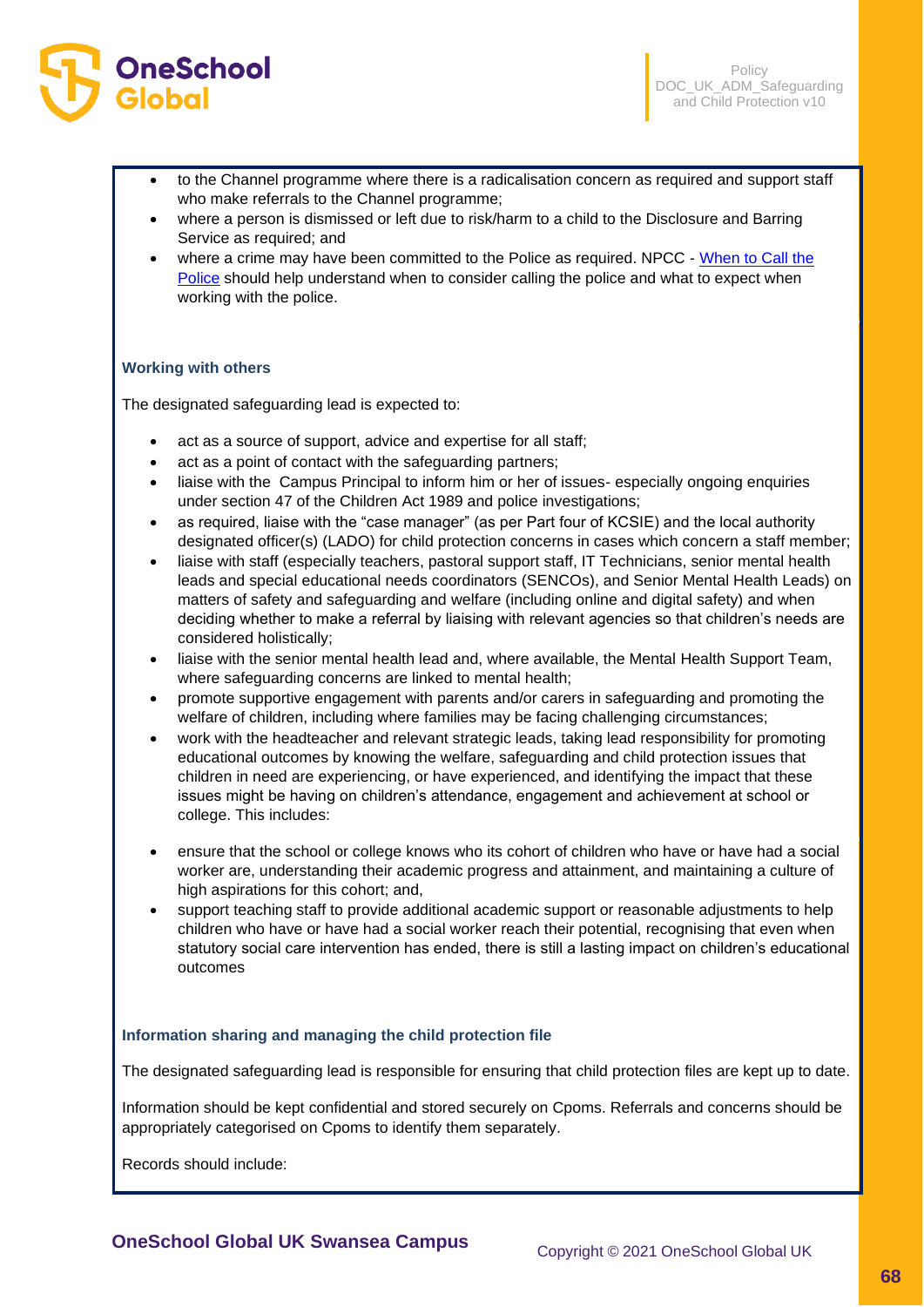

- a clear and comprehensive summary of the concern;
- details of how the concern was followed up and resolved;
- a note of any action taken, decisions reached and the outcome.

They should ensure the file is only accessed by those who need to see it and where the file or content within it is shared, this happens in line with information sharing advice as set out in Part one and Part two of KCSIE.

Where children leave the school (including in year transfers) the designated safeguarding lead should ensure their child protection file is transferred to the new school or college as soon as possible, and within 5 days for an in-year transfer or within the first 5 days of the start of a new term. This should be transferred separately from the main pupil file, ensuring secure transit, and confirmation of receipt should be obtained.

Receiving schools and colleges should ensure key staff such as designated safeguarding leads and SENCOs or the named person with oversight for SEN in colleges, are aware as required. Lack of information about their circumstances can impact on the child's safety, welfare and educational outcomes.

In addition to the child protection file, the designated safeguarding lead should also consider if it would be appropriate to share any additional information with the new school or college in advance of a child leaving to help them put in place the right support to safeguard this child and to help the child thrive in the school or college. For example, information that would allow the new school or college to continue supporting children who have had a social worker and been victims of abuse and have that support in place for when the child arrives.

## **Raising Awareness**

The designated safeguarding lead should:

- ensure each member of staff has access to, and understands, the school's or college's child protection policy and procedures, especially new and part-time staff;
- ensure the school's or college's child protection policy is reviewed annually (as a minimum) and the procedures and implementation are updated and reviewed regularly, and work with governing bodies or proprietors regarding this;
- ensure the child protection policy is available publicly and parents are aware of the fact that referrals about suspected abuse or neglect may be made and the role of the school or college in this;
- link with the safeguarding partner arrangements to make sure staff are aware of any training opportunities and the latest local policies on local safeguarding arrangements; and
- help promote educational outcomes by sharing the information about the welfare, safeguarding and child protection issues that children who have or have had a social worker are experiencing with teachers and school and college leadership staff.

## **Training, knowledge and skills**

The designated safeguarding lead (and any deputies) should undergo training to provide them with the knowledge and skills required to carry out the role. **This training should be updated at least every two years.**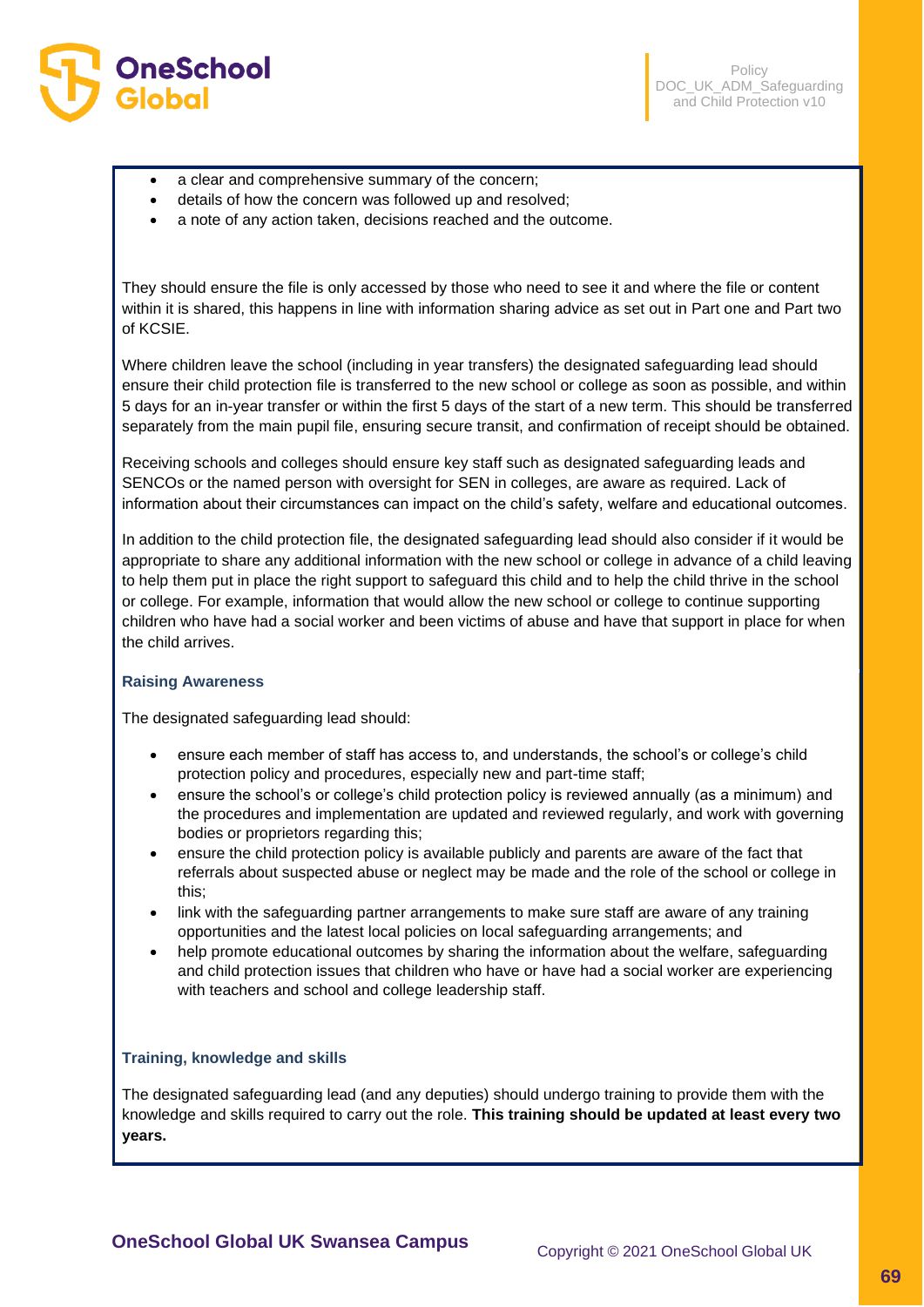

The designated safeguarding lead should undertake Prevent awareness training on a regular basis to ensure their knowledge remains up to date

Training should provide designated safeguarding leads with a good understanding of their own role, how to identify, understand and respond to specific needs that can increase the vulnerability of children, as well as specific harms that can put children at risk, and the processes, procedures and responsibilities of other agencies, particularly children's social care, so they:

- understand the assessment process for providing early help and statutory intervention, including local criteria for action and local authority children's social care referral arrangements;
- have a working knowledge of how local authorities conduct a child protection case conference and a child protection review conference and be able to attend and contribute to these effectively when required to do so;
- understand the importance of the role the designated safeguarding lead has in providing information and support to children social care in order to safeguard and promote the welfare of children;
- understand the lasting impact that adversity and trauma can have, including on children's behaviour, mental health and wellbeing, and what is needed in responding to this in promoting educational outcomes;
- are alert to the specific needs of children in need, those with special educational needs and disabilities (SEND), those with relevant health conditions and young carers;
- understand the importance of information sharing, both within the school and with the safeguarding partners, other agencies, organisations and practitioners;
- understand and support the school or college with regards to the requirements of the Prevent duty and are able to provide advice and support to staff on protecting children from the risk of radicalisation;
- are able to understand the unique risks associated with online safety and be confident that they have the relevant knowledge and up to date capability required to keep children safe whilst they are online at school;
- can recognise the additional risks that children with special educational needs and disabilities (SEND) face online, for example, from online bullying, grooming and radicalisation and are confident they have the capability to support children with SEND to stay safe online;
- obtain access to resources and attend any relevant or refresher training courses; and,
- encourage a culture of listening to children and taking account of their wishes and feelings, among all staff, in any measures the school or college may put in place to protect them

In addition to the formal training set out above, the knowledge and skills of the DSL (and deputies) should be refreshed (this might be via e-bulletins, meeting other designated safeguarding leads, or simply taking time to read and digest safeguarding developments) at regular intervals, as required, and at least annually, to allow them to understand and keep up with any developments relevant to their role

# **Providing support to staff**

Training should support the designated safeguarding lead in developing expertise, so they can support and advise staff and help them feel confident on welfare, safeguarding and child protection matters. This includes specifically to:

- ensure that staff are supported during the referrals processes; and
- support staff to consider how safeguarding, welfare and educational outcomes are linked, including to inform the provision of academic and pastoral support. Understanding the views of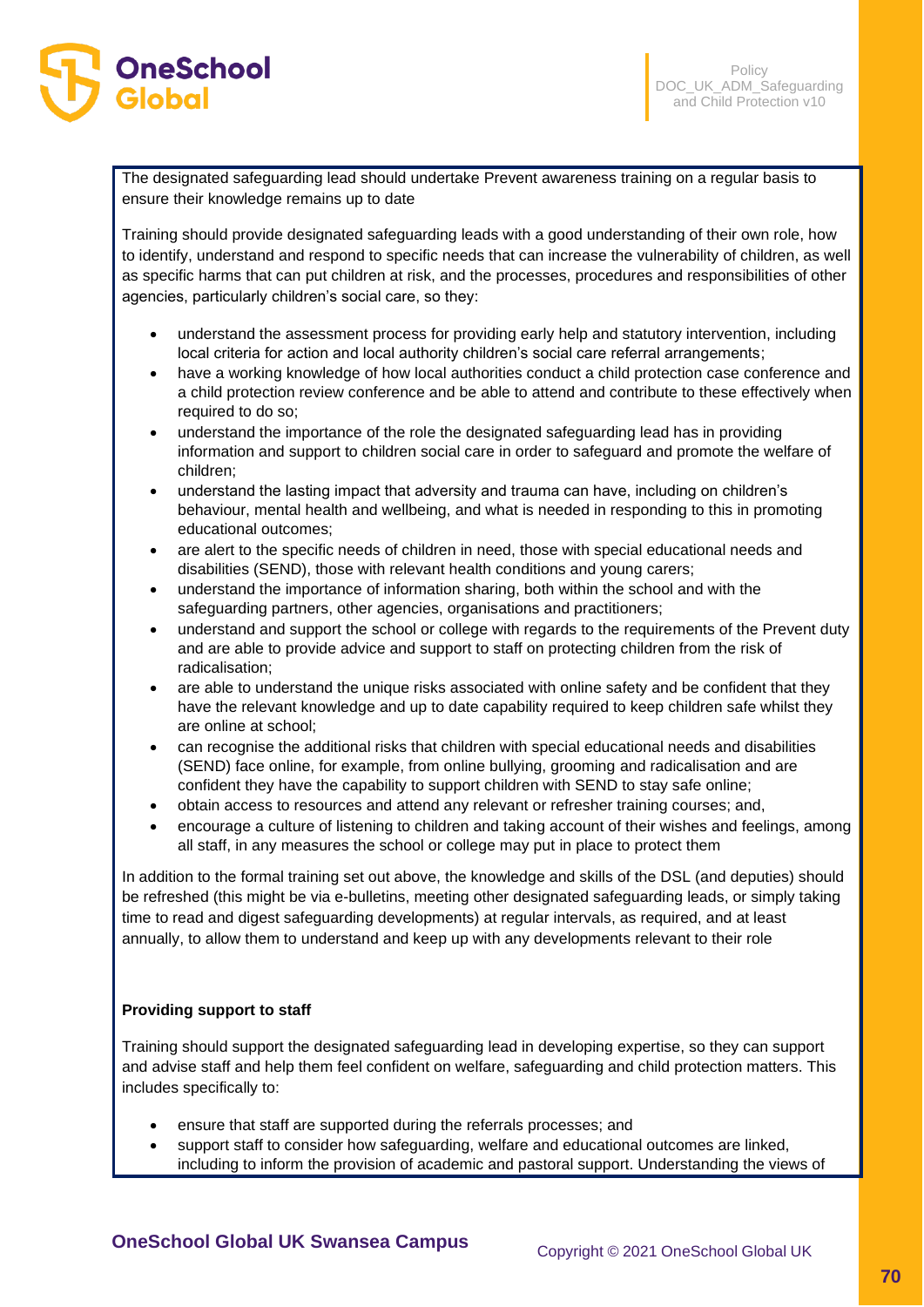

children It is important that children feel heard and understood. Therefore, designated safeguarding leads should be supported in developing knowledge and skills to:

- encourage a culture of listening to children and taking account of their wishes and feelings, among all staff, and in any measures the school or college may put in place to protect them; and
- understand the difficulties that children may have in approaching staff about their circumstances and consider how to build trusted relationships which facilitate communication

# **Holding and sharing information**

The critical importance of recording, holding, using and sharing information effectively is set out in Parts one, two and five of KCSIE, and therefore the designated safeguarding lead should be equipped to:

- understand the importance of information sharing, both within the school, and with other schools and colleges on transfer including in-year and between primary and secondary education, and with the safeguarding partners, other agencies, organisations and practitioners;
- understand relevant data protection legislation and regulations, especially the Data Protection Act 2018 and the UK General Data Protection Regulation (UK GDPR); and
- be able to keep detailed, accurate, secure written records of concerns and referrals and understand the purpose of this record-keeping.

## **Reporting To**

- Reporting to Campus Principal and Associate Principal for Safeguarding
- Safeguarding CA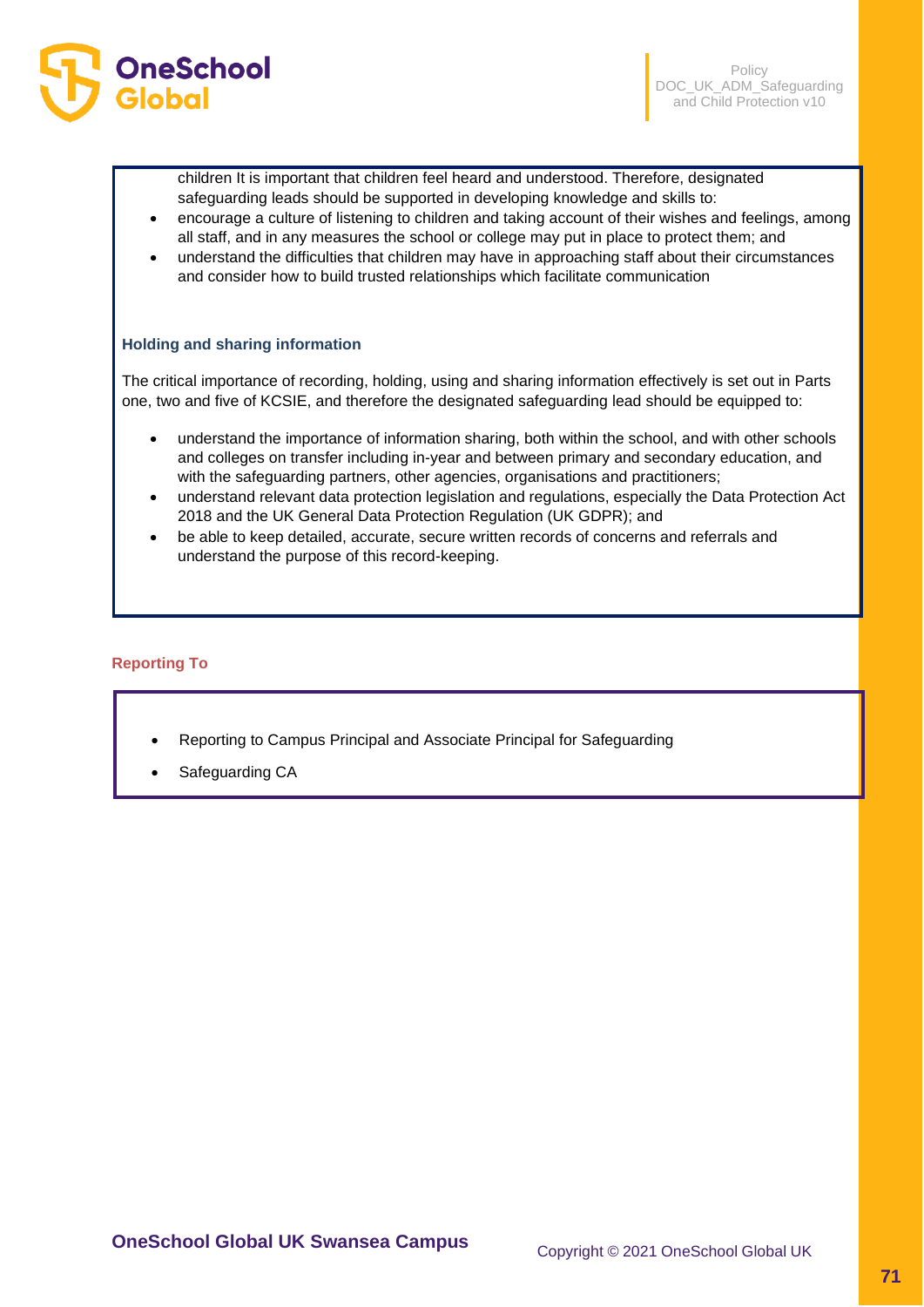

Policy DOC\_UK\_ADM\_Safeguarding and Child Protection v10

## **SUPPORT FOR THE ROLE**

The role is supported on occasion by the NSO and the CP

OneSchool Global UK provides a range of support services in areas such as ICT, recruitment, HR, policies, resources and compliance.

ISSUED BY OneSchool Global UK Issue date: September 2021 **Employee Signature: Line Manager Signature: Date:**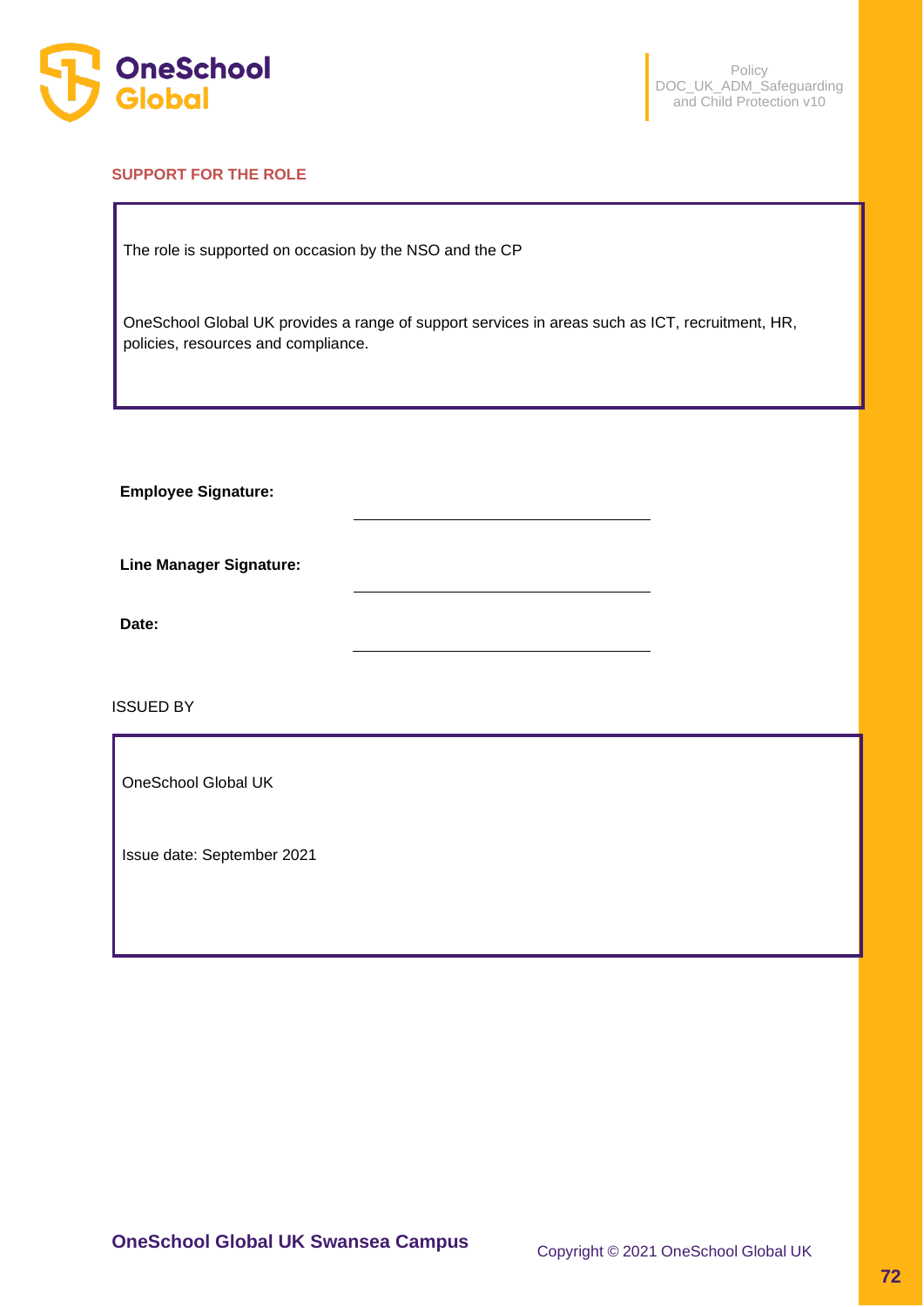

## **JOB TITLE**

## **Person Specification**

| <b>Specification</b>                   | <b>Essential</b>                                                                                                                                                                                                                                                                                                                   | <b>Desirable</b> |
|----------------------------------------|------------------------------------------------------------------------------------------------------------------------------------------------------------------------------------------------------------------------------------------------------------------------------------------------------------------------------------|------------------|
| <b>Experience and</b><br>Knowledge     | Up to date DSL training, dated within<br>$\bullet$<br>2 years provided by the campuses<br><b>LSP</b><br>Member of the Senior Leadership<br>Team                                                                                                                                                                                    |                  |
| <b>Education and</b><br>Qualifications | Appropriate teaching qualification, or<br>$\bullet$<br>equivalent qualification, appropriate<br>to role in school and to the role of<br>DSL.<br>Safer Recruitment trained<br>E-Safety trained, in a course that is<br>recognized by the local safeguarding<br>authority where the school is based.<br>Trained in the PREVENT Duty. |                  |
| <b>Skills and</b><br><b>Abilities</b>  | Good communication skills written<br>$\bullet$<br>and verbal<br>Good organisational skills<br>Good record keeping skills<br>A positive role model of professional<br>practice and conduct of others<br>Able to communicate with a range of<br>stakeholders with calmness,<br>reflection and professionalism.                       |                  |
| <b>Training</b>                        | Willingness to undertake relevant<br>$\bullet$<br>training to the role, ongoing, and<br>identify own development needs<br>Committed to ongoing CPD and<br>Professional development                                                                                                                                                 |                  |